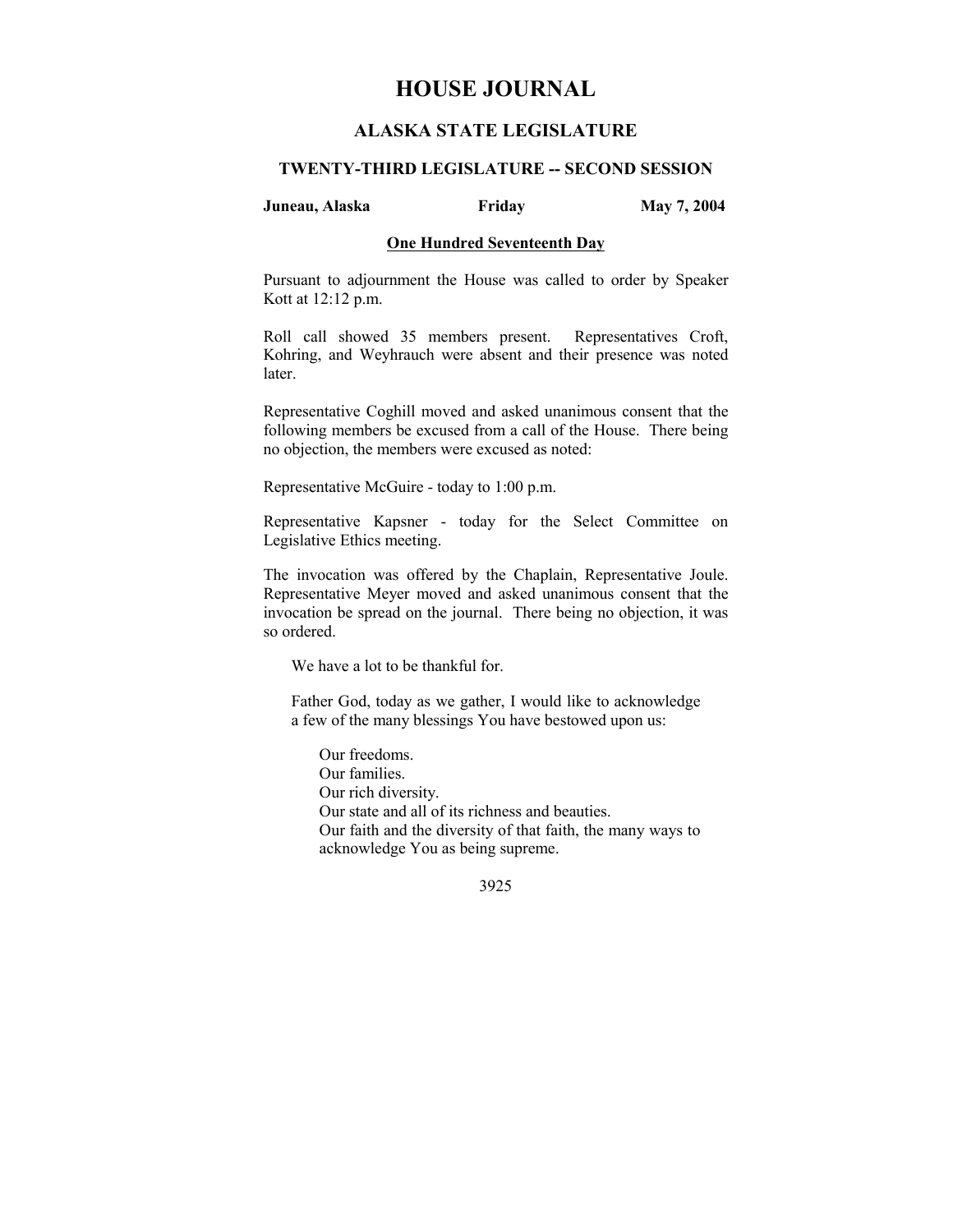Our ability to have and to create hope. Our ability to love and bring together all that is good. And finally, Father God, thank You for the blessings of friends and good health.

We ask this for today and the many tomorrows. Amen.

The Pledge of Allegiance was led by Representative Seaton.

## **CERTIFICATION OF THE JOURNAL**

Representative Coghill moved and asked unanimous consent that the journal for the 116th legislative day be approved as certified by the Chief Clerk. There being no objection, it was so ordered.

## **MESSAGES FROM THE GOVERNOR**

## **HCR 31**

A message dated May 7, 2004, was read stating the Governor is transmitting the engrossed and enrolled copies of the following resolution to the Lieutenant Governor's office for permanent filing:

SCS FOR CS FOR HOUSE CONCURRENT RESOLUTION NO. 31(HES) am S Proclaiming June 2004 as Traumatic Brain Injury Awareness Month.

Legislative Resolve No. 43

## **MESSAGES FROM THE SENATE**

#### **HB 337**

A message dated May 6, 2004, was read stating the Senate has passed:

CS FOR HOUSE BILL NO. 337(FIN)

"An Act relating to anatomical donor registries, to an anatomical gift awareness fund, to an anatomical gift awareness program, to motor vehicle licenses and registrations, and to state identification cards."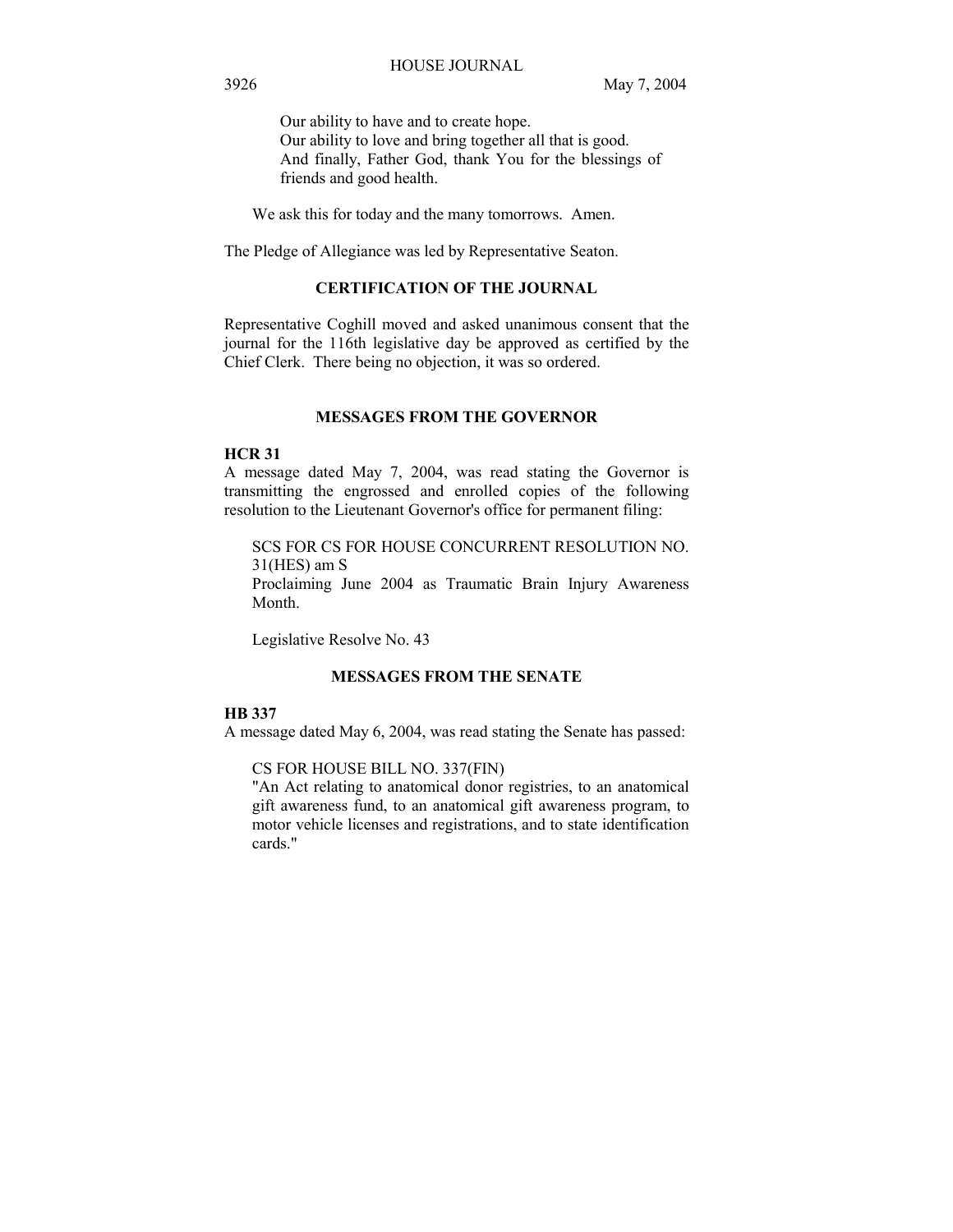CSHB 337(FIN) was referred to the Chief Clerk for enrollment.

#### **HB 378**

A message dated May 6, 2004, was read stating the Senate has passed:

HOUSE BILL NO. 378

"An Act relating to the Alaska Food, Drug, and Cosmetic Act, including sales, advertising, certain devices, food donors, and food banks; making certain violations of organic food provisions and of the Alaska Food, Drug, and Cosmetic Act unfair methods of competition and unfair or deceptive acts or practices under certain of the state's unfair trade practices and consumer protection laws; and providing for an effective date."

HB 378 was referred to the Chief Clerk for enrollment.

#### **HB 409**

A message dated May 6, 2004, was read stating the Senate has passed:

CS FOR HOUSE BILL NO. 409(FSH) "An Act relating to the maximum length of salmon seine vessels; and providing for an effective date."

CSHB 409(FSH) was referred to the Chief Clerk for enrollment.

## **HB 451**

A message dated May 6, 2004, was read stating the Senate has passed:

HOUSE BILL NO. 451

"An Act relating to therapeutic courts; and providing for an effective date."

HB 451 was referred to the Chief Clerk for enrollment.

#### **HB 546**

A message dated May 6, 2004, was read stating the Senate has passed: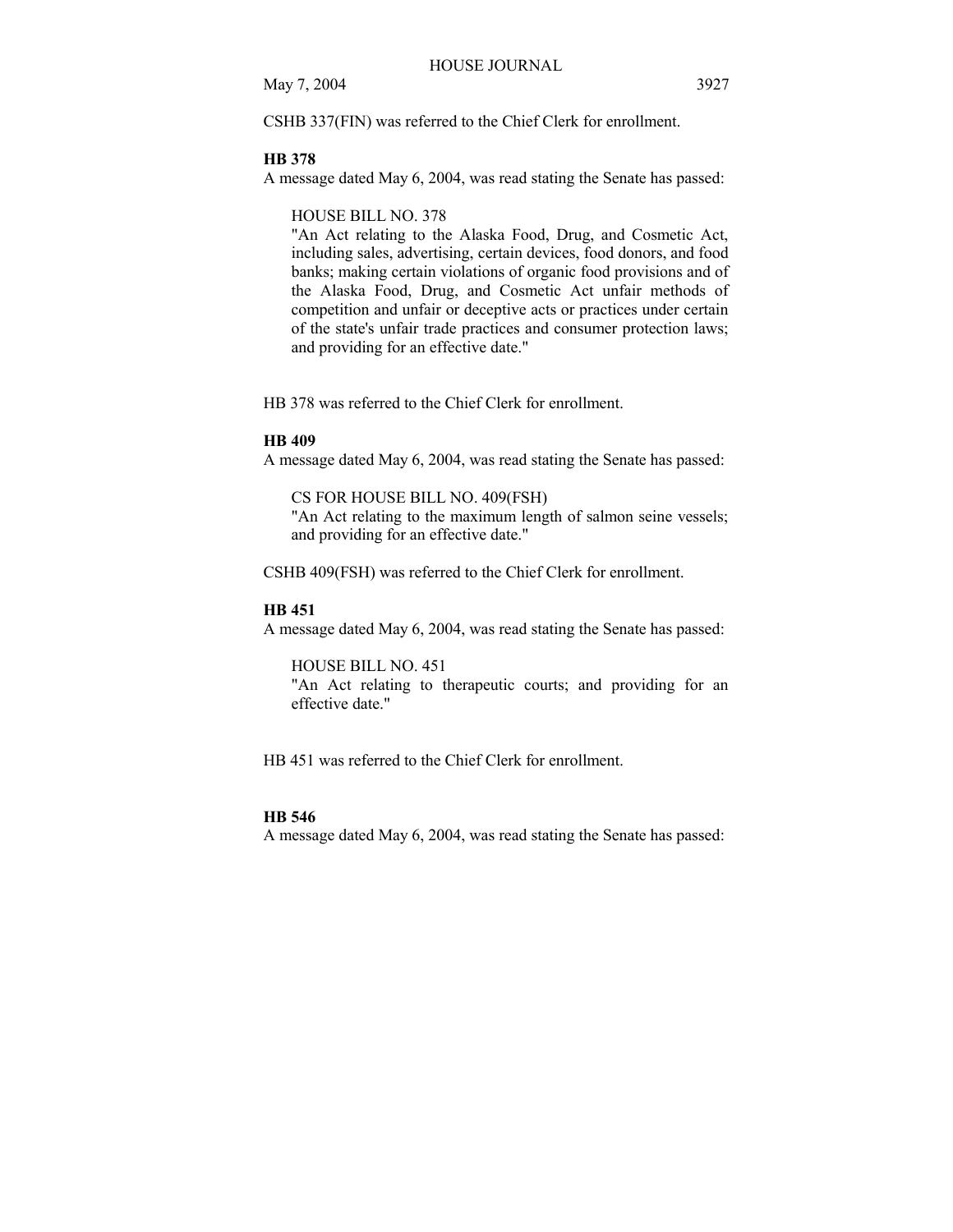CS FOR HOUSE BILL NO. 546(JUD)

"An Act relating to regulation of the discharge of pollutants from timber-related activities under the National Pollutant Discharge Elimination System; relating to waste treatment and disposal permits; making conforming amendments; and providing for an effective date."

CSHB 546(JUD) was referred to the Chief Clerk for enrollment.

## **HB 83**

A message dated May 6, 2004, was read stating the Senate has passed:

## CS FOR HOUSE BILL NO. 83(JUD)

"An Act adopting a version of the Revised Uniform Arbitration Act; relating to the state's existing Uniform Arbitration Act; amending Rules 3, 18, 19, 20, and 21, Alaska Rules of Civil Procedure, Rule 601, Alaska Rules of Evidence, and Rule 402, Alaska Rules of Appellate Procedure; and providing for an effective date."

with the following amendment and it is transmitted for consideration:

SENATE CS FOR CS FOR HOUSE BILL NO. 83(JUD) (same title)

CSHB 83(JUD) is under Unfinished Business.

\*\*The presence of Representative Weyhrauch was noted.

#### **SB 305**

A message dated May 6, 2004, was read stating the Senate has concurred in the House amendment to SB 305, thus adopting:

HOUSE CS FOR SENATE BILL NO. 305(FIN)

"An Act relating to state ownership of submerged land underlying water that was navigable at the time Alaska achieved statehood."

#### **SB 301**

A message dated May 6, 2004, was read stating the Senate has failed to concur in the House amendment to CSSB 301(FIN), namely: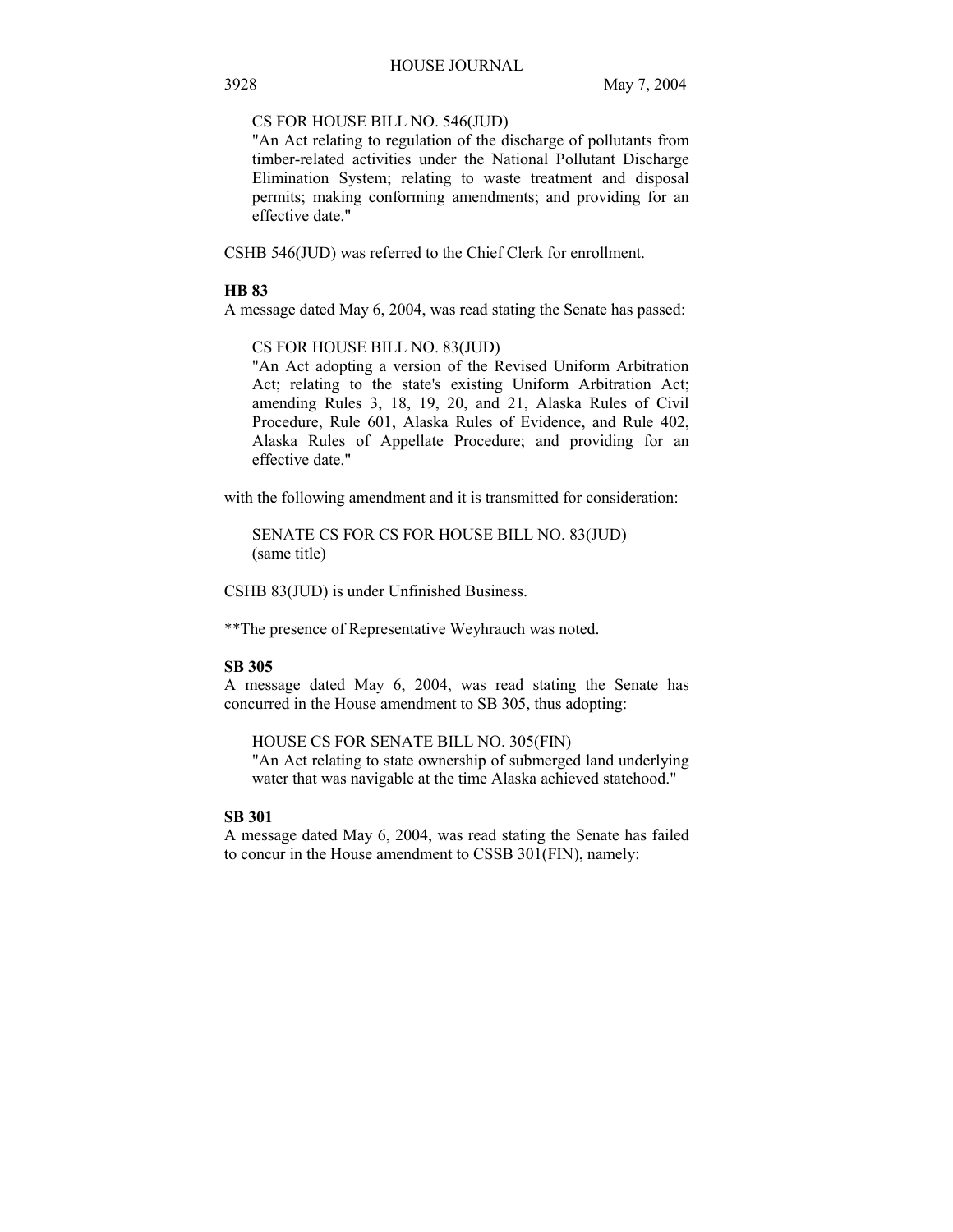HOUSE CS FOR CS FOR SENATE BILL NO. 301(FIN) am H "An Act relating to the Alaska Pioneers' Home and the Alaska Veterans' Home; relating to eligibility for admission to the Alaska Pioneers' Home and Alaska Veterans' Home; relating to the eligibility of residents for the Alaska Pioneers' Home and the Alaska Veterans' Home for general relief assistance; relating to state veterans' home facilities; making conforming amendments; and providing for an effective date."

and respectfully requests the House to recede from its amendment.

HCS CSSB 301(FIN) am H is under Unfinished Business.

Messages dated May 5 and 6, 2004, were read stating the Senate has passed the following and they are transmitted for consideration:

## **FIRST READING AND REFERENCE OF SENATE BILLS**

#### **SB 224**

CS FOR SENATE BILL NO. 224(STA) by the Senate State Affairs Committee, entitled:

"An Act relating to a minor operating a vehicle after consuming alcohol, to a minor refusing to submit to chemical tests, and to driving during the 24 hours after being cited for one of those offenses; and providing for an effective date."

was read the first time and referred to the Judiciary and Finance Committees.

## **SB 232**

CS FOR SENATE BILL NO. 232(FIN) by the Senate Finance Committee, entitled:

"An Act relating to federal tax requirements for and other provisions of the teachers' retirement system, the public employees' retirement system, and the judicial retirement system; removing village public safety officers from the public employees'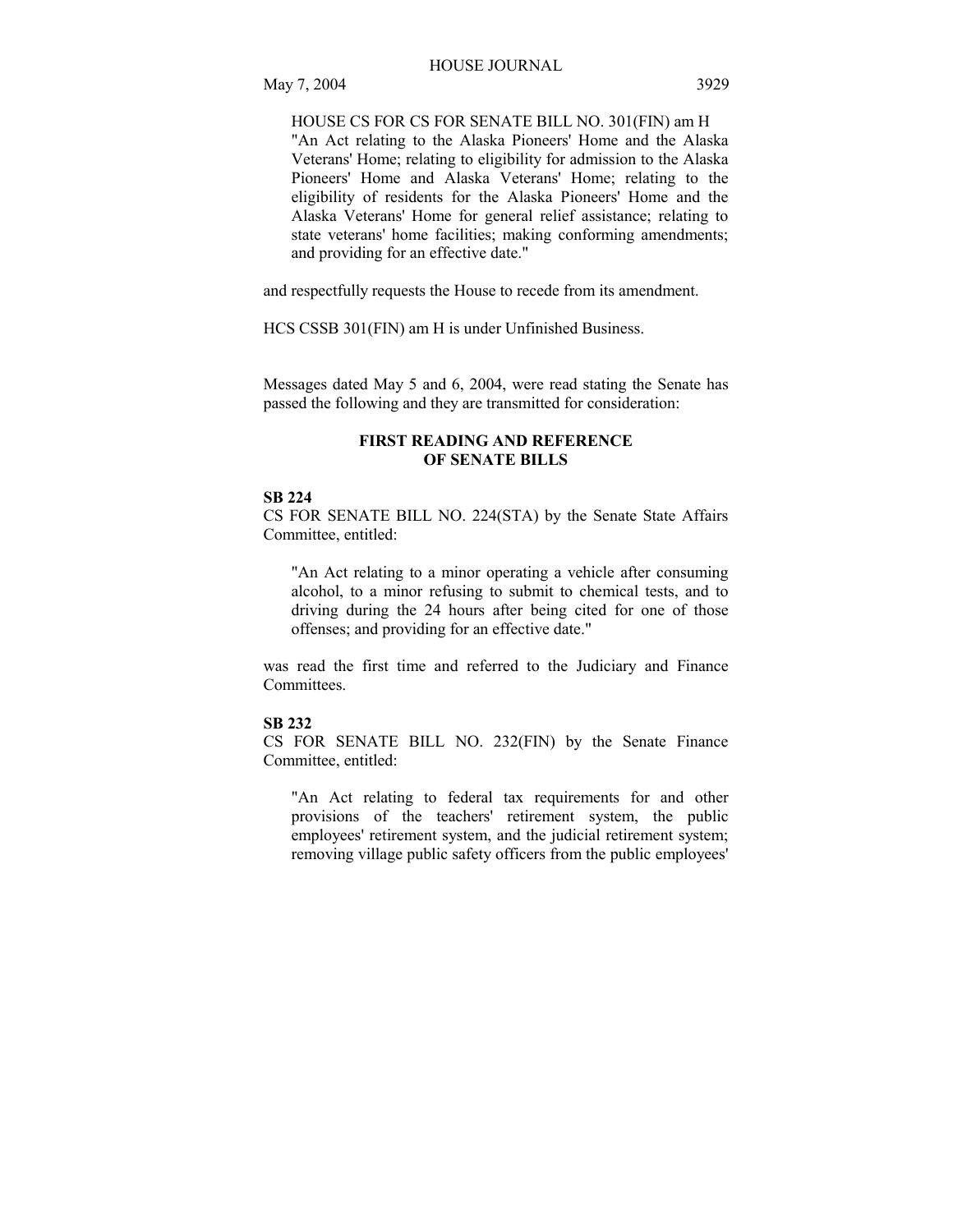retirement system; eliminating the public employees' retirement system conditional duty to refund contributions under \$1,000 to inactive employees; limiting service credit for village public safety officer service in the public employees' retirement system to five years; and providing for an effective date."

was read the first time and referred to the Finance Committee.

#### **SB 306**

CS FOR SENATE BILL NO. 306(FIN) am by the Senate Finance Committee, entitled:

"An Act relating to the practice of naturopathic medicine; and providing for an effective date."

was read the first time and referred to the Judiciary Committee.

## **SB 364**

CS FOR SENATE BILL NO. 364(HES)(efd fld) by the Senate Health, Education and Social Services Committee, entitled:

"An Act relating to liability for expenses of placement in certain mental health facilities; and relating to the mental health treatment assistance program."

was read the first time and referred to the Judiciary and Finance Committees.

A Senate letter of intent was attached (Senate Journal page 3096).

# **REPORTS OF STANDING COMMITTEES**

## **HCR 39**

The Rules Committee has considered:

HOUSE CONCURRENT RESOLUTION NO. 39 Establishing the Alaska Royalty and Revenue Task Force.

and recommends it be replaced with: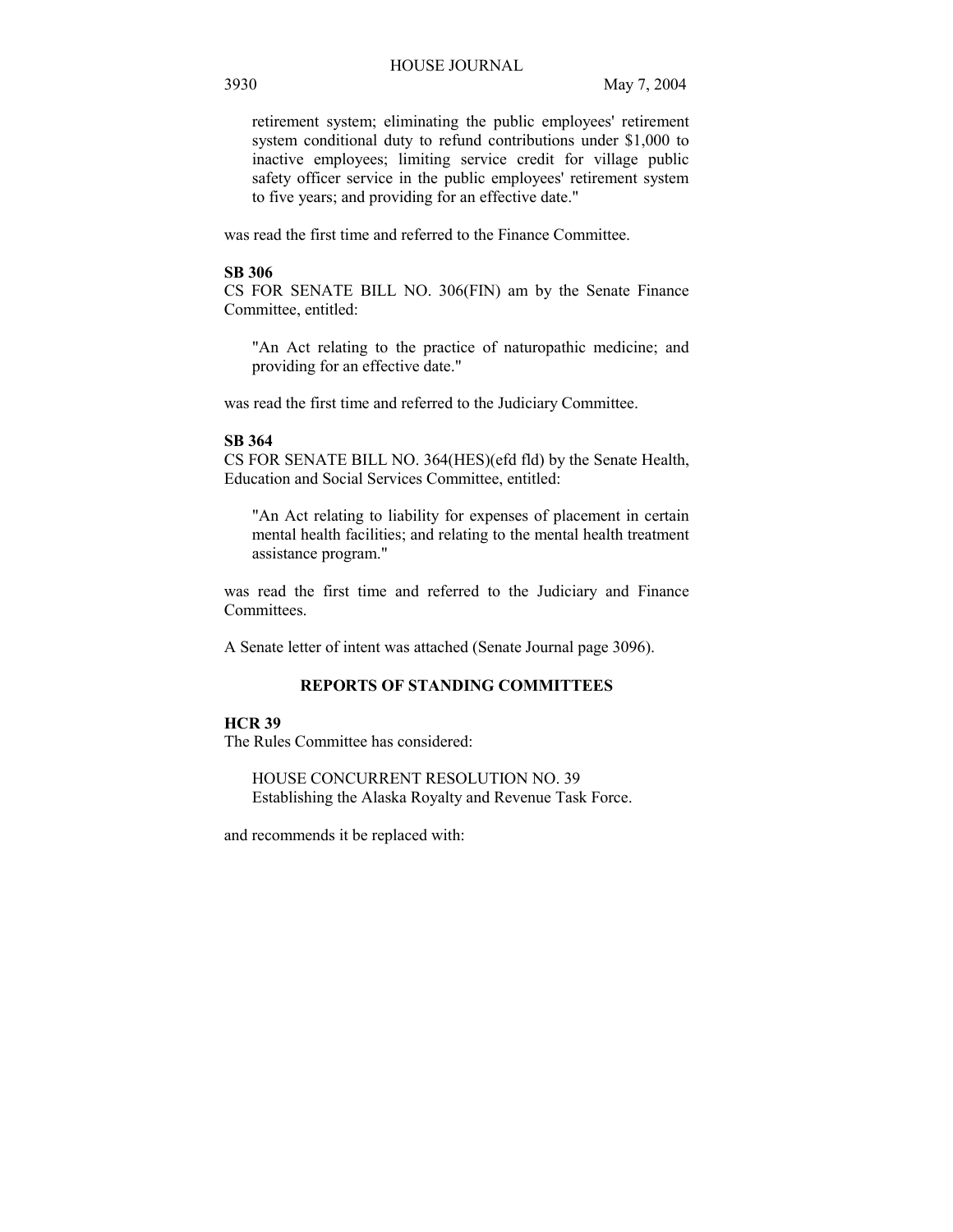CS FOR HOUSE CONCURRENT RESOLUTION NO. 39(RLS) Establishing the Alaska Royalty and Revenue Committee.

The report was signed by Representative Rokeberg, Chair, with the following individual recommendations:

Do pass (4): Coghill, Kott, McGuire, Morgan

No recommendation (3): Berkowitz, Kerttula, Rokeberg

The following fiscal note(s) apply to CSHCR 39(RLS):

1. Fiscal, Legislative Affairs Agency

HCR 39 is on today's calendar.

\*\*The presence of Representative Kapsner was noted.

#### **HB 54**

The Judiciary Committee has considered:

SPONSOR SUBSTITUTE FOR HOUSE BILL NO. 54 "An Act relating to the crime of assault."

and recommends it be replaced with:

CS FOR SPONSOR SUBSTITUTE FOR HOUSE BILL NO. 54(JUD)

"An Act relating to minimum periods of imprisonment for the crime of assault in the fourth degree committed against an employee of an elementary, junior high, or secondary school who was engaged in the performance of school duties at the time of the assault."

The report was signed by Representative McGuire, Chair, with the following individual recommendations:

Do pass (3): Anderson, Gruenberg, McGuire

No recommendation (3): Samuels, Gara, Ogg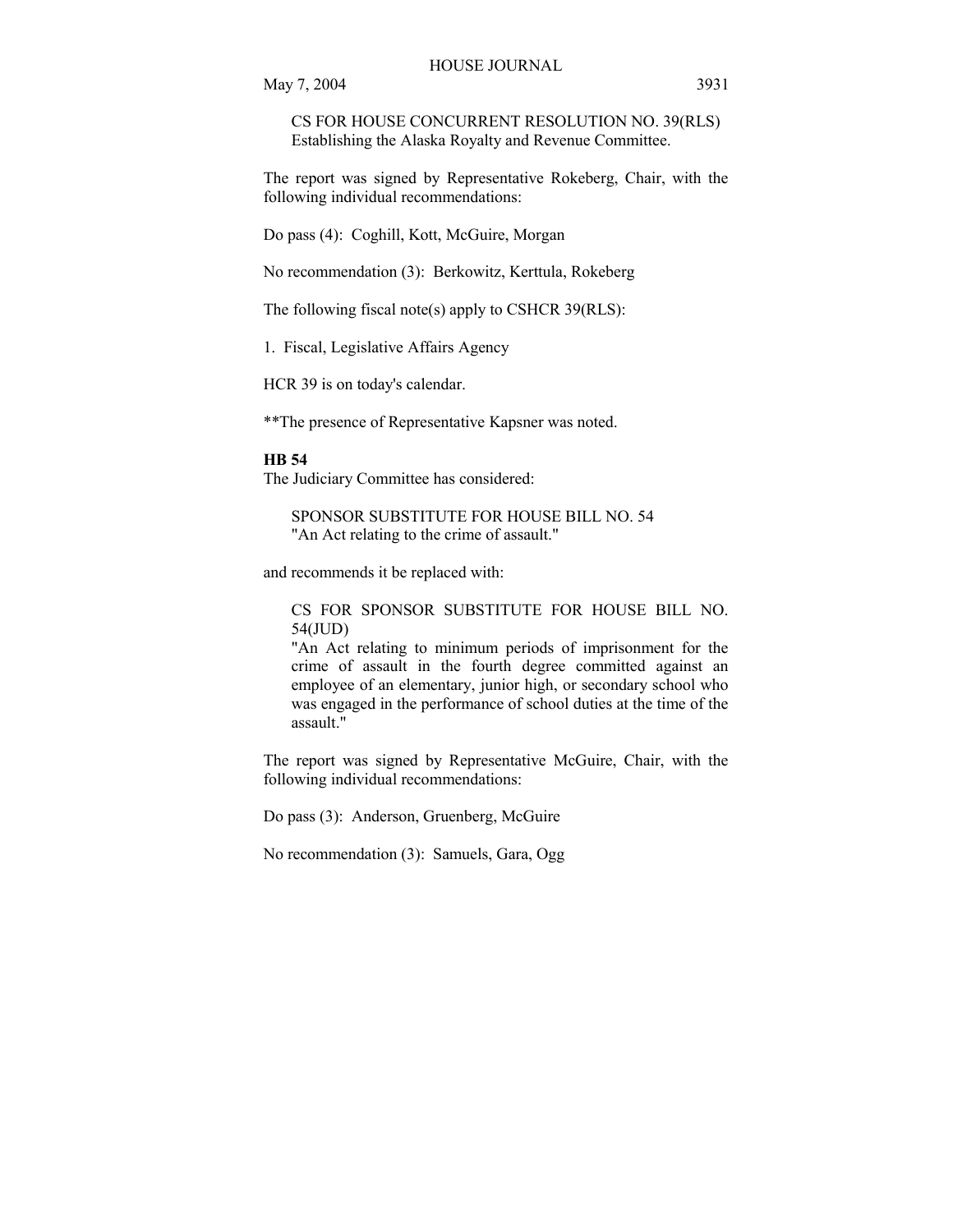The following fiscal note(s) apply to CSSSHB 54(JUD):

- 1. Zero, Dept. of Law
- 2. Indeterminate, Dept. of Administration

SSHB 54 was referred to the Finance Committee.

## **HB 535**

The Judiciary Committee has considered:

HOUSE BILL NO. 535

"An Act relating to liability for expenses of placement in certain mental health facilities; relating to the mental health treatment assistance program; and providing for an effective date."

and recommends it be replaced with:

CS FOR HOUSE BILL NO. 535(JUD) (same title)

The report was signed by Representative McGuire, Chair, with the following individual recommendations:

Do pass (3): Gruenberg, Gara, McGuire

No recommendation (2): Anderson, Ogg

Amend (1): Samuels

The following fiscal note(s) apply to CSHB 535(JUD):

1. Fiscal, Dept. of Health & Social Services

HB 535 was referred to the Finance Committee.

## **HB 560**

The Transportation Committee has considered: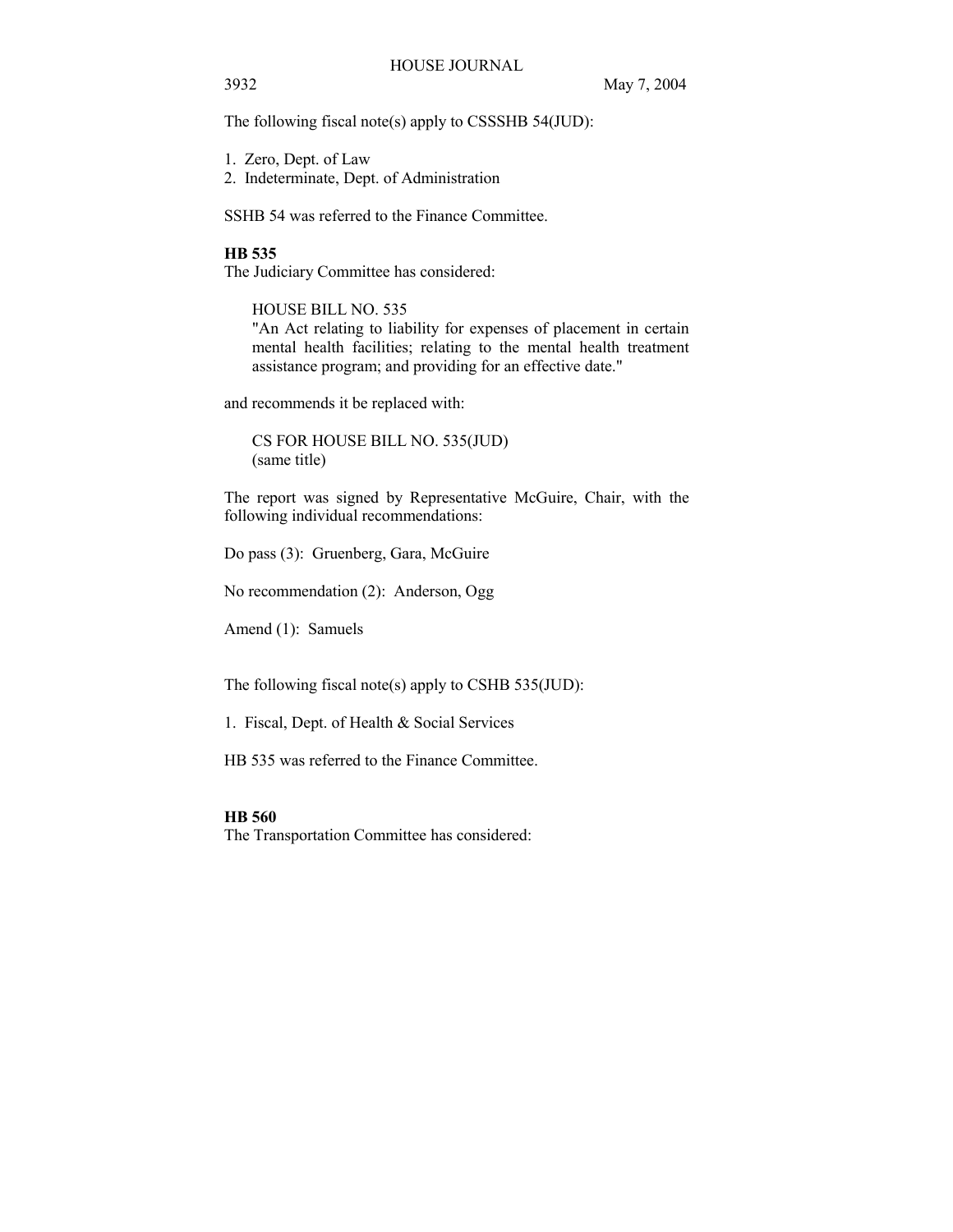HOUSE BILL NO. 560

"An Act relating to application of municipal ordinances providing for planning, platting, and land use regulation to interests in land owned by the Alaska Railroad Corporation; and providing for an effective date."

and recommends it be replaced with:

CS FOR HOUSE BILL NO. 560(TRA)

"An Act authorizing the Alaska Railroad Corporation to extend its rail line to Fort Greely, Alaska, and relating to that extension; authorizing the corporation to issue bonds to finance the cost of the extension and necessary facilities and equipment; relating to the Railroad Planning, Platting, and Land Use Regulation Task Force; and providing for an effective date."

The report was signed by Representative Holm, Chair, with the following individual recommendations:

Do pass (4): Stepovich, Kohring, Ogg, Holm

No recommendation (1): Masek

The following fiscal note(s) apply to CSHB 560(TRA):

1. Zero, Dept. of Community & Economic Development

HB 560 was referred to the Community & Regional Affairs Committee.

\*\*The presence of Representative Kohring was noted.

#### **SJR 33**

The Judiciary Committee has considered:

CS FOR SENATE JOINT RESOLUTION NO. 33(STA) Urging our United States Senators to work to allow a timely vote on the floor on all judicial nominations.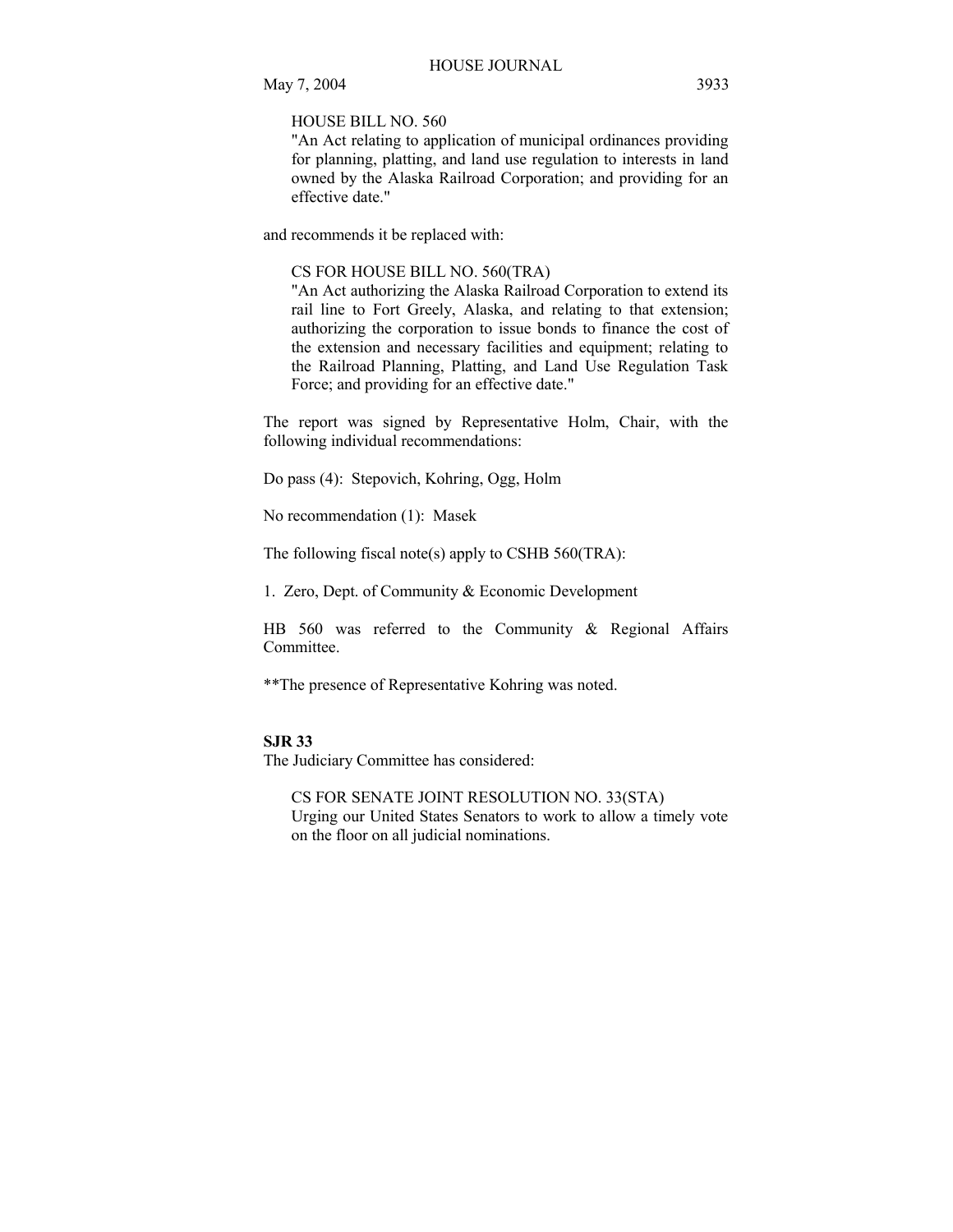The report was signed by Representative McGuire, Chair, with the following individual recommendations:

Do pass (3): Samuels, Anderson, McGuire

Do not pass (2): Gara, Gruenberg

No recommendation (1): Ogg

The following fiscal note(s) apply:

1. Zero, Senate State Affairs Committee

CSSJR 33(STA) was referred to the Rules Committee for placement on the calendar.

#### **SB 272**

The Finance Committee has considered:

## CS FOR SENATE BILL NO. 272(FIN)

"An Act relating to certain monetary advances in which the deposit or other negotiation of checks to pay the advances is delayed until a later date; and providing for an effective date."

The report was signed by Representatives Harris, Co-chair, and Meyer, Vice Chair, with the following individual recommendations:

Do pass (3): Chenault, Fate, Foster

No recommendation (4): Hawker, Stoltze, Meyer, Harris

The following fiscal note(s) apply:

3. Fiscal, House Finance Committee/Dept. of Community & Economic Development

CSSB 272(FIN) is on today's calendar.

## **SB 288**

The Finance Committee has considered: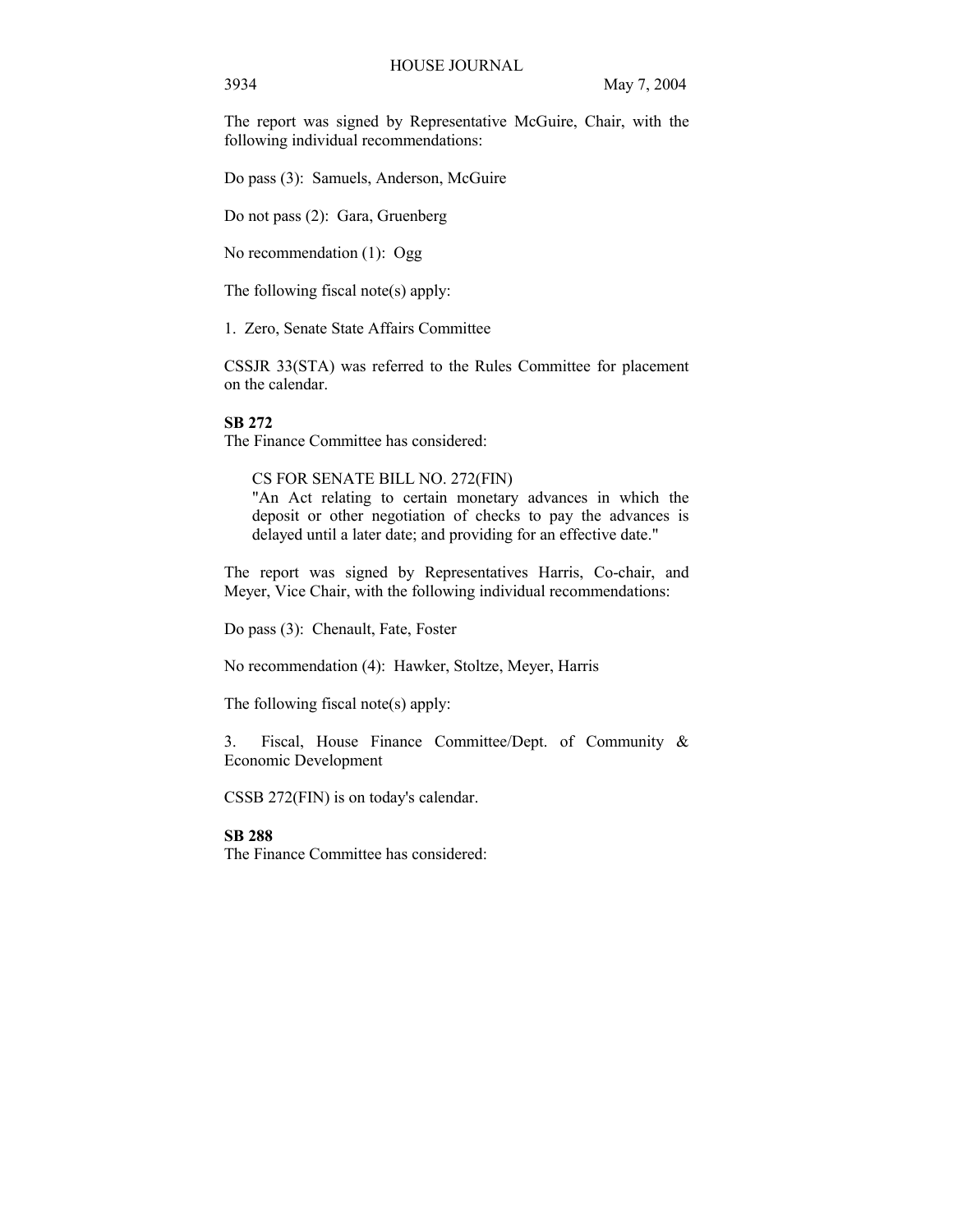CS FOR SENATE BILL NO. 288(JUD)

"An Act relating to temporary custody hearings, and to certain determinations concerning placement of a child in child-in-needof-aid proceedings; and providing for an effective date."

The report was signed by Representatives Harris, Co-chair, and Meyer, Vice Chair, with the following individual recommendations:

Do pass (3): Foster, Chenault, Meyer

No recommendation (5): Croft, Joule, Stoltze, Moses, Harris

The following fiscal note(s) apply:

1. Fiscal, Dept. of Health & Social Services

CSSB 288(JUD) was referred to the Rules Committee for placement on the calendar.

#### **SB 382**

The Transportation Committee has considered:

CS FOR SENATE BILL NO. 382(CRA) am "An Act relating to replat approval; relating to the platting of right-of-way acquired through eminent domain proceedings; and providing for an effective date."

The report was signed by Representative Holm, Chair, with the following individual recommendations:

Do pass (3): Stepovich, Kohring, Holm

No recommendation (2): Ogg, Masek

The following fiscal note(s) apply:

1. Zero, Dept. of Transportation & Public Facilities

CSSB 382(CRA) am was referred to the Rules Committee for placement on the calendar.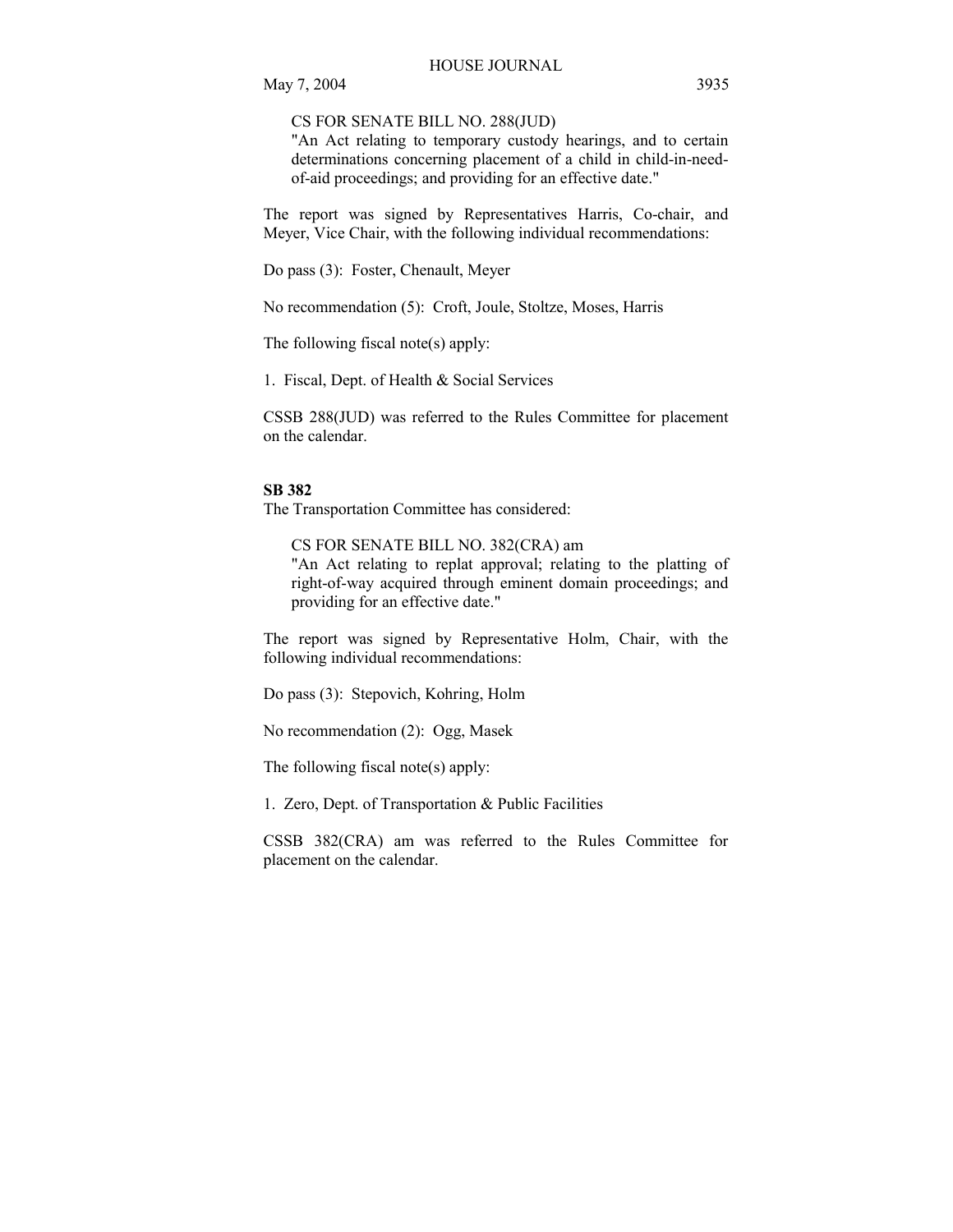## **SB 385**

The Rules Committee has considered:

## CS FOR SENATE BILL NO. 385(JUD) am

"An Act relating to homeland security, to civil defense, to emergencies and to disasters, including disasters in the event of attacks, outbreaks of disease, or threats of attack or outbreak of disease; establishing the Alaska division of homeland security and emergency management in the Department of Military and Veterans' Affairs and relating to the functions of that division and that department; and providing for an effective date."

and recommends it be replaced with:

HCS FOR CS FOR SENATE BILL NO. 385(RLS) (same title)

The report was signed by Representative Rokeberg, Chair, with the following individual recommendations:

Do pass (2): Coghill, Kott

No recommendation (4): Berkowitz, McGuire, Kerttula, Rokeberg

The following fiscal note(s) apply to HCS CSSB 385(RLS):

1. Zero, Dept. of Military & Veterans' Affairs

CSSB 385(JUD) am was referred to the Rules Committee for placement on the calendar.

## **REPORTS OF SPECIAL COMMITTEES**

## **SB 282**

The House Special Committee on Fisheries has considered:

CS FOR SENATE BILL NO. 282(RES)

"An Act relating to the identification of finfish in food products and to the misbranding of food products consisting of or containing finfish."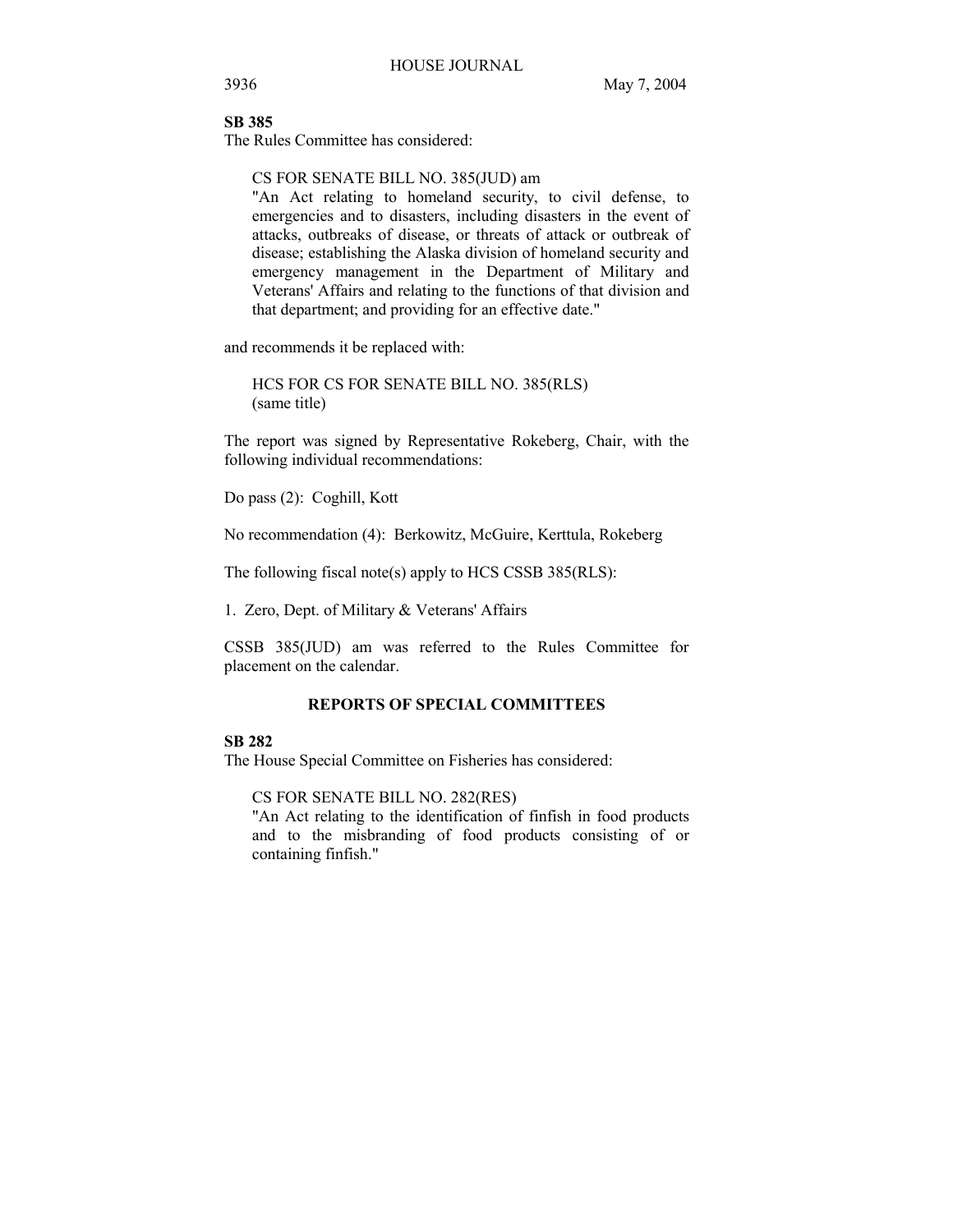The report was signed by Representative Seaton, Chair, with the following individual recommendations:

Do pass (5): Gara, Samuels, Guttenberg, Wilson, Seaton

The following fiscal note(s) apply:

1. Zero, Dept. of Law

3. Zero, House Special Committee on Fisheries/Dept. of Environmental Conservation

CSSB 282(RES) was referred to the Labor & Commerce Committee.

## **INTRODUCTION OF CITATIONS**

The following citations were introduced and referred to the Rules Committee for placement on the calendar:

Honoring - Verdie A. Bowen By Representatives Kohring, Gatto, Harris, Masek, Stoltze; Senators Green, Ogan, Therriault

Honoring - Kelly Marre, 2003 Greater Wasilla Chamber of Commerce Citizen of the Year By Representatives Kohring, Gatto, Harris, Masek, Stoltze; Senators Green, Ogan, Therriault

Honoring - Judy Youngquist, 2003 Greater Wasilla Chamber of Commerce Educator of the Year

By Representatives Kohring, Gatto, Harris, Masek, Stoltze; Senators Green, Ogan, Therriault

Honoring - Senator E.L. Bob Bartlett's 100th Birthday Anniversary By Representative Berkowitz

Honoring - 2003 Colony High School Girls Soccer Team, Region III Champions

By Representatives Kohring, Gatto, Harris, Masek, Stoltze; Senators Green, Ogan, Therriault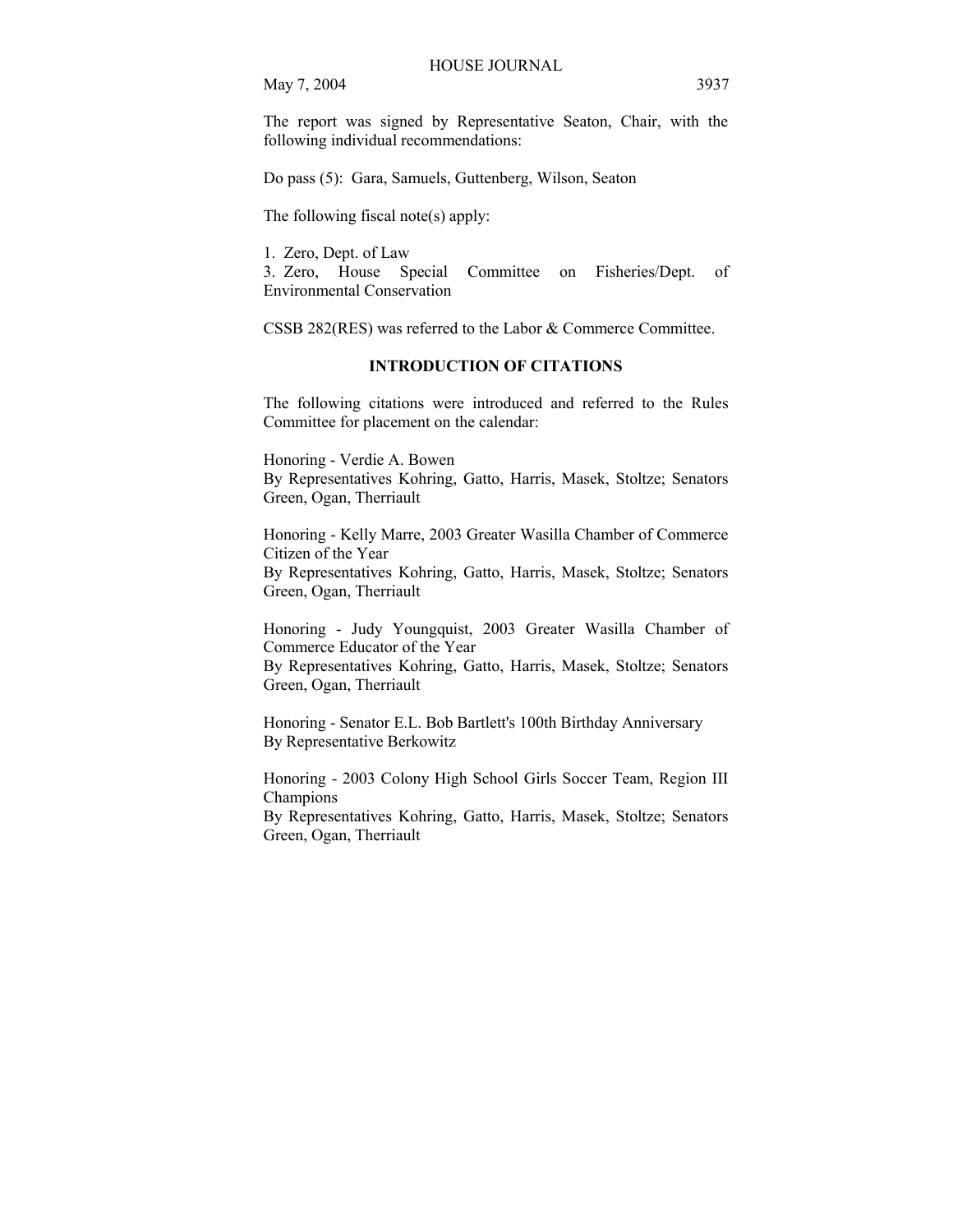Honoring - 2003 Colony High School Boys Soccer Team, Region III Champions

By Representatives Kohring, Gatto, Harris, Masek, Stoltze; Senators Green, Ogan, Therriault

Honoring - Howdie, Incorporated, 2003 Greater Wasilla Chamber of Commerce Business of the Year By Representatives Kohring, Gatto, Harris, Masek, Stoltze; Senators Green, Ogan, Therriault

Honoring - Mike's Place By Senator Elton; Representatives Weyhrauch, Kerttula

In Memoriam - Weston O. Van Loon By Representatives Kohring, Gatto, Harris, Masek, Stoltze; Senators Green, Ogan, Therriault

In Memoriam - Paul E. Nichols By Representatives Kohring, Gatto, Harris, Masek, Stoltze; Senators Green, Ogan, Therriault

In Memoriam - James "Jim" Hermon By Representatives Kohring, Gatto, Harris, Masek, Stoltze; Senators Green, Ogan, Therriault

In Memoriam - Rose Eda Seller Palmquist By Representatives Kohring, Gatto, Harris, Masek, Stoltze; Senators Green, Ogan, Therriault

In Memoriam - Lee Daniel Williams By Representatives Kohring, Gatto, Harris, Masek, Stoltze; Senators Green, Ogan, Therriault

In Memoriam - Elsie May Philo By Representatives Kohring, Gatto, Harris, Masek, Stoltze; Senators Green, Ogan, Therriault

In Memoriam - Tracy L. Shelden By Representatives Kohring, Gatto, Harris, Masek, Stoltze; Senators Green, Ogan, Therriault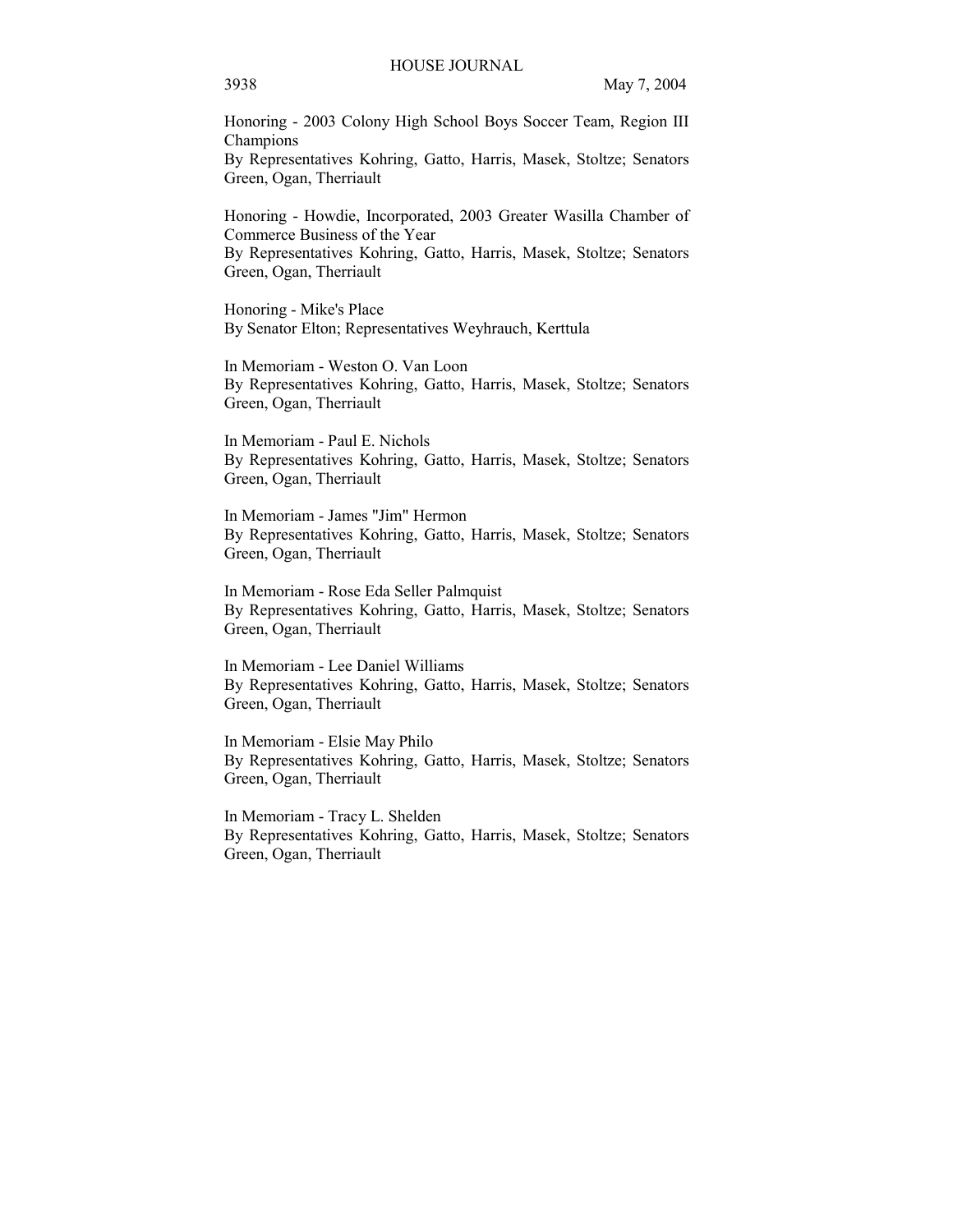In Memoriam - Robert W. "Bob" Pippel By Representatives Kohring, Gatto, Harris, Masek, Stoltze; Senators Green, Ogan, Therriault

## **CONSIDERATION OF THE DAILY CALENDAR**

#### **SECOND READING OF HOUSE BILLS**

#### **HB 461**

The following was read the second time:

#### HOUSE BILL NO. 461

"An Act relating to enhanced 911 surcharges and to emergency services dispatch systems of municipalities, certain villages, and public corporations established by municipalities."

| with the:                        | Journal Page |
|----------------------------------|--------------|
| CRA RPT CS(CRA) NT 1DP 5NR       | 3574         |
| FN1: ZERO(CED)                   | 3575         |
| STA RPT CS(STA) NT 3DP 2NR       | 3729         |
| LETTER OF INTENT WITH STA REPORT | 3729         |
| FN1: ZERO(CED)                   | 3729         |

Representative Coghill moved and asked unanimous consent that the following committee substitute be adopted in lieu of the original bill:

CS FOR HOUSE BILL NO. 461(STA)

"An Act relating to enhanced 911 surcharges and to 911 and emergency services dispatch systems."

There being no objection, it was so ordered.

Amendment No. 1 was offered by Representative Holm:

Page 4, lines 5 - 6:

Delete all material.

 Insert "telephone number or**, for wireline telephones, each** [50 CENTS PER] month for each local exchange **billing statement for a residential customer or for each** access line **for a commercial**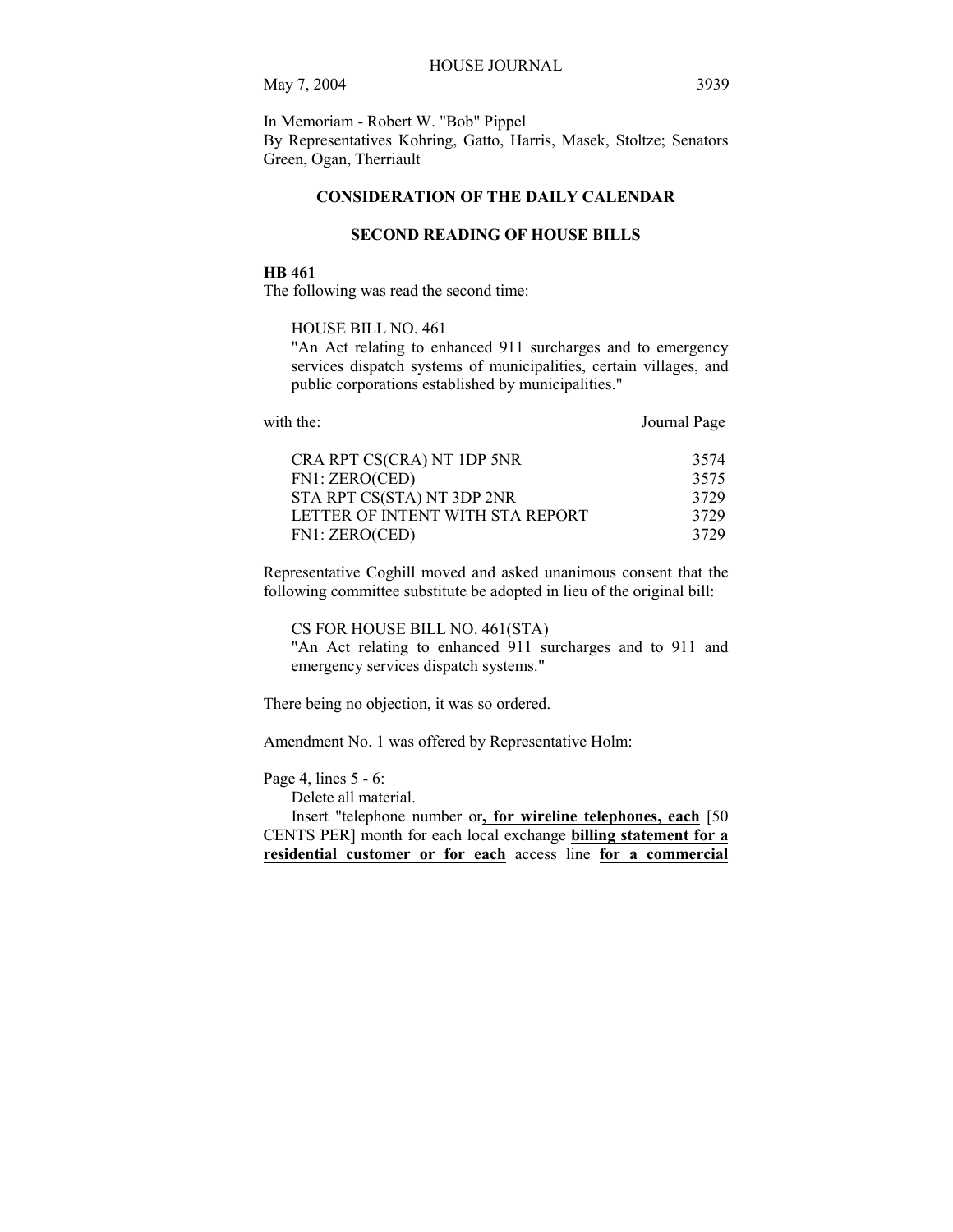**customer** [FOR WIRELINE TELEPHONES. FOR A **MUNICIPALITY** 

Page 4, line 10: Delete "TELEPHONES.]" Insert "TELEPHONES]."

Representative Holm moved and asked unanimous consent that Amendment No. 1 be adopted.

Objection was heard and withdrawn. There being no further objection, Amendment No. 1 was adopted.

Amendment No. 2 was offered by Representative Holm:

Page 5, lines 1 - 4:

Delete all material.

 Insert "telephone number. A customer that has more than 100 local exchange access lines from a local exchange telephone company in the municipality is liable for the enhanced 911 surcharge only on 100 local exchange access lines."

Representative Holm moved and asked unanimous consent that Amendment No. 2 be adopted.

Objection was heard.

\*\*The presence of Representative Croft was noted.

Representative Anderson declared a conflict of interest on Amendment No. 1.

The question being: "Shall Amendment No. 2 be adopted?" The roll was taken with the following result:

CSHB 461(STA) am Second Reading Amendment No. 2

**YEAS: 19 NAYS: 20 EXCUSED: 1 ABSENT: 0**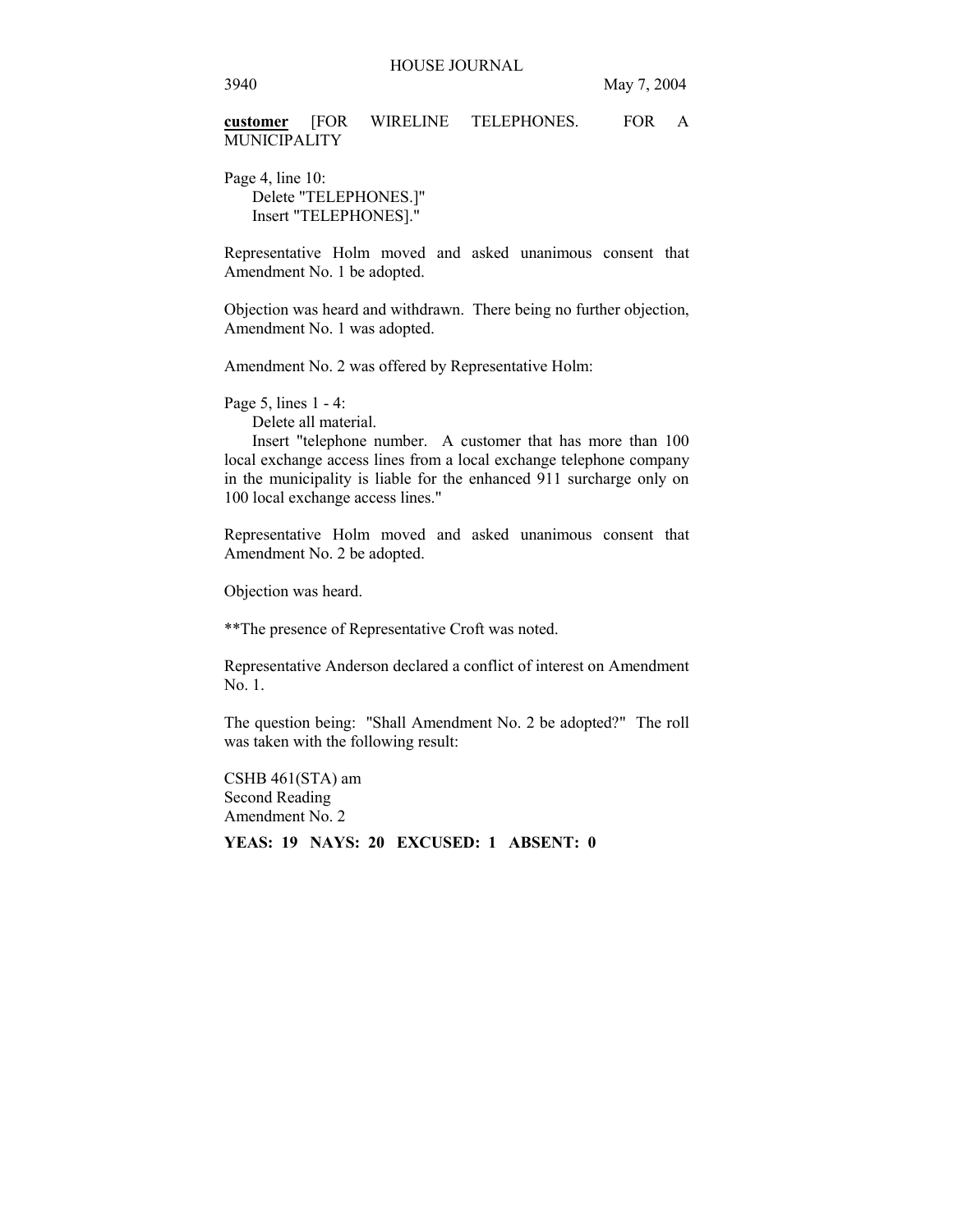Yeas: Chenault, Cissna, Dahlstrom, Fate, Foster, Gruenberg, Hawker, Heinze, Holm, Lynn, Meyer, Ogg, Rokeberg, Samuels, Seaton, Stepovich, Weyhrauch, Williams, Wilson

Nays: Anderson, Berkowitz, Coghill, Crawford, Croft, Gara, Gatto, Guttenberg, Harris, Joule, Kapsner, Kerttula, Kohring, Kookesh, Kott, Masek, Morgan, Moses, Stoltze, Wolf

Excused: McGuire

Harris changed from "Yea" to "Nay".

And so, Amendment No. 2 was not adopted.

The Speaker stated that, without objection, the House would recess; and so, the House recessed at 12:41 p.m.

#### **AFTER RECESS**

The Speaker called the House back to order at 4:48 p.m.

#### **SECOND READING OF HOUSE BILLS**

(continued)

#### **HB 461**

Amendment No. 3 was offered by Representative Wolf:

Page 1, line 4, through page 2, line 20: Delete all material.

Page 2, line 21: Delete "**Sec. 2**" Insert "**Section 1**"

Renumber the following bill sections accordingly.

Page 3, line 21, through page 5, line 14:

Delete all material and insert:

"**\* Sec. 3.** AS 29.35.131(a) is amended to read:

(a) A municipality may, by resolution or ordinance, elect to provide **an emergency services dispatch system or** an enhanced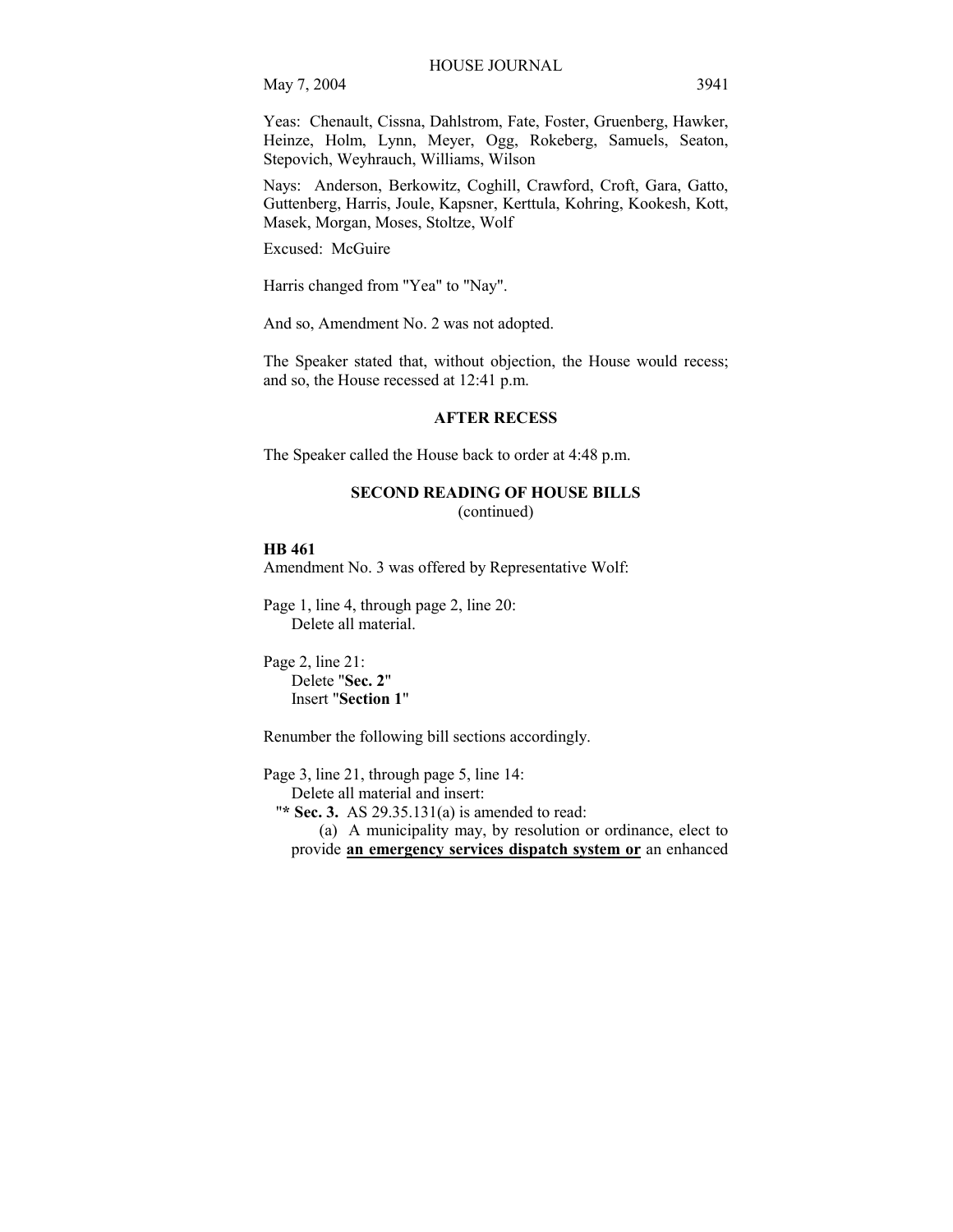911 system at public safety answering points, may purchase or lease the enhanced 911 equipment or service required to establish or maintain an enhanced 911 system at public safety answering points from a local exchange telephone company or other qualified vendor, and may impose an enhanced 911 surcharge, in an amount to be determined by the municipality, on all local exchange access lines that provide telephone service to wireline telephones in the area to be served by the enhanced 911 system. A municipality that provides services under an enhanced 911 system may also by resolution or ordinance impose an enhanced 911 surcharge on each wireless telephone number that is billed to an address within the enhanced 911 service area. **An** [FOR A MUNICIPALITY WITH A POPULATION OF 100,000 OR MORE, AN] enhanced 911 surcharge may not exceed **\$1 a** [50 CENTS PER] month for each wireless telephone **billing statement** [NUMBER] or **\$1 a** [50 CENTS PER] month for each local exchange **billing address** [ACCESS LINE] for wireline telephones. [FOR A MUNICIPALITY WITH FEWER THAN 100,000 PEOPLE, AN ENHANCED 911 SURCHARGE MAY NOT EXCEED 75 CENTS PER MONTH FOR EACH WIRELESS TELEPHONE NUMBER OR 75 CENTS PER MONTH FOR EACH LOCAL EXCHANGE ACCESS LINE FOR WIRELINE TELEPHONES.] An enhanced service area may be all of a city, all of a unified municipality, or all or part of the area within a borough and may include the extraterritorial jurisdiction of a municipality in accordance with AS 29.35.020. The governing body of a municipality shall review an enhanced 911 surcharge annually to determine whether the current level of the surcharge is adequate, excessive, or insufficient to meet anticipated enhanced 911 system needs. The municipality may [ONLY] use the enhanced 911 surcharge for the enhanced 911 system **and for the actual labor and equipment used to provide emergency services dispatch, but not for costs of providing the medical, police, fire, rescue, or other emergency service, or for any other purpose.** 

 **\* Sec. 4.** AS 29.35.131(b) is amended to read:

 (b) A local exchange telephone company providing service in a municipality that has imposed an enhanced 911 surcharge shall bill each month and collect the surcharge from customers in the enhanced 911 service area. A wireless telephone company that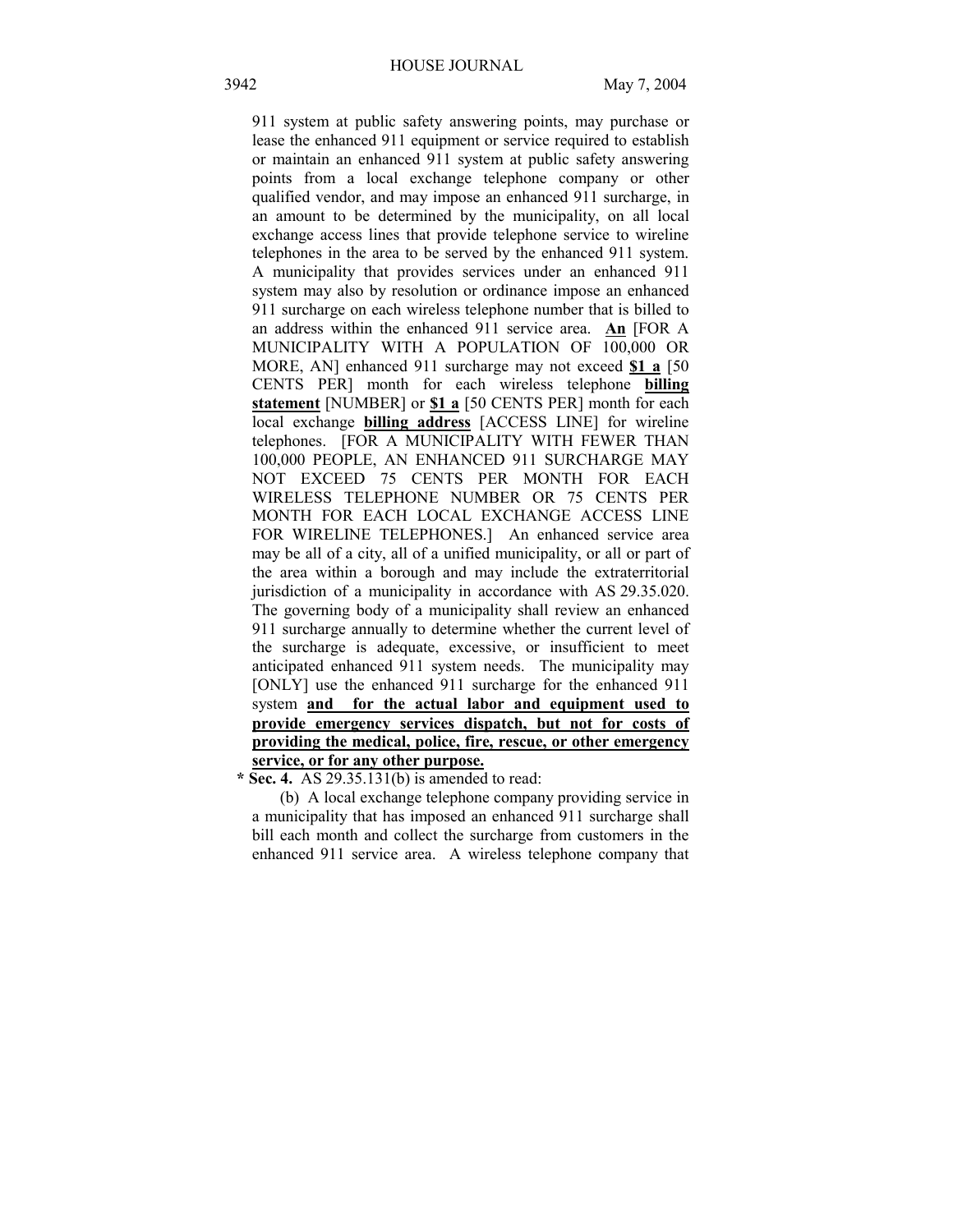provides telephone service to wireless telephone customers with billing addresses within the enhanced 911 service area shall impose **the** [AN ENHANCED 911] surcharge each month and collect the surcharge from customers in the enhanced 911 service area. A local exchange telephone customer may not be subject to more than one enhanced 911 surcharge on a local exchange **billing address** [ACCESS LINE] for a wireline telephone. A wireless telephone customer may not be subject to more than one enhanced 911 surcharge **for each billing statement** [FOR EACH WIRELESS TELEPHONE NUMBER. A CUSTOMER THAT HAS MORE THAN 100 LOCAL EXCHANGE ACCESS LINES FROM A LOCAL EXCHANGE TELEPHONE COMPANY IN THE MUNICIPALITY IS LIABLE FOR THE ENHANCED 911 SURCHARGE ONLY ON 100 LOCAL EXCHANGE ACCESS LINES].

 **\* Sec. 5.** AS 29.35.131(c) is amended to read:

(c) A local exchange telephone company or wireless telephone company shall include the appropriate enhanced 911 surcharge, stated separately and included in the total amount owed, in the bills delivered to its customers. The Regulatory Commission of Alaska may not consider the enhanced 911 surcharge as revenue of the telephone company [AND HAS NO JURISDICTION OVER AN ENHANCED 911 SYSTEM]. A customer is liable for payment of the enhanced 911 surcharge in the amounts billed by the telephone company until the amounts have been paid to the telephone company."

Page 5, line 23, through page 6, line 5:

Delete all material and insert:

"**\* Sec. 7.** AS 29.35.133(a) is amended to read:

(a) The establishment, funding, use, operation, or maintenance of enhanced 911 **or emergency services dispatch** systems and all activities associated with those actions are specifically found to be within the ambit of AS 09.50.250(1) and AS 09.65.070(d)(6). Except for intentional acts of misconduct or gross negligence, a service supplier, local exchange telephone company, or wireless telephone company and their employees and agents are also immune from tort liability that might otherwise be incurred in the course of installing, training, maintaining, or providing enhanced 911 systems or transmitting or receiving calls on the system.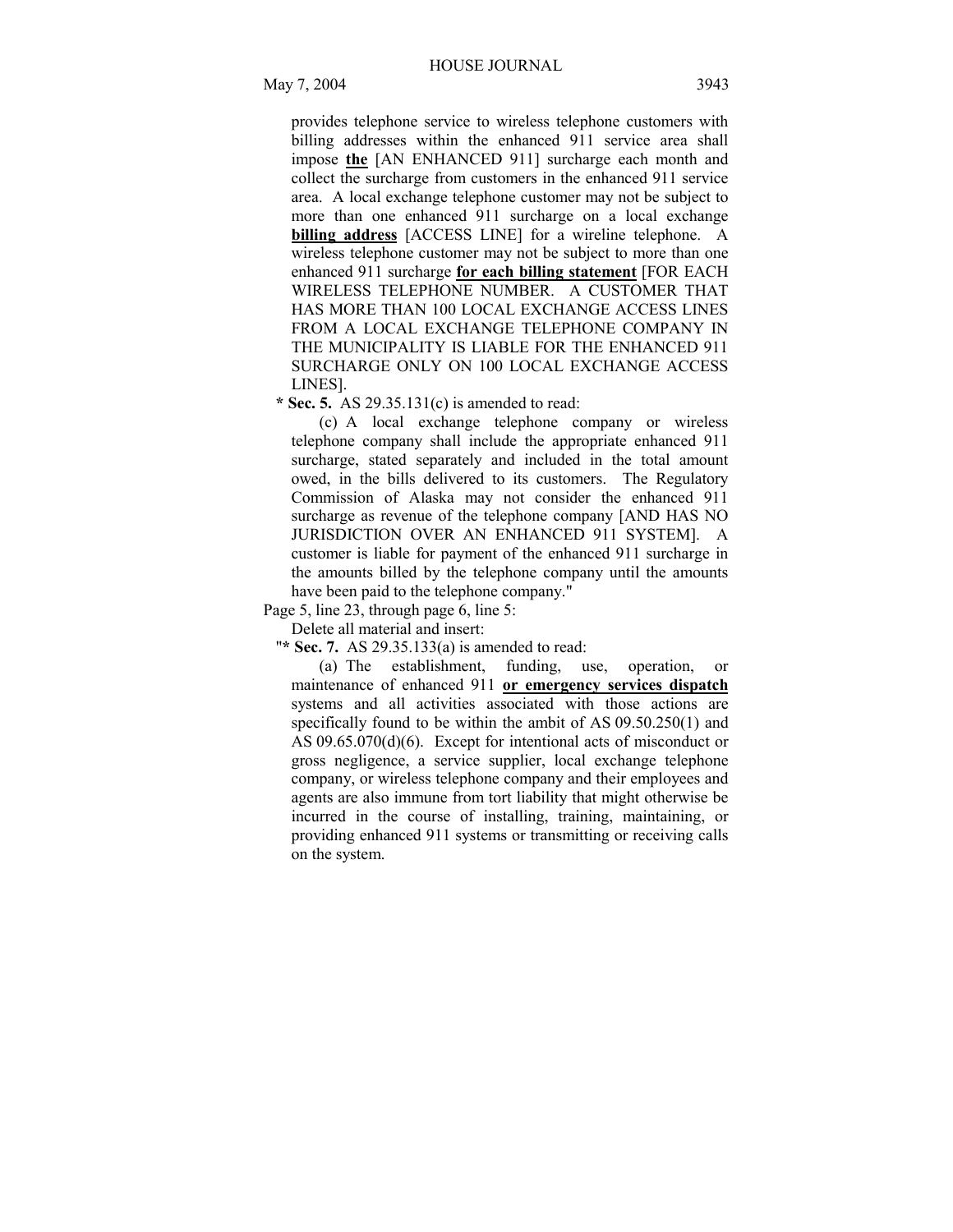**\* Sec. 8.** AS 42.05 is amended by adding a new section to read: **Sec. 42.05.295. Routing 911 calls.** Notwithstanding AS 42.05.711, to ensure statewide access by all residents to 911 wireline services, traditional or enhanced, for areas where there is no local or regional public safety answering point, the state shall provide a toll-free, statewide default public safety answering point

Representative Wolf moved and asked unanimous consent that Amendment No. 3 be adopted.

to which each local exchange telephone company must route all 911 calls originating from within its customer service base."

Representative Holm objected.

Representative Holm placed a call of the House and lifted the call.

The question being: "Shall Amendment No. 3 be adopted?" The roll was taken with the following result:

CSHB 461(STA) am Second Reading Amendment No. 3

#### **YEAS: 15 NAYS: 23 EXCUSED: 1 ABSENT: 1**

Yeas: Anderson, Berkowitz, Croft, Gruenberg, Joule, Kapsner, Kerttula, Kohring, Masek, McGuire, Morgan, Moses, Stoltze, Wilson, Wolf

Nays: Chenault, Cissna, Coghill, Crawford, Dahlstrom, Fate, Foster, Gara, Gatto, Guttenberg, Hawker, Heinze, Holm, Kott, Lynn, Meyer, Ogg, Rokeberg, Samuels, Seaton, Stepovich, Weyhrauch, Williams

Excused: Kookesh

Absent: Harris

And so, Amendment No. 3 was not adopted.

\*\*The voting record was changed to reflect that Representative Kookesh was excused (page 3962).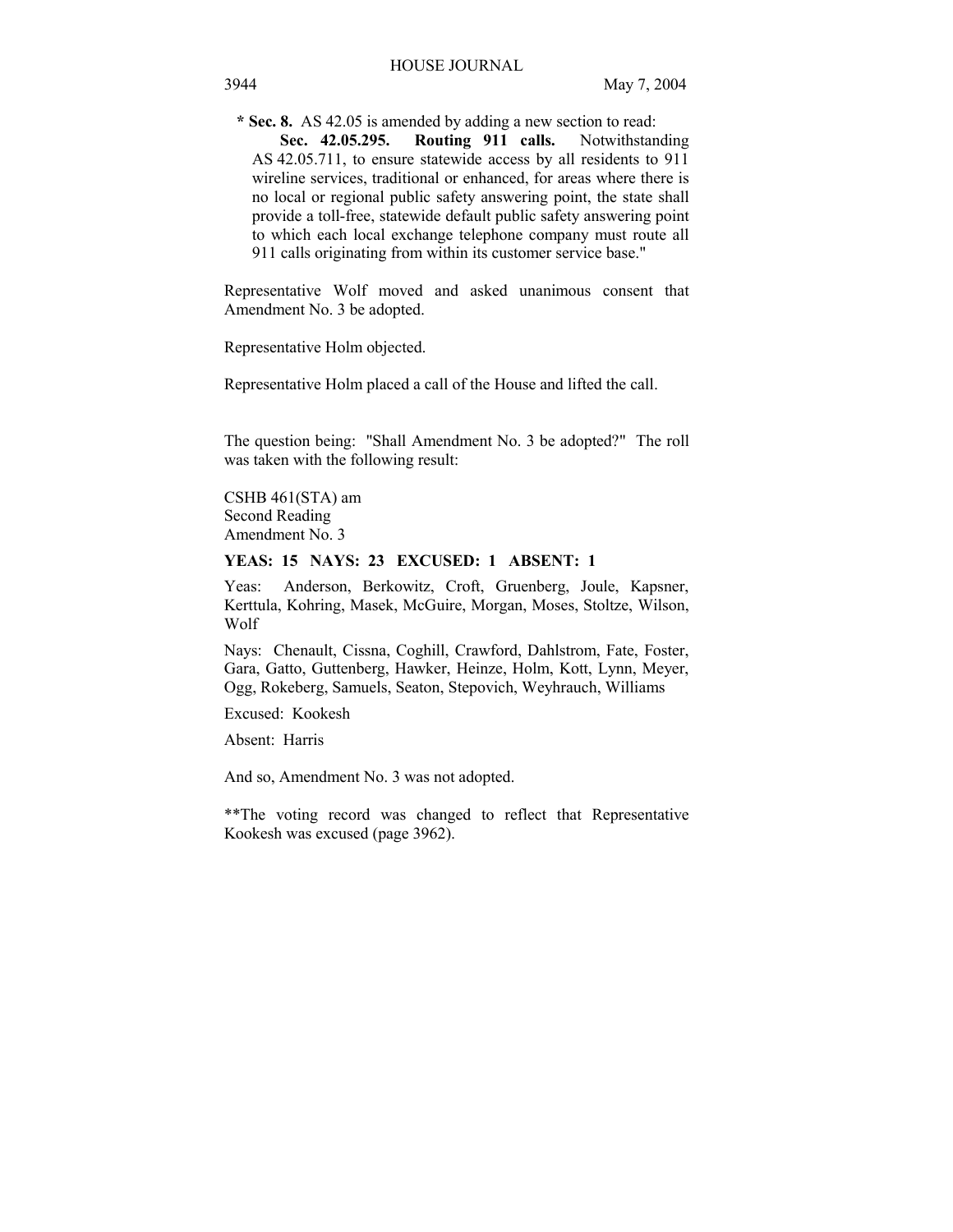Amendment No. 4 was offered by Representative Berkowitz:

Page 6, following line 5:

Insert a new bill section to read:

**"\* Sec. 10.** AS 42.05 is amended by adding a new section to read: **Sec. 42.05.295. Routing 911 calls.** Notwithstanding AS 42.05.711, to ensure statewide access by all residents to 911 wireline services, traditional or enhanced, for areas where there is no local or regional public safety answering point, the state shall provide a toll-free, statewide default public safety answering point to which each local exchange telephone company must route all 911 calls originating from within its customer service base."

Representative Berkowitz moved and asked unanimous consent that Amendment No. 4 be adopted.

Objection was heard.

Representative Berkowitz moved and asked unanimous consent to withdraw Amendment No. 4. There being no objection, it was so ordered.

The Speaker stated that, without objection, CSHB 461(STA) am would be moved down the calendar to follow CSSB 231(FIN).

#### **SECOND READING OF SENATE BILLS**

#### **SB 30**

The Speaker stated that, without objection, the following would be moved down the calendar to follow CSHB 461(STA) am:

#### CS FOR SENATE BILL NO. 30(JUD) am

"An Act relating to information and services available to pregnant women and other persons; and ensuring informed consent before an abortion may be performed, except in cases of medical emergency."

#### **SB 170**

The Speaker stated that, without objection, the following would be moved down the calendar to follow CSSB 30(JUD) am: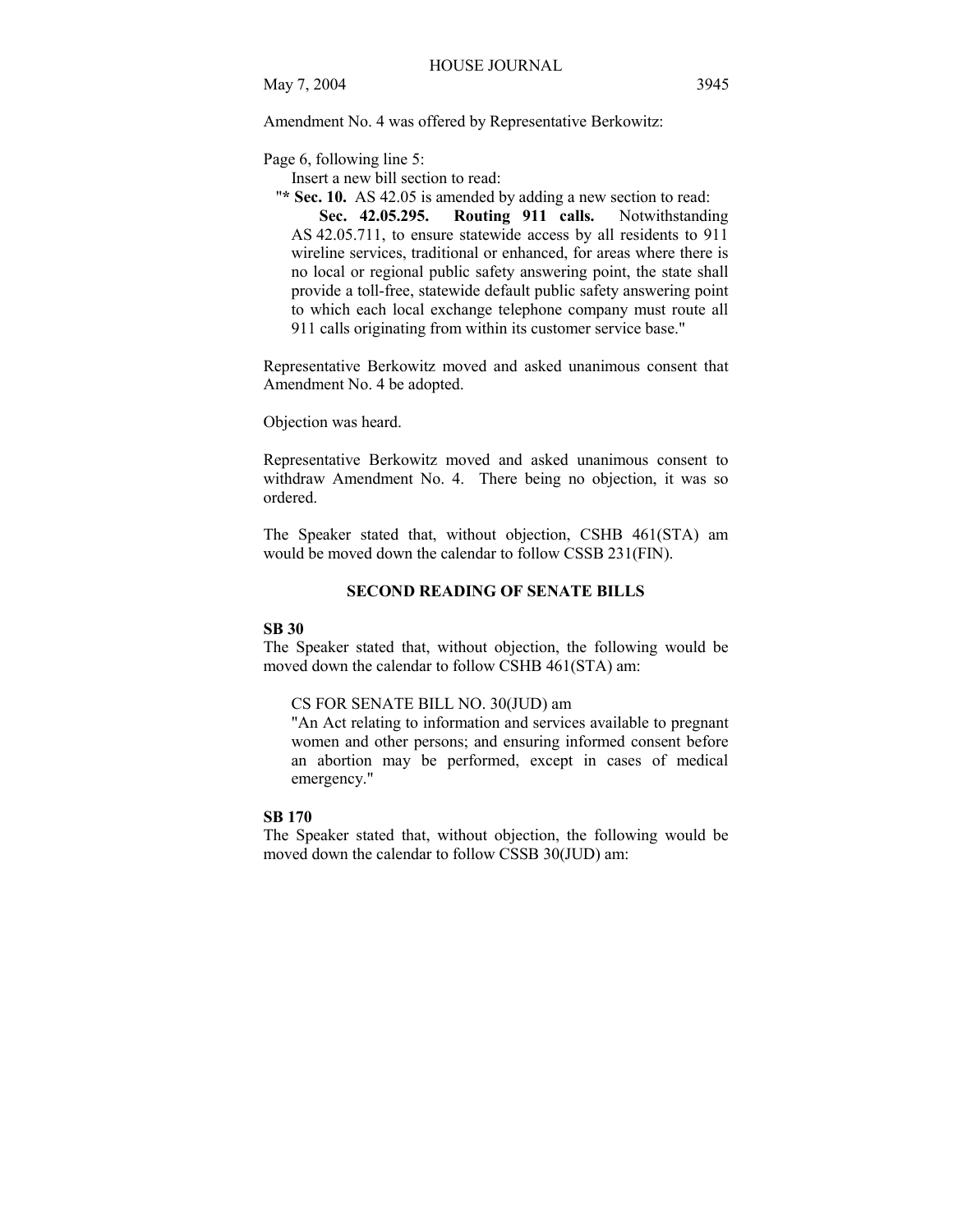## CS FOR SENATE BILL NO. 170(JUD)

"An Act relating to murder in the second degree, the justification of defense of self or others, immunity from prosecution, sentencing, probation, discretionary parole, and the right to representation in certain criminal proceedings; relating to violation of a custodian's duty; relating to sexual abuse of a minor; relating to release of information concerning certain cases involving a minor; relating to local options regarding alcoholic beverages, the offense of furnishing or delivery of alcoholic beverages to a person under 21 years of age, and forfeiture of property used in, and money or other items of value used in financial transactions derived from, violation of certain laws relating to alcoholic beverages; relating to assault by means of a dangerous instrument; relating to operating or driving a motor vehicle, aircraft, or watercraft while under the influence of an alcoholic beverage, inhalant, or controlled substance, to the refusal to submit to a chemical test, and to the presumptions concerning the chemical analysis of breath or blood; and providing for an effective date."

### **SB 231**

The following was read the second time:

CS FOR SENATE BILL NO. 231(FIN)

"An Act relating to unclaimed property; and providing for an effective date."

| with the:       | Journal Page |
|-----------------|--------------|
| STA RPT 6DP     | 3830         |
| FN2: (REV)      | 3830         |
| FIN RPT 2DP 5NR | 3887         |
| FN2: (REV)      | 3888         |

Representative Coghill moved and asked unanimous consent that CSSB 231(FIN) be considered engrossed, advanced to third reading, and placed on final passage. There being no objection, it was so ordered.

CSSB 231(FIN) was read the third time.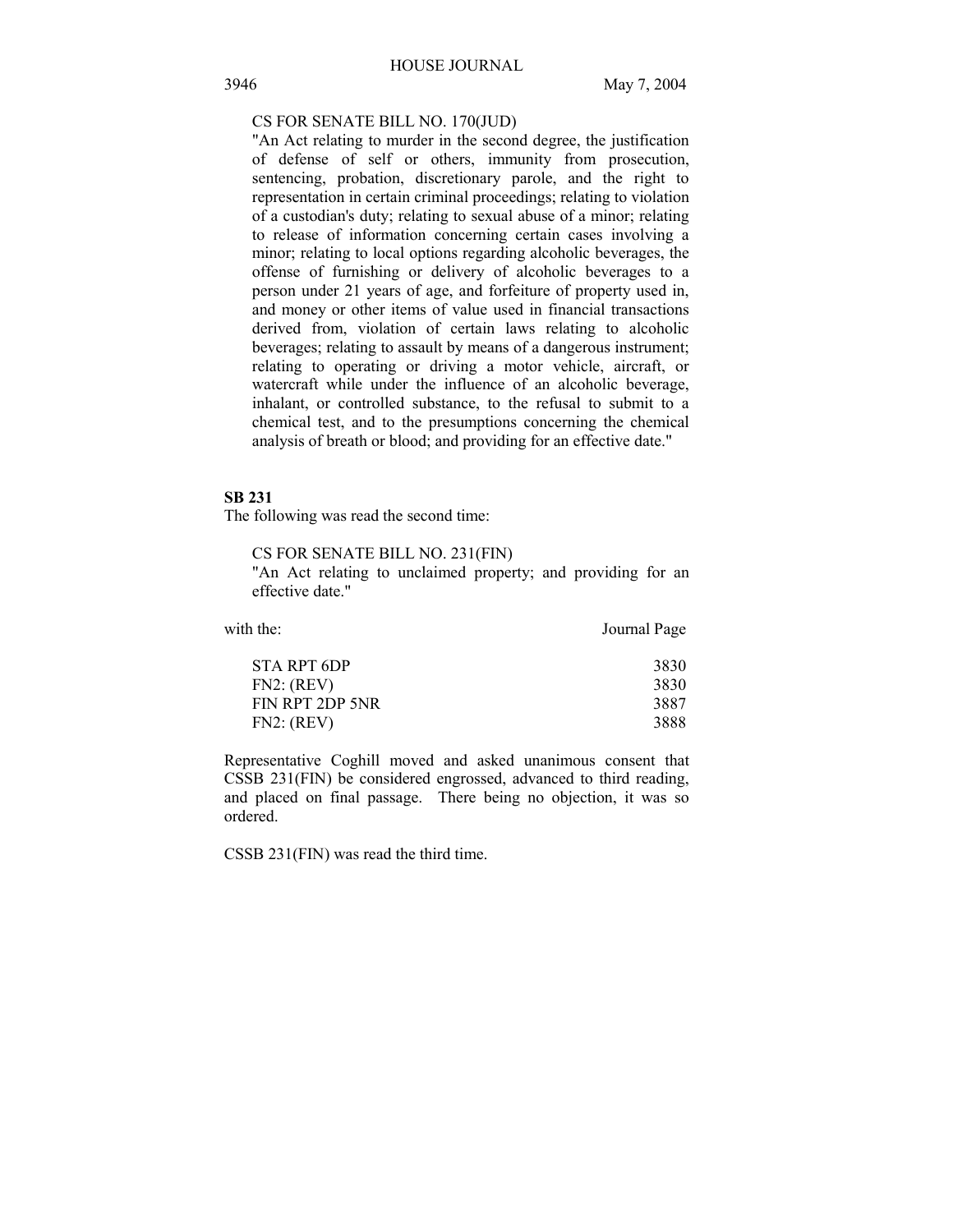The question being: "Shall CSSB 231(FIN) pass the House?" The roll was taken with the following result:

CSSB 231(FIN) Third Reading Final Passage

## **YEAS: 34 NAYS: 1 EXCUSED: 1 ABSENT: 4**

Yeas: Berkowitz, Chenault, Cissna, Coghill, Crawford, Croft, Dahlstrom, Fate, Foster, Gatto, Gruenberg, Guttenberg, Hawker, Heinze, Holm, Joule, Kapsner, Kerttula, Kohring, Kott, Lynn, Masek, Meyer, Morgan, Ogg, Rokeberg, Samuels, Seaton, Stepovich, Stoltze, Weyhrauch, Williams, Wilson, Wolf

Nays: Gara

Excused: Kookesh

Absent: Anderson, Harris, McGuire, Moses

And so, CSSB 231(FIN) passed the House.

\*\*The voting record was changed to reflect that Representative Kookesh was excused (page 3962).

Representative Coghill moved and asked unanimous consent that the roll call on the passage of the bill be considered the roll call on the effective date clause. There being no objection, it was so ordered.

CSSB 231(FIN) was signed by the Speaker and Chief Clerk and returned to the Senate.

# **SECOND READING OF HOUSE BILLS**

(continued)

#### **HB 461**

The Speaker stated that, without objection, the following, which had been moved down the calendar to follow CSSB 231(FIN) (page 3945), would be moved to follow CSSB 365(FIN):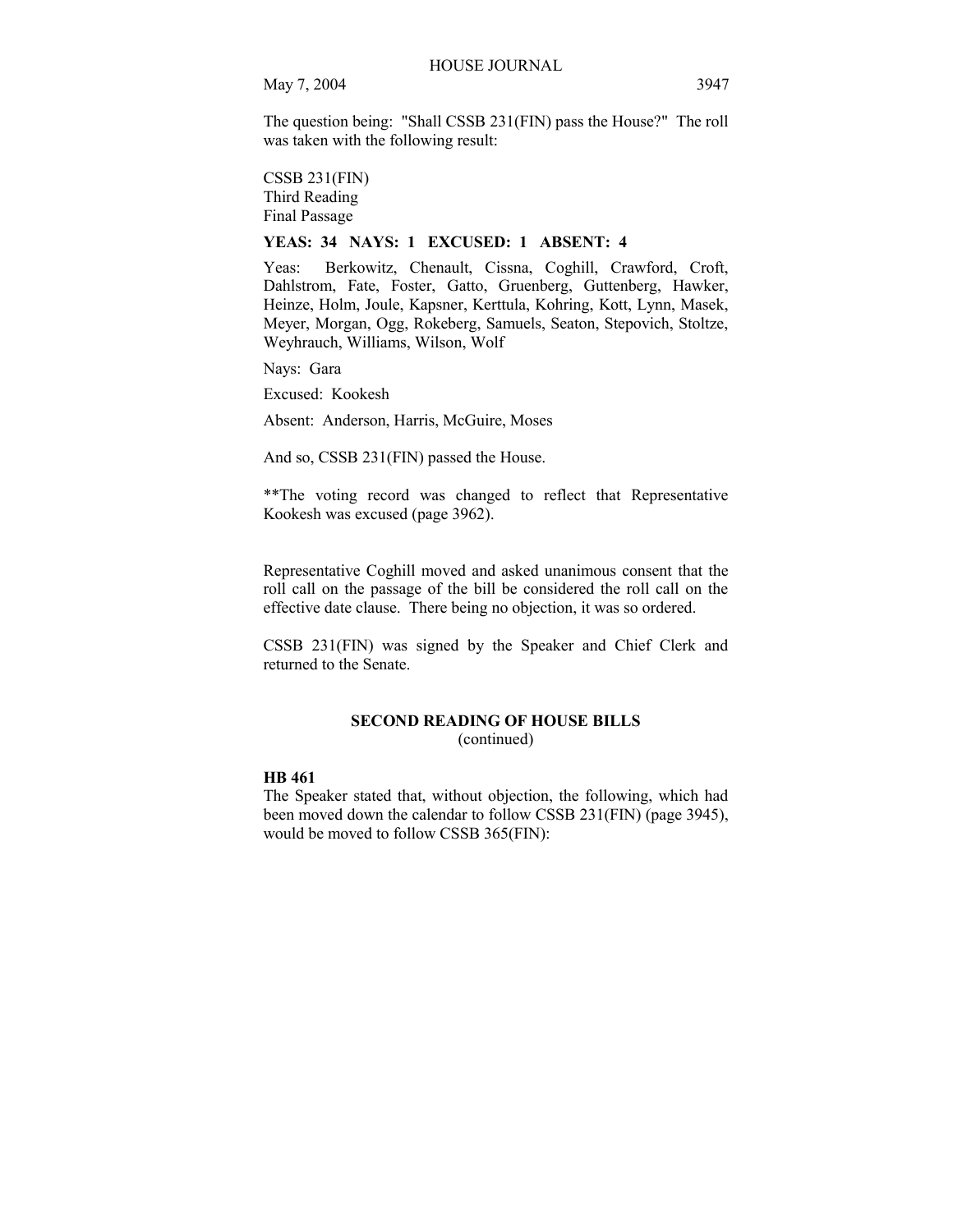## CS FOR HOUSE BILL NO. 461(STA) am

"An Act relating to enhanced 911 surcharges and to 911 and emergency services dispatch systems."

#### **SECOND READING OF SENATE BILLS**  (continued)

#### **SB 272**

The Speaker stated that, without objection, the following would be moved to follow CSSB 170(JUD):

## CS FOR SENATE BILL NO. 272(FIN)

"An Act relating to certain monetary advances in which the deposit or other negotiation of checks to pay the advances is delayed until a later date; and providing for an effective date."

## **SB 278**

The following was read the second time:

#### CS FOR SENATE BILL NO. 278(FIN)

"An Act relating to fees for the inspection of recreational devices, including instructional devices, for certificates of fitness for electrical wiring and plumbing, and for licenses for boiler operators; relating to the building safety account; and providing for an effective date."

| with the:           | Journal Page |
|---------------------|--------------|
|                     |              |
| F111 D T 2 D D 71 D | 2000         |

| FIN RPT 3DP 5NR | 3890 |
|-----------------|------|
| FN3: ZERO(LWF)  | 3890 |
| FN4: (LWF)      | 3890 |

Representative Coghill moved and asked unanimous consent that CSSB 278(FIN) be considered engrossed, advanced to third reading, and placed on final passage. There being no objection, it was so ordered.

CSSB 278(FIN) was read the third time.

The question being: "Shall CSSB 278(FIN) pass the House?" The roll was taken with the following result: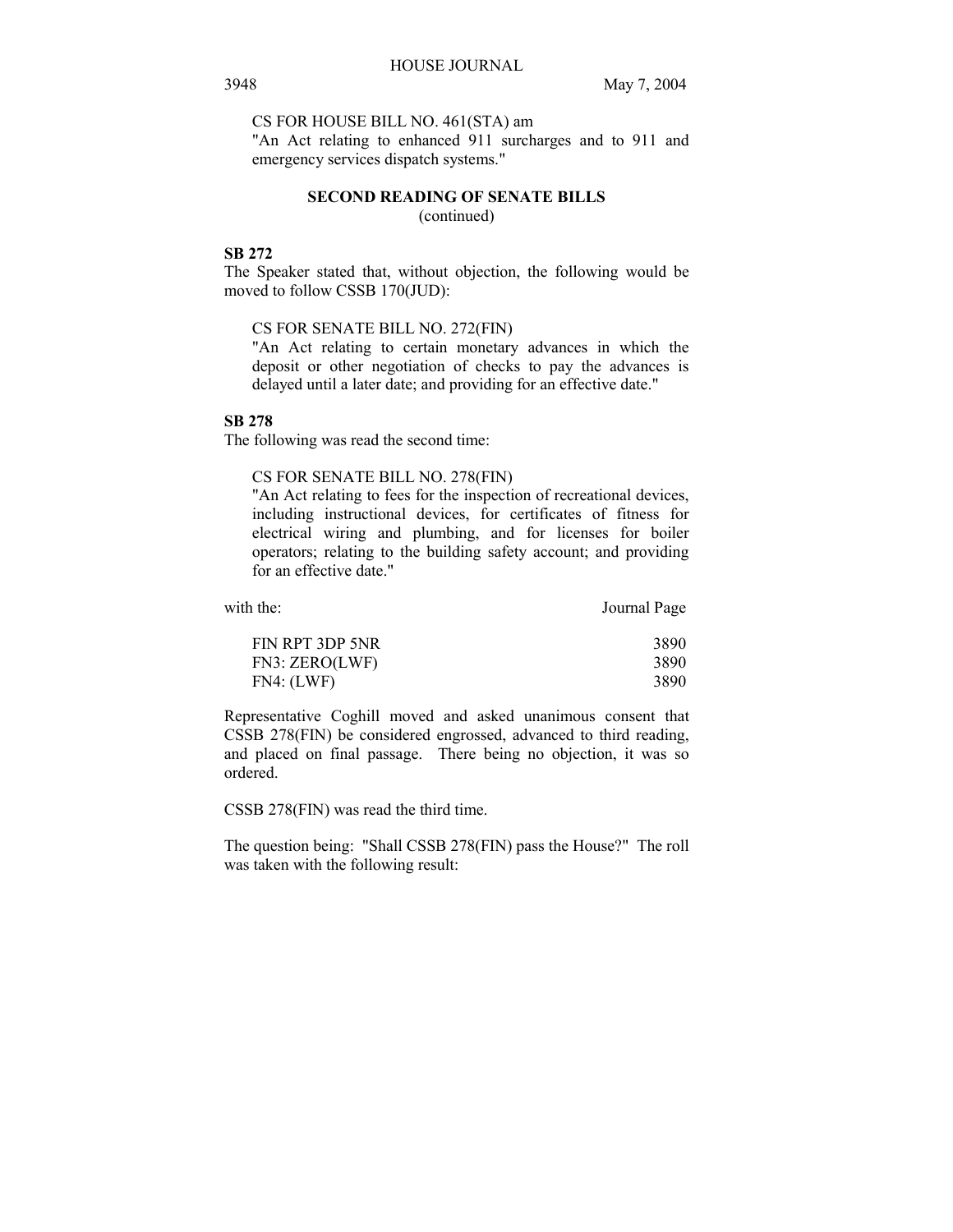CSSB 278(FIN) Third Reading Final Passage

# **YEAS: 32 NAYS: 4 EXCUSED: 1 ABSENT: 3**

Yeas: Chenault, Cissna, Coghill, Crawford, Croft, Dahlstrom, Fate, Foster, Gara, Gatto, Gruenberg, Guttenberg, Hawker, Heinze, Joule, Kapsner, Kerttula, Kott, Lynn, Masek, Meyer, Morgan, Moses, Ogg, Rokeberg, Samuels, Seaton, Stepovich, Stoltze, Weyhrauch, Williams, Wilson

Nays: Berkowitz, Holm, Kohring, Wolf

Excused: Kookesh

Absent: Anderson, Harris, McGuire

And so, CSSB 278(FIN) passed the House.

\*\*The voting record was changed to reflect that Representative Kookesh was excused (page 3962).

Representative Coghill moved and asked unanimous consent that the roll call on the passage of the bill be considered the roll call on the effective date clause. There being no objection, it was so ordered.

CSSB 278(FIN) was signed by the Speaker and Chief Clerk and returned to the Senate.

#### **SB 349**

The following was read the second time:

SENATE BILL NO. 349

"An Act requiring licensure of midwifery birth centers; and providing for an effective date."

| with the:           | Journal Page |
|---------------------|--------------|
| L&C REFERRAL WAIVED | 3815         |
| FIN RPT 8DP 1NR     | 3892         |
| FN1: (HSS)          | 3892         |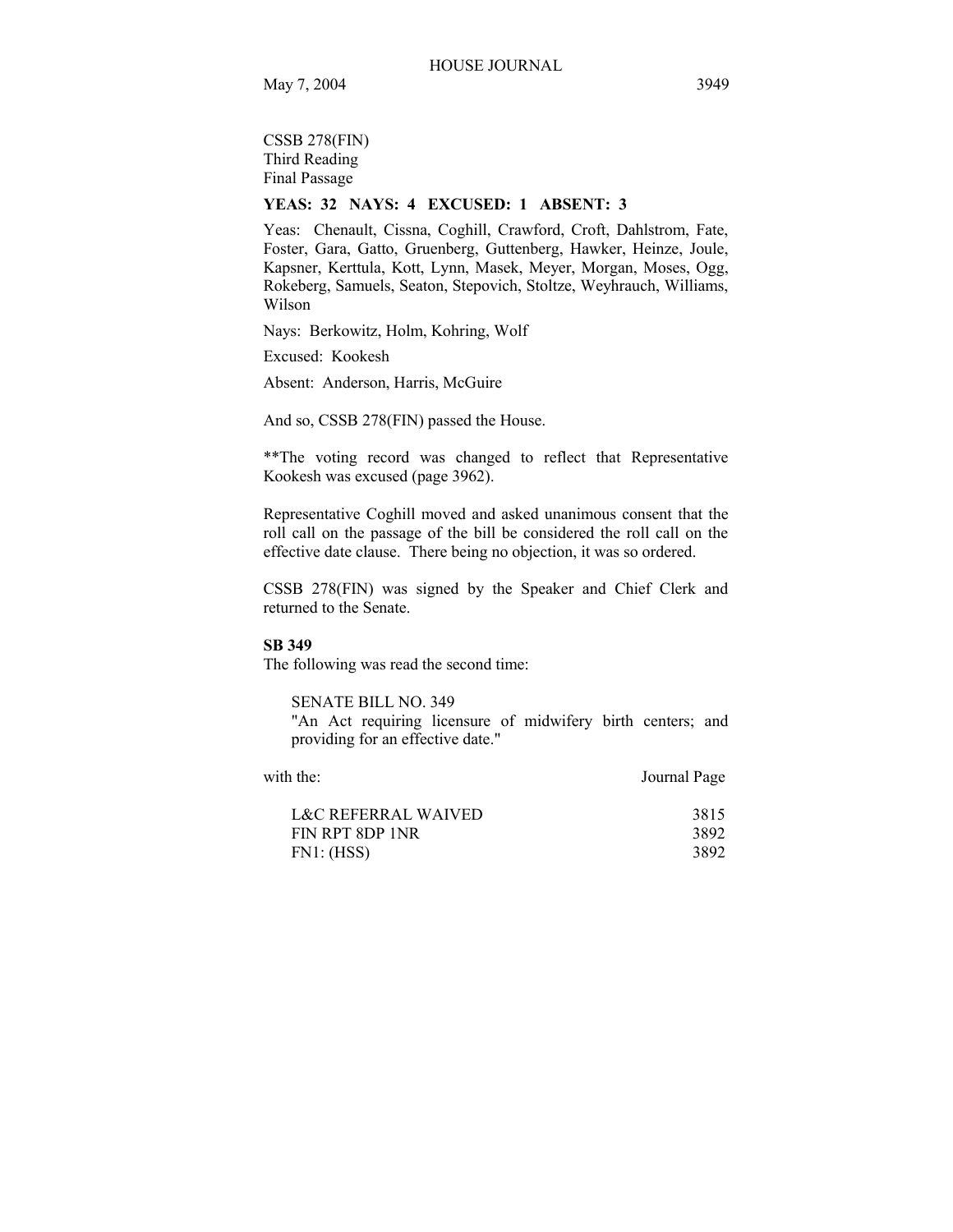Representative Coghill moved and asked unanimous consent that SB 349 be considered engrossed, advanced to third reading, and placed on final passage. There being no objection, it was so ordered.

SB 349 was read the third time.

The question being: "Shall SB 349 pass the House?" The roll was taken with the following result:

SB 349 Third Reading Final Passage

## **YEAS: 35 NAYS: 1 EXCUSED: 1 ABSENT: 3**

Yeas: Berkowitz, Chenault, Cissna, Coghill, Crawford, Croft, Dahlstrom, Fate, Foster, Gara, Gatto, Gruenberg, Guttenberg, Hawker, Heinze, Holm, Joule, Kapsner, Kerttula, Kott, Lynn, Masek, Meyer, Morgan, Moses, Ogg, Rokeberg, Samuels, Seaton, Stepovich, Stoltze, Weyhrauch, Williams, Wilson, Wolf

Nays: Kohring

Excused: Kookesh

Absent: Anderson, Harris, McGuire

And so, SB 349 passed the House.

\*\*The voting record was changed to reflect that Representative Kookesh was excused (page 3962).

Representative Coghill moved and asked unanimous consent that the roll call on the passage of the bill be considered the roll call on the effective date clause. There being no objection, it was so ordered.

SB 349 was signed by the Speaker and Chief Clerk and returned to the Senate.

## **SB 365**

The following was read the second time: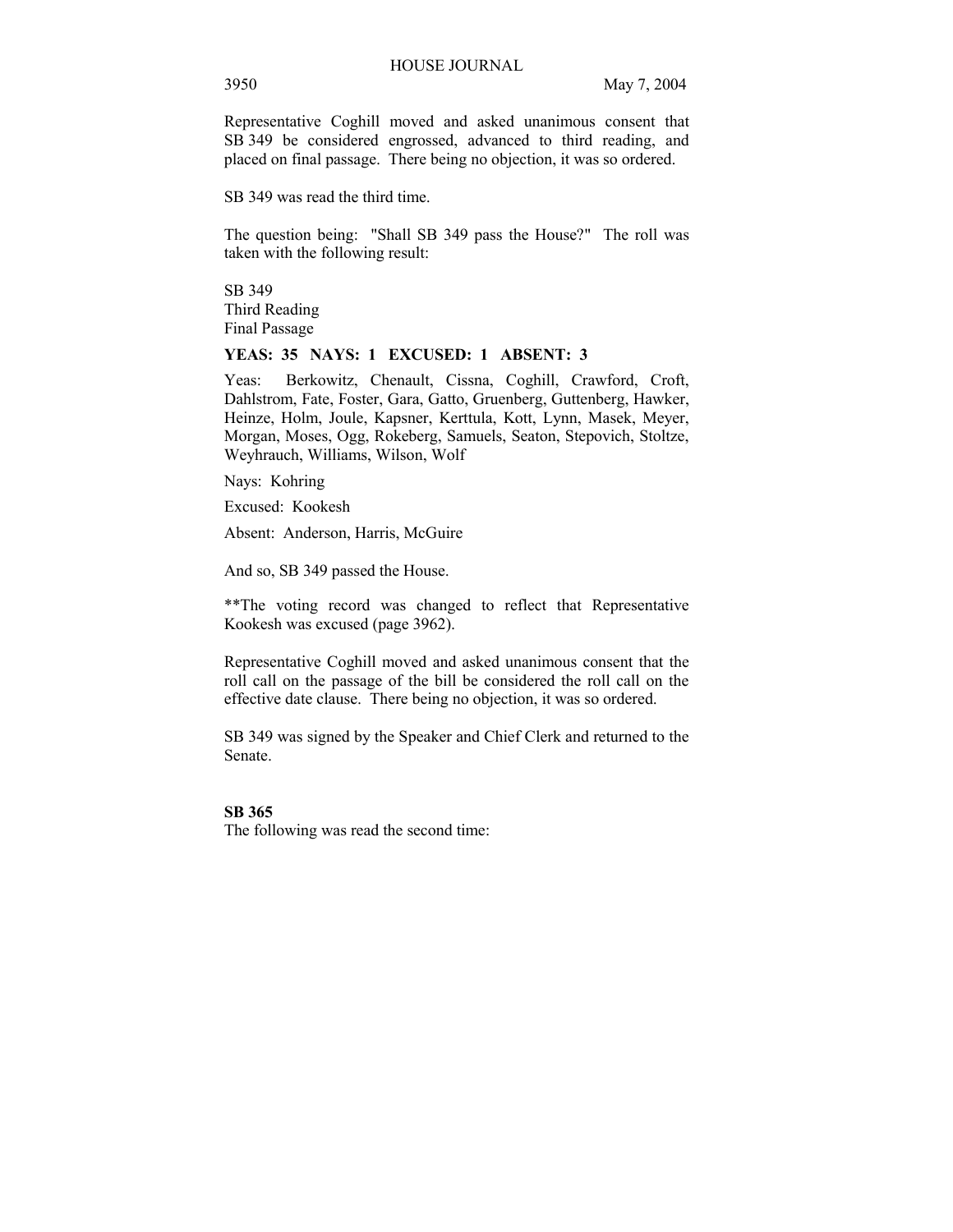## CS FOR SENATE BILL NO. 365(FIN)

"An Act relating to the regulation of speech-language pathologist assistants; and providing for an effective date."

| with the:              | Journal Page |
|------------------------|--------------|
| L&C RPT 5DP 1NR        | 3790         |
| FN1: (CED)             | 3790         |
| FIN RPT HCS(FIN) 10 DP | 3893         |
| FN1: (CED)             | 3893         |
|                        |              |

Representative Coghill moved and asked unanimous consent that the following committee substitute be adopted in lieu of the original bill:

HOUSE CS FOR CS FOR SENATE BILL NO. 365(FIN) (same title)

There being no objection, it was so ordered.

Representative Coghill moved and asked unanimous consent that HCS CSSB 365(FIN) be considered engrossed, advanced to third reading, and placed on final passage. There being no objection, it was so ordered.

HCS CSSB 365(FIN) was read the third time.

The question being: "Shall HCS CSSB 365(FIN) pass the House?" The roll was taken with the following result:

HCS CSSB 365(FIN) Third Reading Final Passage

## **YEAS: 32 NAYS: 3 EXCUSED: 1 ABSENT: 4**

Yeas: Berkowitz, Chenault, Cissna, Coghill, Crawford, Croft, Dahlstrom, Fate, Foster, Gatto, Gruenberg, Guttenberg, Hawker, Heinze, Holm, Joule, Kapsner, Kerttula, Kott, Lynn, Masek, Meyer, Morgan, Moses, Ogg, Rokeberg, Samuels, Seaton, Stepovich, Stoltze, Williams, Wolf

Nays: Kohring, Weyhrauch, Wilson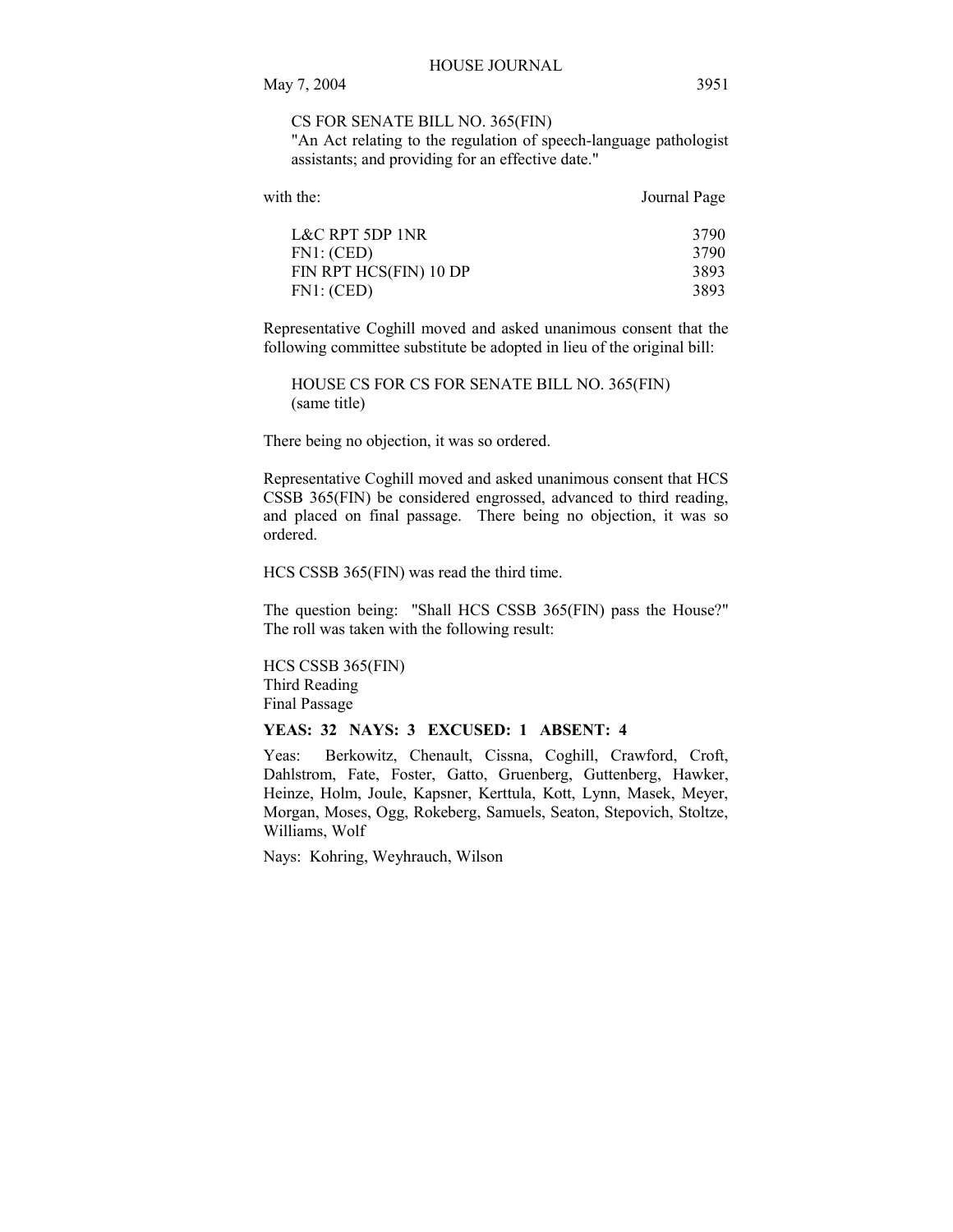Excused: Kookesh

Absent: Anderson, Gara, Harris, McGuire

And so, HCS CSSB 365(FIN) passed the House.

\*\*The voting record was changed to reflect that Representative Kookesh was excused (page 3962).

Representative Coghill moved and asked unanimous consent that the roll call on the passage of the bill be considered the roll call on the effective date clause. There being no objection, it was so ordered.

HCS CSSB 365(FIN) was referred to the Chief Clerk for engrossment.

The House advanced to:

#### **UNFINISHED BUSINESS**

## **HB 520**

The Speaker waived the following from the State Affairs Committee at the request of Representative Weyhrauch, Chair:

HOUSE BILL NO. 520

"An Act relating to the expenses of investigation, hearing, or public advocacy before the Regulatory Commission of Alaska, to calculation of the regulatory cost charge for public utilities and pipeline carriers to include the Department of Law's costs of its public advocacy function, to inspection of certain books and records by the attorney general when participating as a party in a matter before the Regulatory Commission of Alaska; and providing for an effective date."

HB 520 was referred to the Labor & Commerce Committee with a further referral to the Finance Committee.

#### **SB 219**

Representative McGuire moved and asked unanimous consent to waive the following from the Judiciary Committee: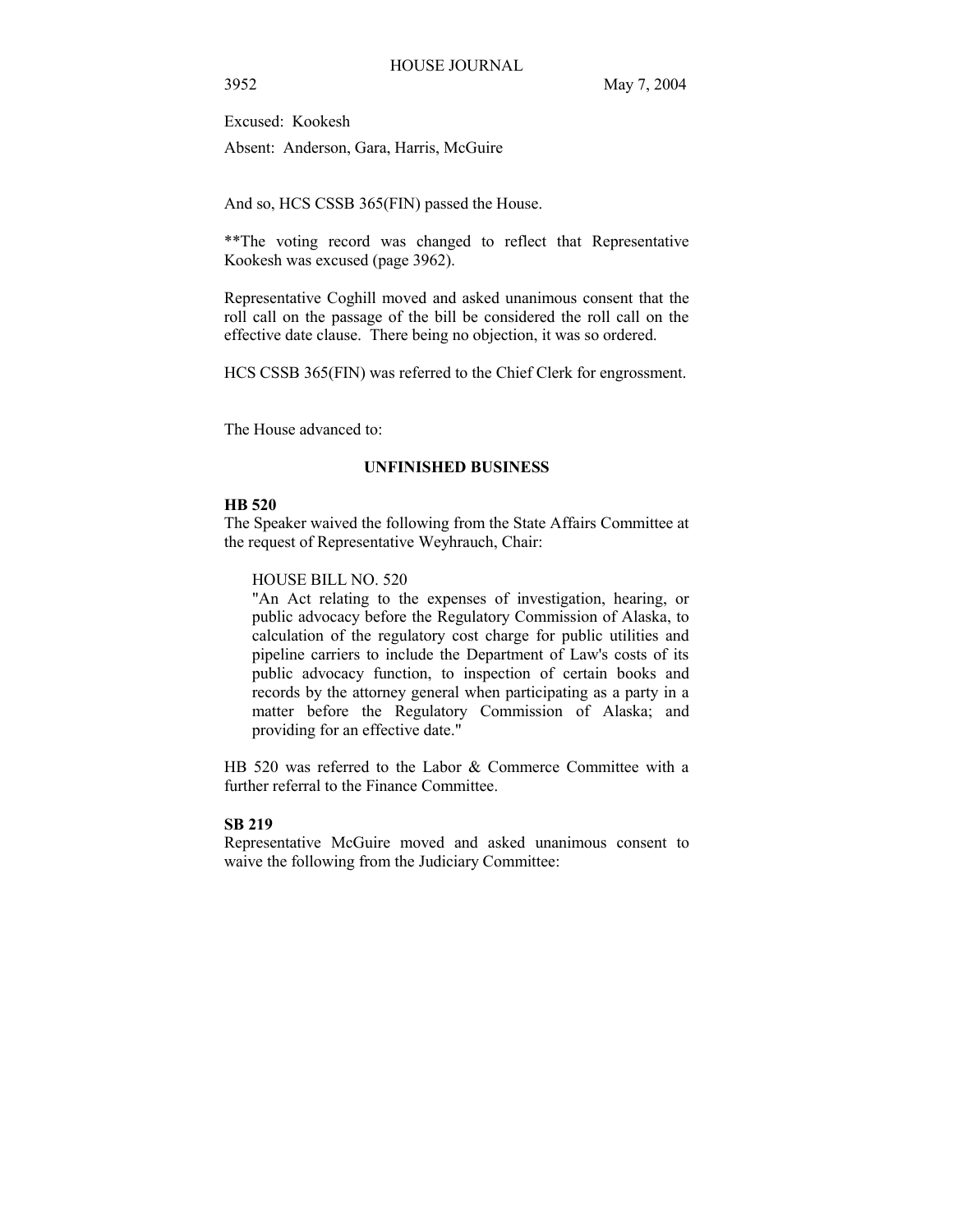CS FOR SENATE BILL NO. 219(JUD) am "An Act relating to offenses against unborn children."

Representative Gara objected and withdrew the objection.. There being no further objection, CSSB 219 (JUD) am was removed from the Judiciary Committee and referred to the Finance Committee.

## **ANNOUNCEMENTS**

The following meetings today have been changed as indicated:

| Judiciary Committee<br><b>CONTINUED TO:</b> |                    |
|---------------------------------------------|--------------------|
|                                             | upon recess, $5/7$ |
| Labor & Commerce Committee                  |                    |
| <b>CHANGED TO:</b>                          | upon recess, $5/7$ |
| Rules Committee                             |                    |
| CANCELED:                                   | $1:00$ p.m., $5/7$ |

The Speaker stated that, without objection, the House would recess; and so, the House recessed at 6:11 p.m.

## **AFTER RECESS**

The Speaker called the House back to order at 8:28 p.m.

## **CONSIDERATION OF THE DAILY CALENDAR**

#### **SECOND READING OF HOUSE BILLS**

(continued)

#### **HB 461**

The following, which had been moved to follow CSSB 365(FIN) (page 3947), was again before the House:

CS FOR HOUSE BILL NO. 461(STA) am "An Act relating to enhanced 911 surcharges and to 911 and emergency services dispatch systems."

Amendment No. 5 was offered by Representative Wolf: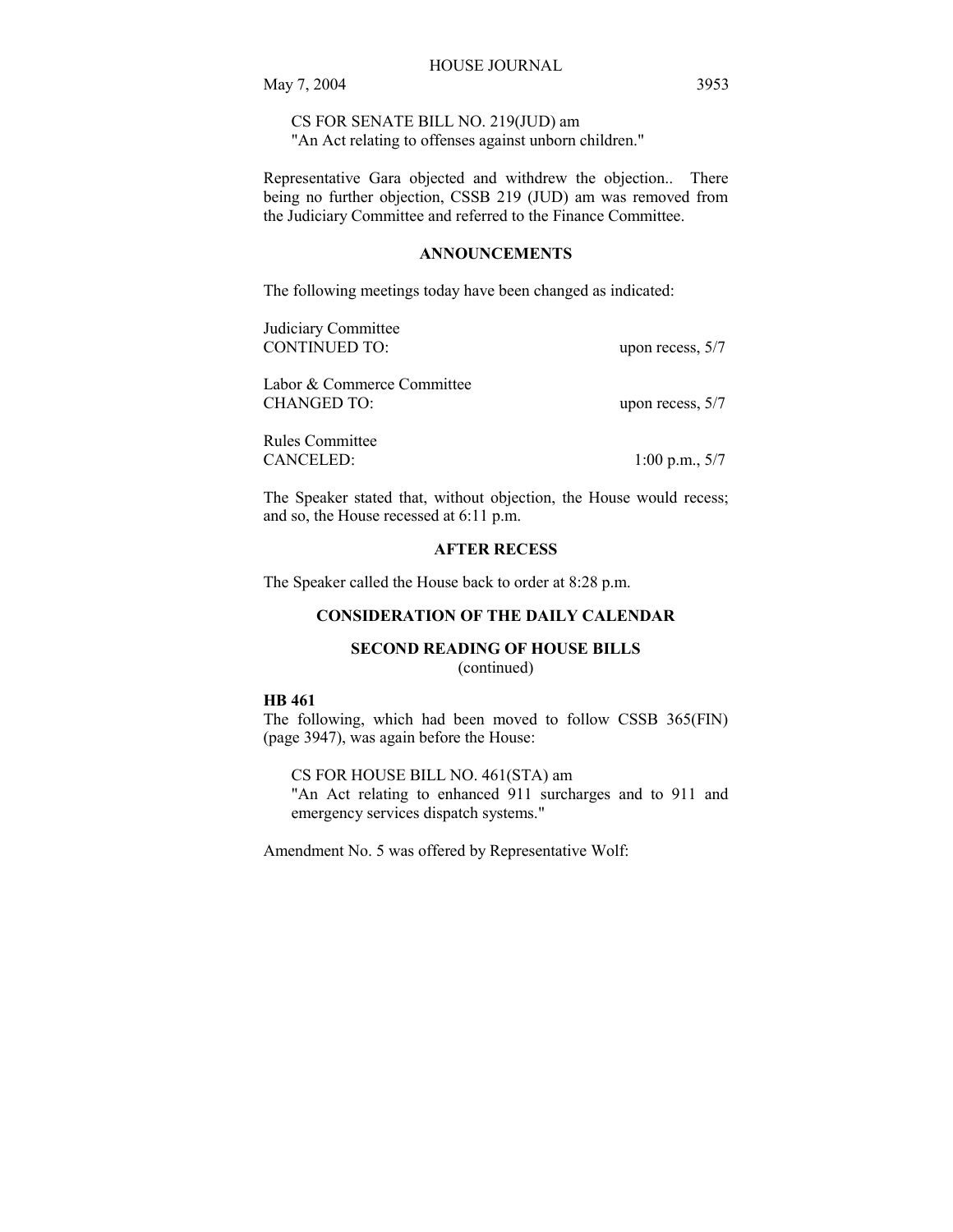Page 1, line 4, through page 2, line 20: Delete all material.

Page 2, line 21: Delete "**Sec. 2**" Insert "**Section 1**"

Renumber the following bill sections accordingly.

Representative Wolf moved and asked unanimous consent that Amendment No. 5 be adopted.

Representative Holm objected.

The question being: "Shall Amendment No. 5 be adopted?" The roll was taken with the following result:

CSHB 461(STA) am Second Reading Amendment No. 5

## **YEAS: 15 NAYS: 23 EXCUSED: 1 ABSENT: 1**

Yeas: Anderson, Berkowitz, Croft, Gara, Gruenberg, Joule, Kapsner, Kerttula, Kohring, Masek, McGuire, Morgan, Moses, Stoltze, Wolf

Nays: Chenault, Cissna, Coghill, Crawford, Dahlstrom, Fate, Foster, Gatto, Guttenberg, Harris, Hawker, Heinze, Holm, Kott, Lynn, Ogg, Rokeberg, Samuels, Seaton, Stepovich, Weyhrauch, Williams, Wilson

Excused: Kookesh

Absent: Meyer

And so, Amendment No. 5 was not adopted.

\*\*The voting record was changed to reflect that Representative Kookesh was excused (page 3962).

Amendment No. 6 was offered by Representative Wolf: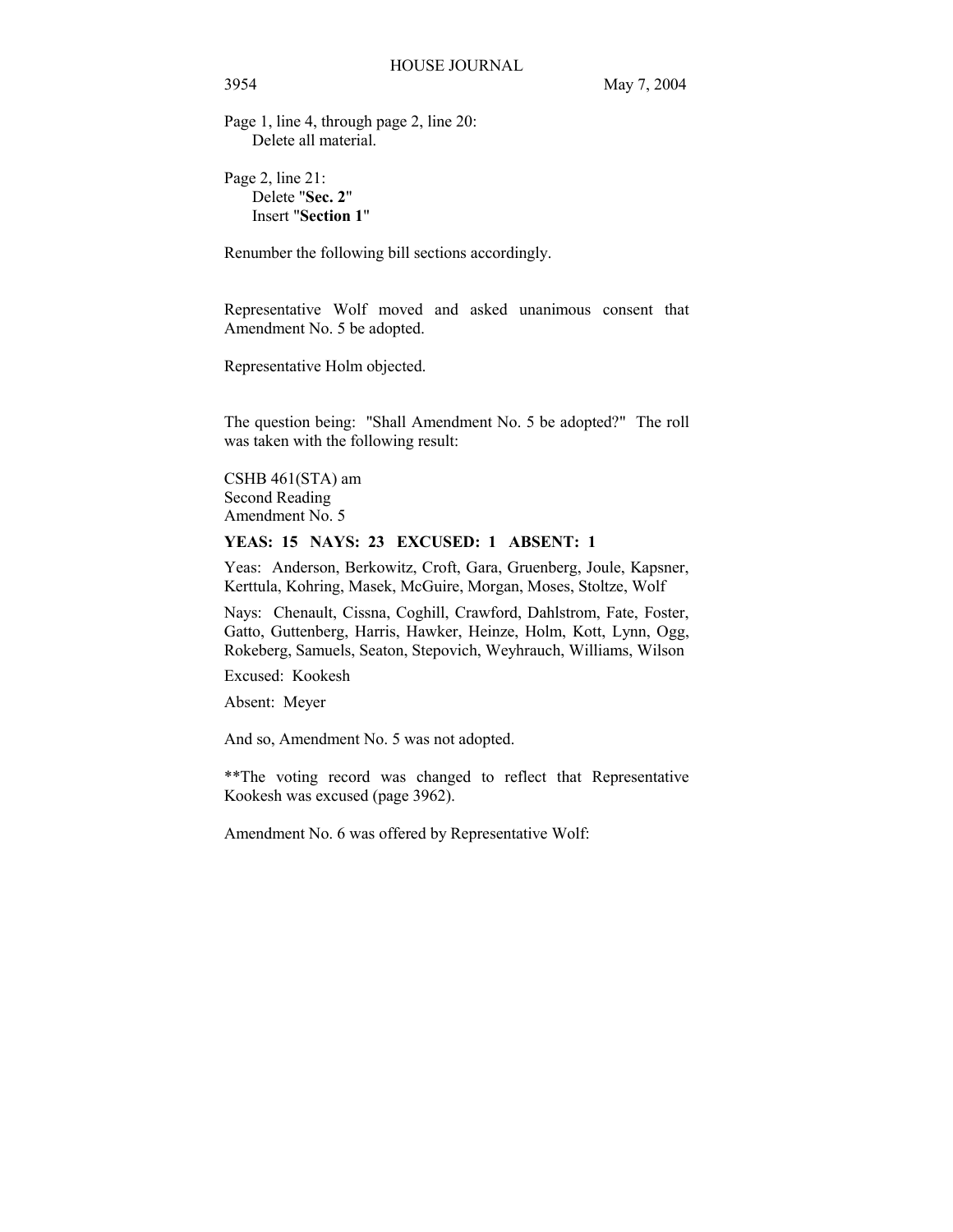Page 3, line 21, through page 4, line 5:

Delete all material and insert:

"**\* Sec. 4.** AS 29.35.131(a) is amended to read:

(a) A municipality may, by resolution or ordinance, elect to provide **an emergency services dispatch system or** an enhanced 911 system at public safety answering points, may purchase or lease the enhanced 911 equipment or service required to establish or maintain an enhanced 911 system at public safety answering points from a local exchange telephone company or other qualified vendor, and may impose an enhanced 911 surcharge, in an amount to be determined by the municipality, on all local exchange access lines that provide telephone service to wireline telephones in the area to be served by the enhanced 911 system. A municipality that provides services under an enhanced 911 system may also by resolution or ordinance impose an enhanced 911 surcharge on each wireless telephone number that is billed to an address within the enhanced 911 service area. **An** [FOR A MUNICIPALITY WITH A POPULATION OF 100,000 OR MORE, AN] enhanced 911 surcharge may not exceed **\$1 a** [50 CENTS PER] month for each wireless telephone **billing statement** [NUMBER] or **\$1 a** [50 CENTS PER] month for each local exchange **billing**"

Representative Wolf moved and asked unanimous consent that Amendment No. 6 be adopted.

Representative Holm objected.

Amendment to Amendment No. 6 was offered by Representative Gruenberg:

- Under (a), following "municipality may, by": Delete "resolution or"
- Under (a) following "may also by": Delete "resolution or"

Representative Gruenberg moved and asked unanimous consent that Amendment to Amendment No. 6 be adopted. There being no objection, Amendment to Amendment No. 6 was adopted.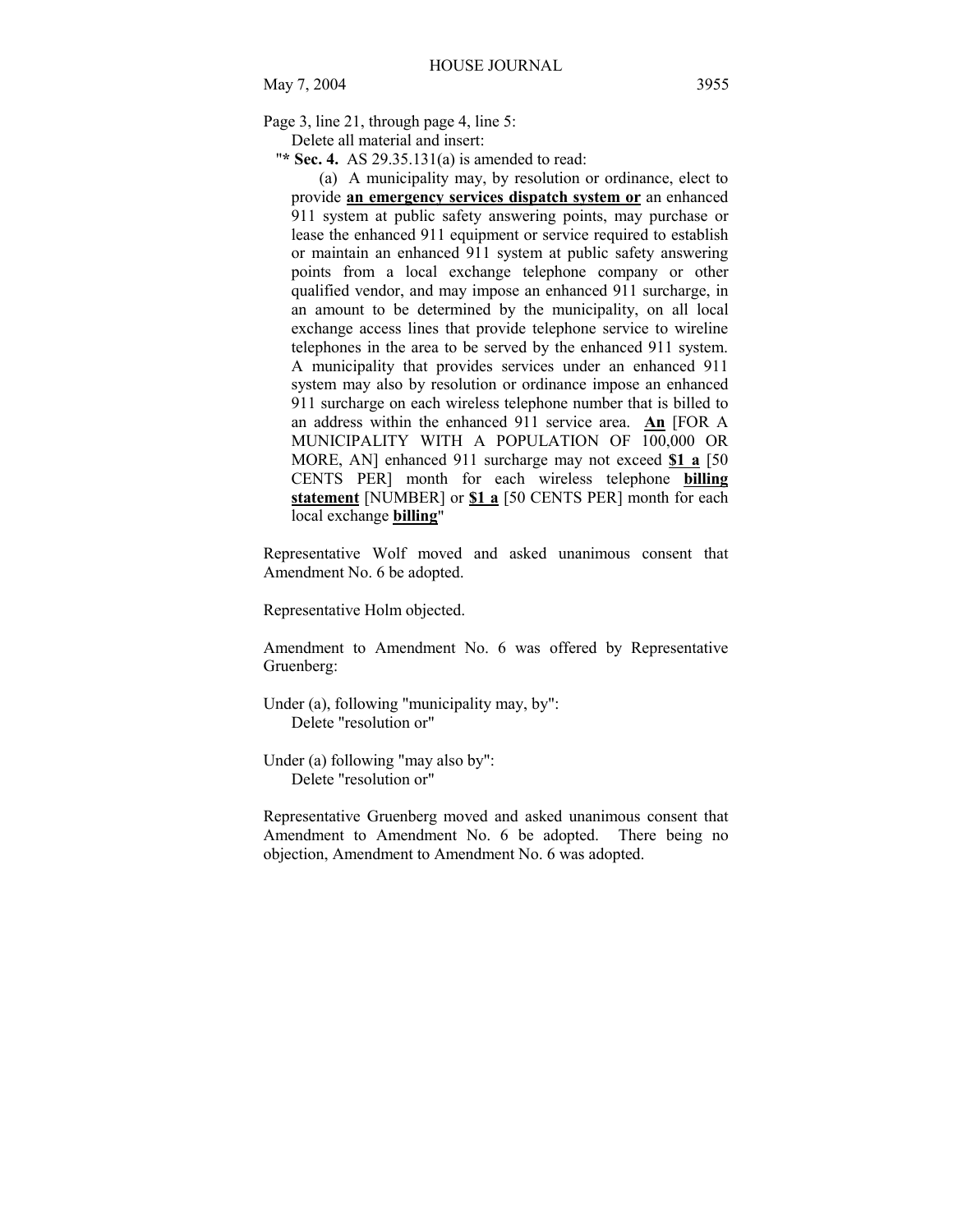The question being: "Shall Amendment No. 6 as amended be adopted?" The roll was taken with the following result:

CSHB 461(STA) am Second Reading Amendment No. 6 as amended

### **YEAS: 12 NAYS: 26 EXCUSED: 1 ABSENT: 1**

Yeas: Anderson, Berkowitz, Chenault, Croft, Gruenberg, Kohring, Kott, Masek, McGuire, Morgan, Stoltze, Wolf

Nays: Cissna, Coghill, Crawford, Dahlstrom, Fate, Foster, Gara, Gatto, Guttenberg, Harris, Hawker, Heinze, Holm, Joule, Kapsner, Kerttula, Lynn, Meyer, Moses, Ogg, Rokeberg, Samuels, Stepovich, Weyhrauch, Williams, Wilson

Excused: Kookesh

Absent: Seaton

And so, Amendment No. 6 as amended was not adopted.

\*\*The voting record was changed to reflect that Representative Kookesh was excused (page 3962).

Amendment No. 7 was not offered.

Amendment No. 8 was not offered

New Amendment No. 4 was offered by Representatives Berkowitz and Holm:

#### Page 6, line 5:

Insert a new bill section to read:

 **\* Sec. 10.** AS 42.05 is amended by adding a new section to read:

**Sec. 42.05.295. Routing 911 calls.** Notwithstanding AS 42.05.711, to ensure statewide access by all residents to 911 wireline services, traditional or enhanced, each local exchange telephone company that provides wireline service to an area outside a municipality must route all 911 calls originating from within its customer service base through a toll free number to a regional public safety answering point identified by the state. In this section, "municipality" has the meaning given in AS 29.35.137.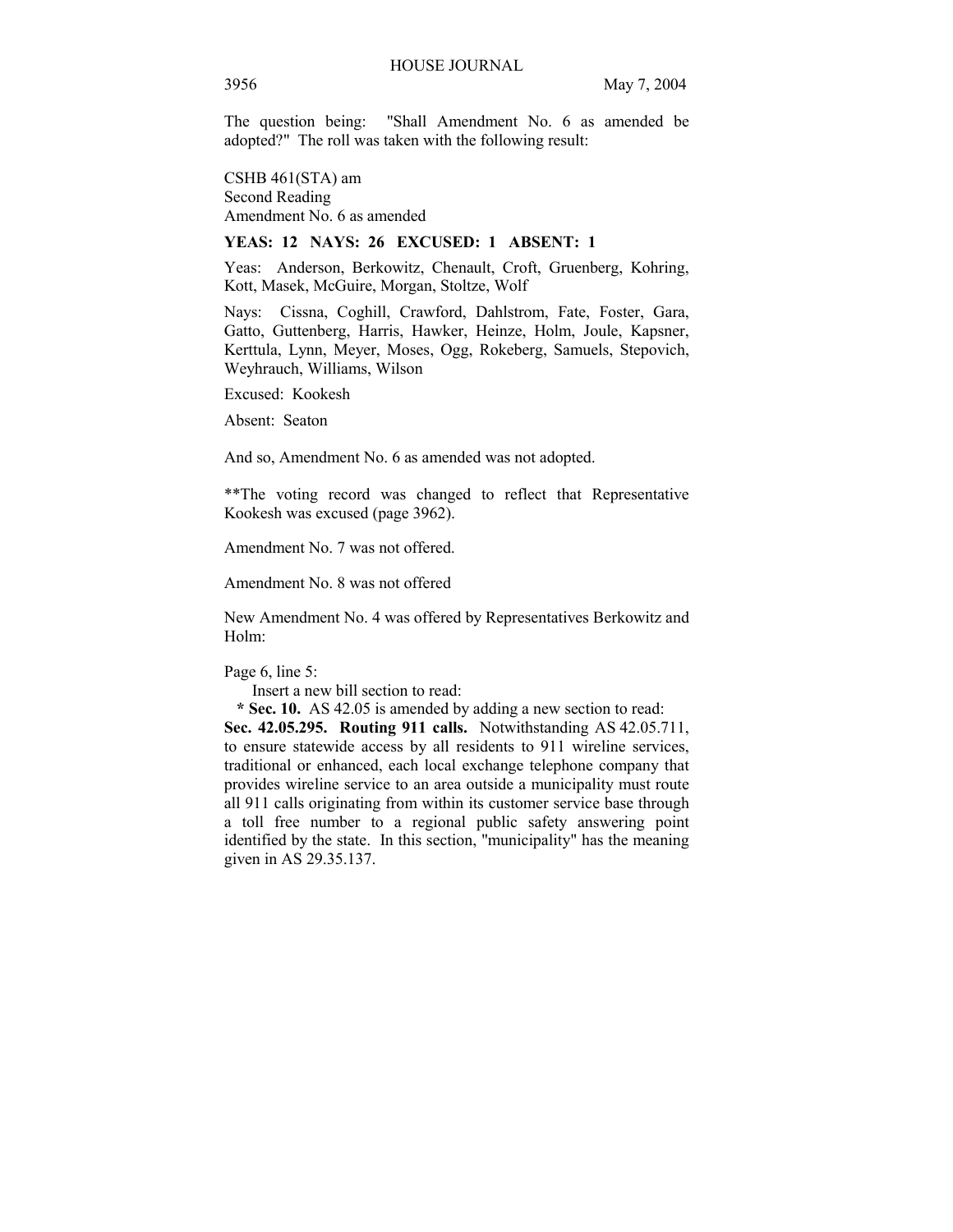Representative Berkowitz moved and asked unanimous consent that New Amendment No. 4 be adopted.

Objection was heard and withdrawn. There being no further objection, New Amendment No. 4 was adopted.

Representative Coghill moved and asked unanimous consent that CSHB 461(STA) am be considered engrossed, advanced to third reading, and placed on final passage.

Objection was heard.

CSHB 461(STA) am will advance to third reading on tomorrow's calendar.

# **SECOND READING OF SENATE BILLS**

(continued)

#### **SB 30**

The following, which had been moved to follow CSHB 461(STA) am (page 3945), was read the second time:

CS FOR SENATE BILL NO. 30(JUD) am

"An Act relating to information and services available to pregnant women and other persons; and ensuring informed consent before an abortion may be performed, except in cases of medical emergency."

with the: Journal Page

| HES RPT HCS(HES) 4DP 1NR         | 1780 |
|----------------------------------|------|
| FN1: (HSS); FN2: (HSS)           | 1780 |
| JUD RPT HCS(JUD) NT 2DP 5NR      | 3164 |
| FN3: (HSS); FN4: (HSS)           | 3165 |
| FIN RPT HCS(FIN) NT 2DP 1DNP 5NR | 3883 |
| FN3: (HSS); FN4: (HSS)           | 3884 |

Representative Coghill moved and asked unanimous consent that the following committee substitute be adopted in lieu of the original bill: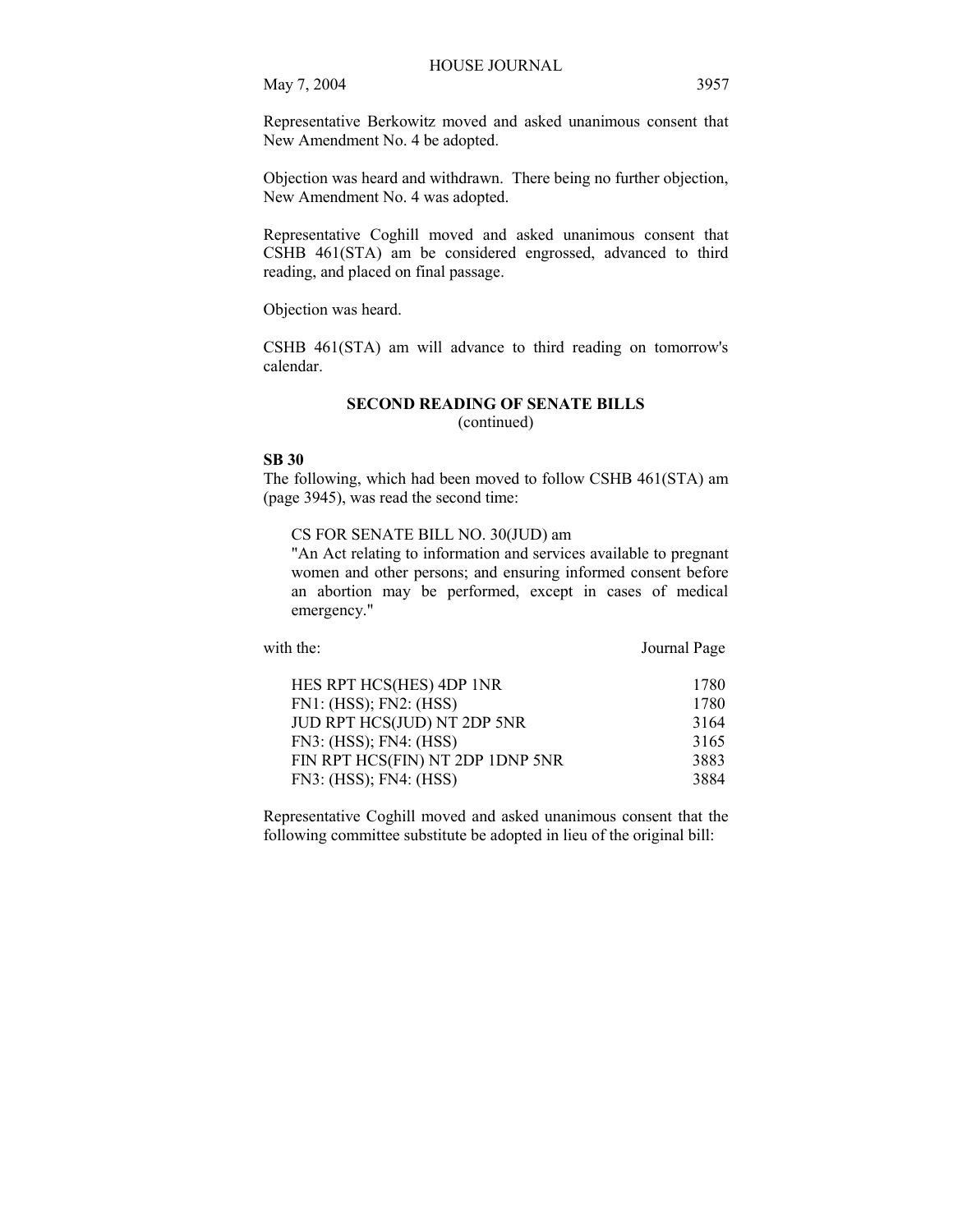## HOUSE CS FOR CS FOR SENATE BILL NO. 30(FIN)

"An Act relating to information and services available to pregnant women and other persons; ensuring informed consent before an abortion may be performed; and providing exceptions to informed consent in certain cases."

(HCR 36 - title change resolution)

Representative Berkowitz objected.

The question being: "Shall HCS CSSB 30(FIN) be adopted in lieu of the original bill?" The roll was taken with the following result:

CSSB 30(JUD) am Second Reading Adopt Finance HCS

## **YEAS: 12 NAYS: 23 EXCUSED: 1 ABSENT: 4**

Yeas: Coghill, Dahlstrom, Fate, Gatto, Harris, Kohring, Kott, Lynn, Meyer, Stoltze, Williams, Wolf

Nays: Berkowitz, Cissna, Crawford, Croft, Foster, Gara, Gruenberg, Guttenberg, Hawker, Heinze, Joule, Kapsner, Kerttula, Masek, McGuire, Morgan, Moses, Ogg, Rokeberg, Samuels, Seaton, Weyhrauch, Wilson

Excused: Kookesh

Absent: Anderson, Chenault, Holm, Stepovich

Fate changed from "Nay" to "Yea". Gatto changed from "Nay" to "Yea". Wolf changed from "Nay" to "Yea".

And so, HCS CSSB 30(FIN) was not adopted.

\*\*The voting record was changed to reflect that Representative Kookesh was excused (page 3962).

Representative Coghill moved and asked unanimous consent that the following committee substitute be adopted in lieu of the original bill: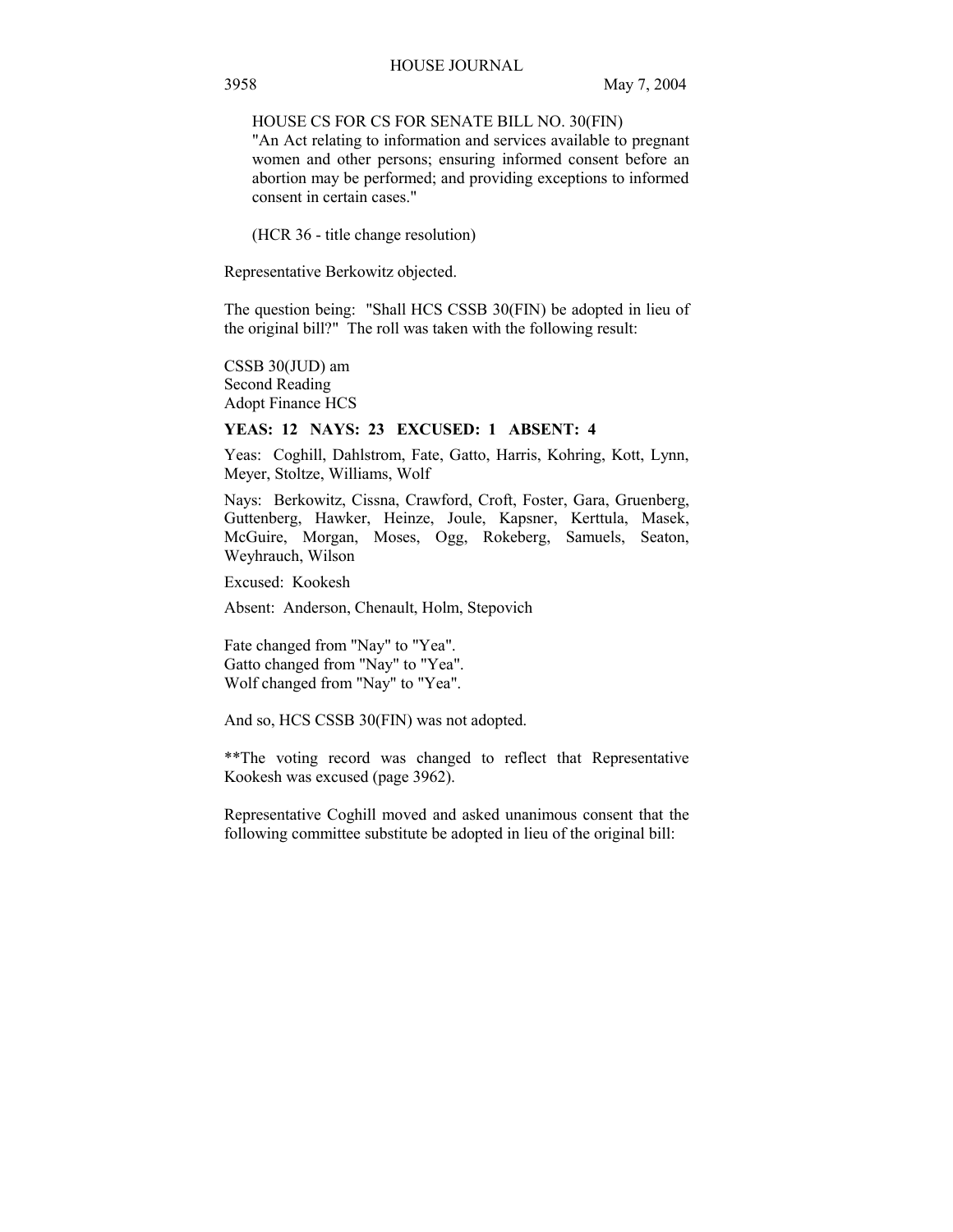## HOUSE CS FOR CS FOR SENATE BILL NO. 30(JUD)

"An Act relating to information and services available to pregnant women and other persons; ensuring informed consent before an abortion may be performed; and providing exceptions to informed consent in certain cases."

There being no objection, it was so ordered.

Representative Coghill moved and asked unanimous consent that HCS CSSB 30(JUD) be considered engrossed, advanced to third reading, and placed on final passage.

Objection was heard.

HCS CSSB 30(JUD) will advance to third reading on tomorrow's calendar.

## **SB 170**

The following, which was moved to follow CSSB 30(JUD) am (page 3945), was read the second time:

## CS FOR SENATE BILL NO. 170(JUD)

"An Act relating to murder in the second degree, the justification of defense of self or others, immunity from prosecution, sentencing, probation, discretionary parole, and the right to representation in certain criminal proceedings; relating to violation of a custodian's duty; relating to sexual abuse of a minor; relating to release of information concerning certain cases involving a minor; relating to local options regarding alcoholic beverages, the offense of furnishing or delivery of alcoholic beverages to a person under 21 years of age, and forfeiture of property used in, and money or other items of value used in financial transactions derived from, violation of certain laws relating to alcoholic beverages; relating to assault by means of a dangerous instrument; relating to operating or driving a motor vehicle, aircraft, or watercraft while under the influence of an alcoholic beverage, inhalant, or controlled substance, to the refusal to submit to a chemical test, and to the presumptions concerning the chemical analysis of breath or blood; and providing for an effective date."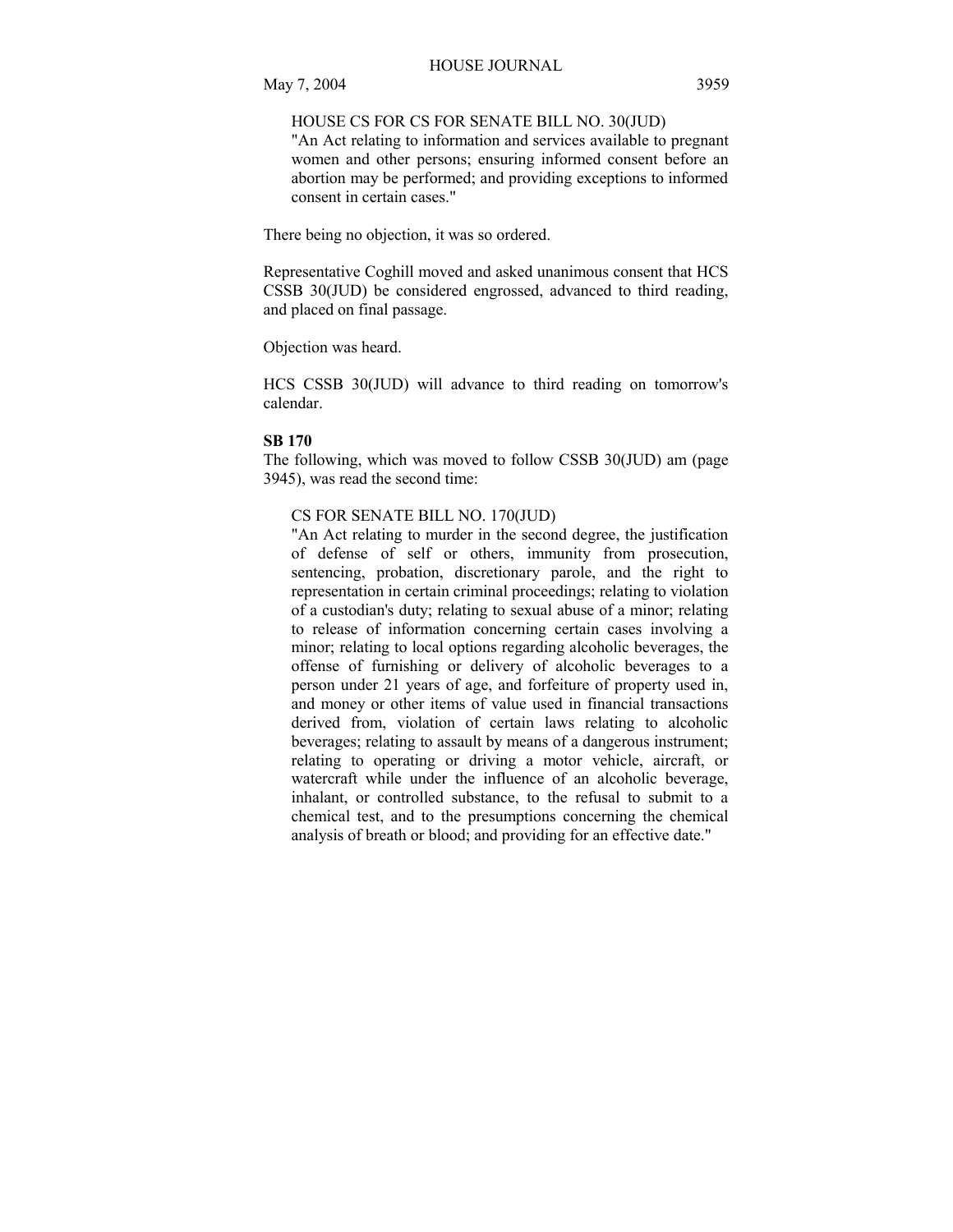| with the:                                                                 | Journal Page                 |
|---------------------------------------------------------------------------|------------------------------|
| FIN RPT HCS(FIN) NT 2DP 9NR<br>FN3: (COR)<br>FN4: (ADM)<br>FN5: ZERO(LAW) | 3885<br>3886<br>3886<br>3886 |
|                                                                           |                              |

Representative Coghill moved and asked unanimous consent that the following committee substitute be adopted in lieu of the original bill:

## HOUSE CS FOR CS FOR SENATE BILL NO. 170(FIN)

"An Act relating to the justification of defense of self or others, immunity from prosecution, sentencing, probation, discretionary parole, and the right to representation in certain criminal proceedings; relating to violation of a custodian's duty; relating to sexual abuse of a minor; relating to release of information concerning certain cases involving a minor; relating to local options regarding alcoholic beverages, the offense of furnishing or delivery of alcoholic beverages to a person under 21 years of age, and forfeiture of property used in, and money or other items of value used in financial transactions derived from, violation of certain laws relating to alcoholic beverages; relating to assault by means of a dangerous instrument; relating to operating or driving a motor vehicle, aircraft, or watercraft while under the influence of an alcoholic beverage, inhalant, or controlled substance, to the refusal to submit to a chemical test, and to the presumptions concerning the chemical analysis of breath or blood; and providing for an effective date."

(HCR 40 - title change resolution)

There being no objection, it was so ordered.

Representative Coghill moved and asked unanimous consent that HCS CSSB 170(FIN) be considered engrossed, advanced to third reading, and placed on final passage.

Objection was heard.

HCS CSSB 170(FIN) will advance to third reading on tomorrow's calendar.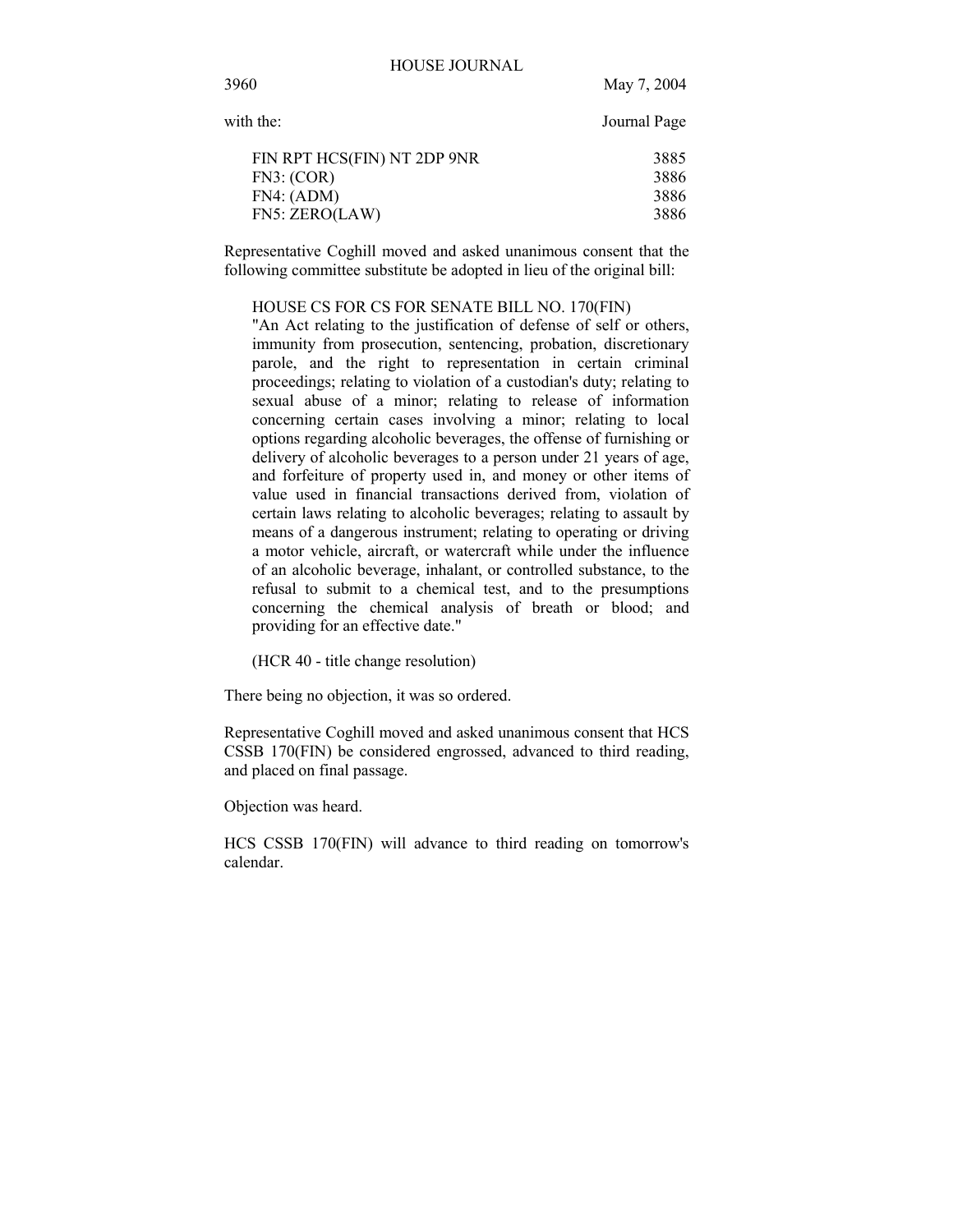## **SB 272**

The following, which was moved to follow CSSB 170(JUD) (page 3948), was read the second time:

## CS FOR SENATE BILL NO. 272(FIN)

"An Act relating to certain monetary advances in which the deposit or other negotiation of checks to pay the advances is delayed until a later date; and providing for an effective date."

with the: Journal Page

| L&C RPT 5DP      | 3888 |
|------------------|------|
| FN2: (CED)       | 3889 |
| FIN RPT 3DP 4NR  | 3934 |
| FN3: (H.FIN/CED) | 3934 |

Amendment No. 1 was offered by Representatives Croft and Crawford:

Page 10, line 10: Delete "14" Insert "30"

Representative Crawford moved and asked unanimous consent that Amendment No. 1 be adopted.

Representative Coghill objected.

Representative Anderson placed a call of the House and lifted the call.

The question being: "Shall Amendment No. 1 be adopted?" The roll was taken with the following result:

CSSB 272(FIN) Second Reading Amendment No. 1 **YEAS: 12 NAYS: 27 EXCUSED: 1 ABSENT: 0**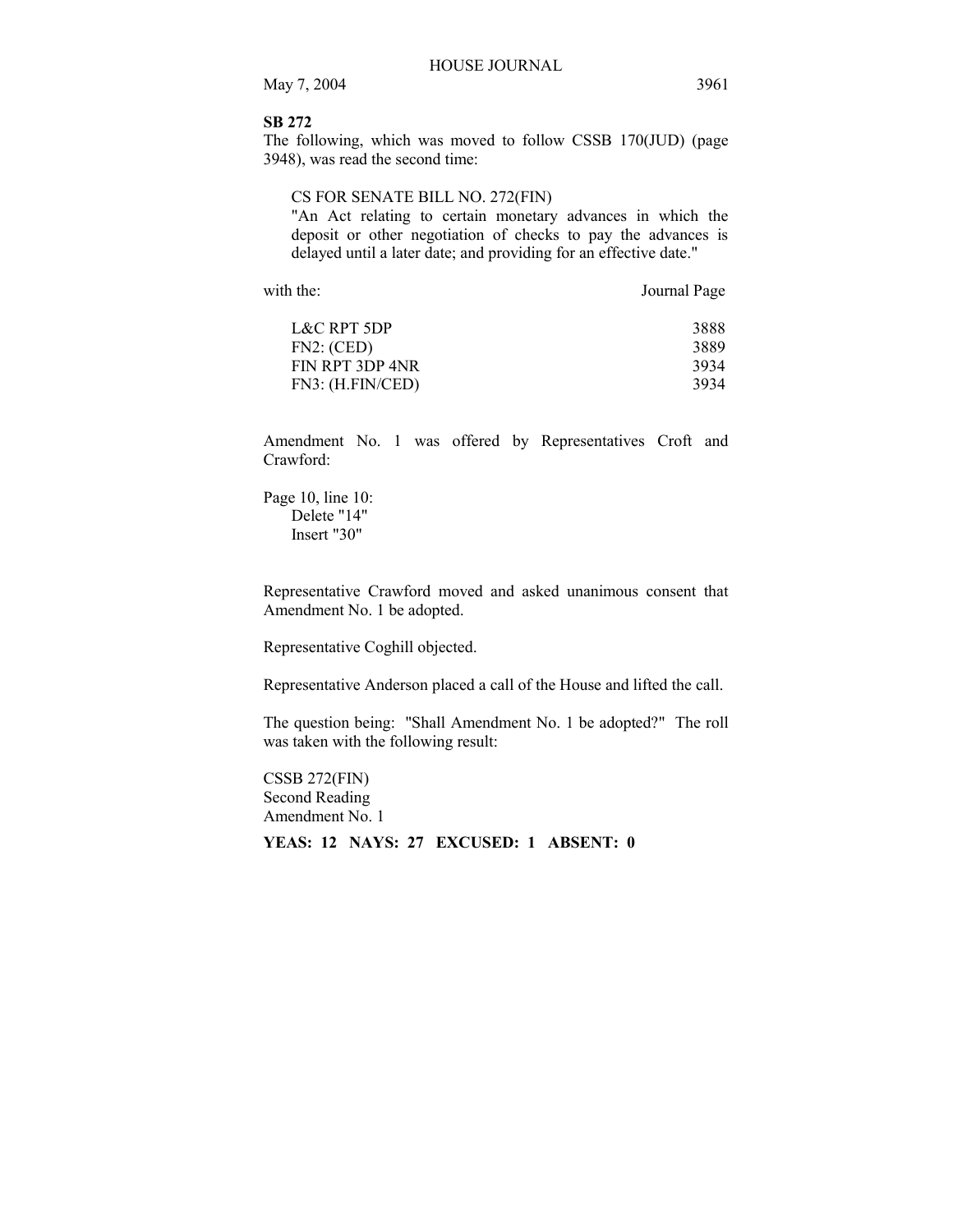Yeas: Berkowitz, Cissna, Crawford, Croft, Gara, Gruenberg, Guttenberg, Joule, Kapsner, Kerttula, McGuire, Moses

Nays: Anderson, Chenault, Coghill, Dahlstrom, Fate, Foster, Gatto, Harris, Hawker, Heinze, Holm, Kohring, Kott, Lynn, Masek, Meyer, Morgan, Ogg, Rokeberg, Samuels, Seaton, Stepovich, Stoltze, Weyhrauch, Williams, Wilson, Wolf

Excused: Kookesh

And so, Amendment No. 1 was not adopted.

Representative Coghill moved and asked unanimous consent that Representative Kookesh be excused from a call of the House from 3:00 p.m., today to 5:00 p.m., May 9, 2004. There being no objection, it was so ordered.

\*\*The voting records for Representative Kookesh were changed after 3:00 p.m. today to reflect that he was excused.

Amendment No. 2 was offered by Representatives Croft and Crawford:

Page 2, line 14, following "each": Insert "physical"

Page 2, line 14, following "location": Insert "or internet web site"

Representative Croft moved and asked unanimous consent that Amendment No. 2 be adopted.

Representative Anderson objected.

The question being: "Shall Amendment No. 2 be adopted?" The roll was taken with the following result:

CSSB 272(FIN) Second Reading Amendment No. 2

**YEAS: 22 NAYS: 16 EXCUSED: 1 ABSENT: 1**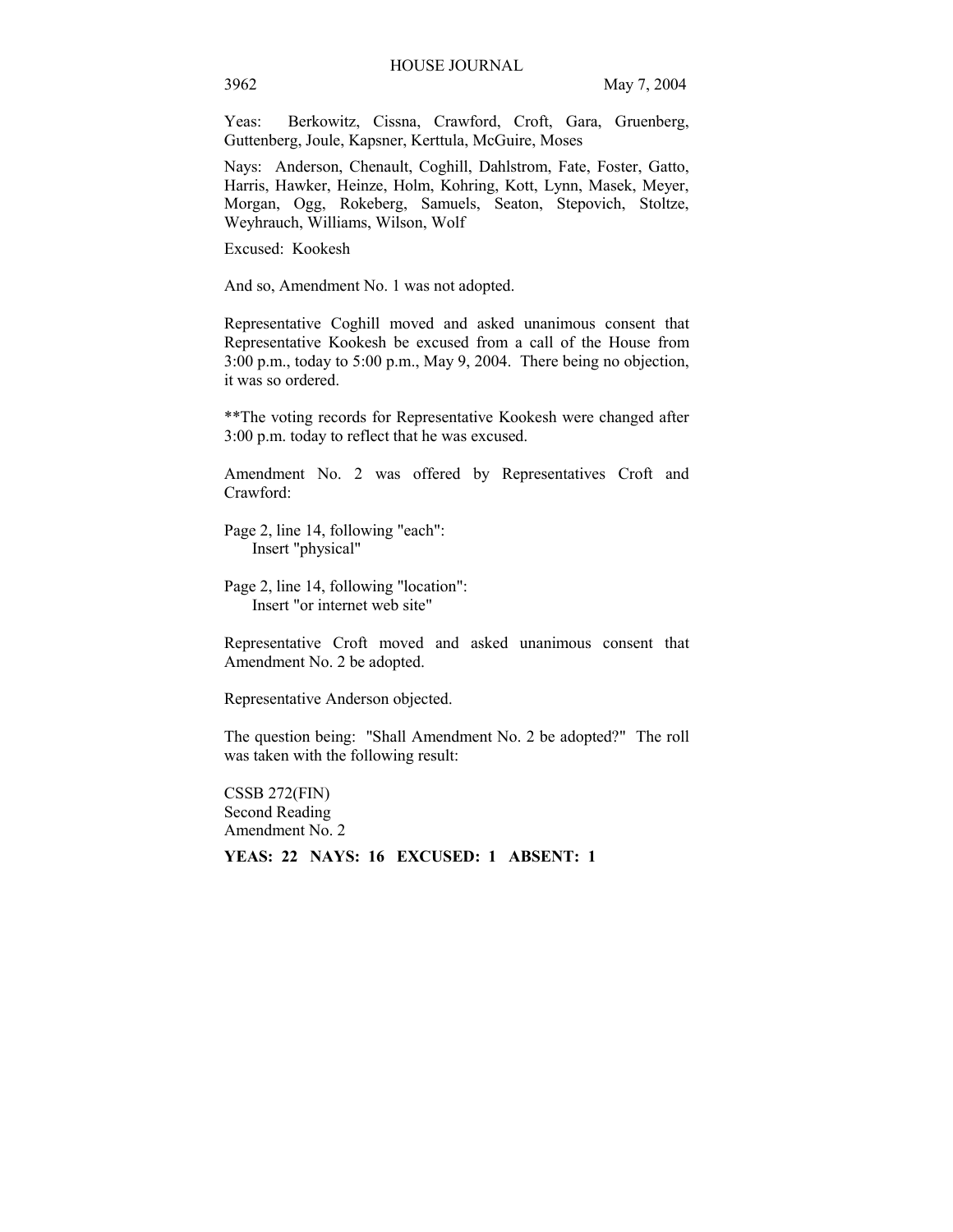Yeas: Berkowitz, Cissna, Coghill, Crawford, Croft, Dahlstrom, Gara, Gatto, Gruenberg, Guttenberg, Heinze, Holm, Joule, Kapsner, Kerttula, Kott, McGuire, Morgan, Moses, Samuels, Stoltze, Wolf

Nays: Anderson, Chenault, Fate, Foster, Hawker, Kohring, Lynn, Masek, Meyer, Ogg, Rokeberg, Seaton, Stepovich, Weyhrauch, Williams, Wilson

Excused: Kookesh

Absent: Harris

And so, Amendment No. 2 was adopted.

Amendment No. 3 was offered by Representative Berkowitz:

Page 10, lines 14 - 25:

Delete all material and insert:

"**Sec. 06.50.460. Fees.** Aside from a nonrefundable origination fee in an amount not to exceed \$5, fees shall not exceed the rates permitted under AS 45.45."

Representative Berkowitz moved and asked unanimous consent that Amendment No. 3 be adopted.

Representative Rokeberg objected.

The question being: "Shall Amendment No. 3 be adopted?" The roll was taken with the following result:

CSSB 272(FIN) am H Second Reading Amendment No. 3

#### **YEAS: 12 NAYS: 26 EXCUSED: 1 ABSENT: 1**

Yeas: Berkowitz, Cissna, Crawford, Croft, Gara, Gruenberg, Guttenberg, Heinze, Joule, Kapsner, Kerttula, Moses

Nays: Anderson, Chenault, Coghill, Dahlstrom, Fate, Foster, Gatto, Harris, Hawker, Holm, Kohring, Kott, Lynn, Masek, Meyer, Morgan, Ogg, Rokeberg, Samuels, Seaton, Stepovich, Stoltze, Weyhrauch, Williams, Wilson, Wolf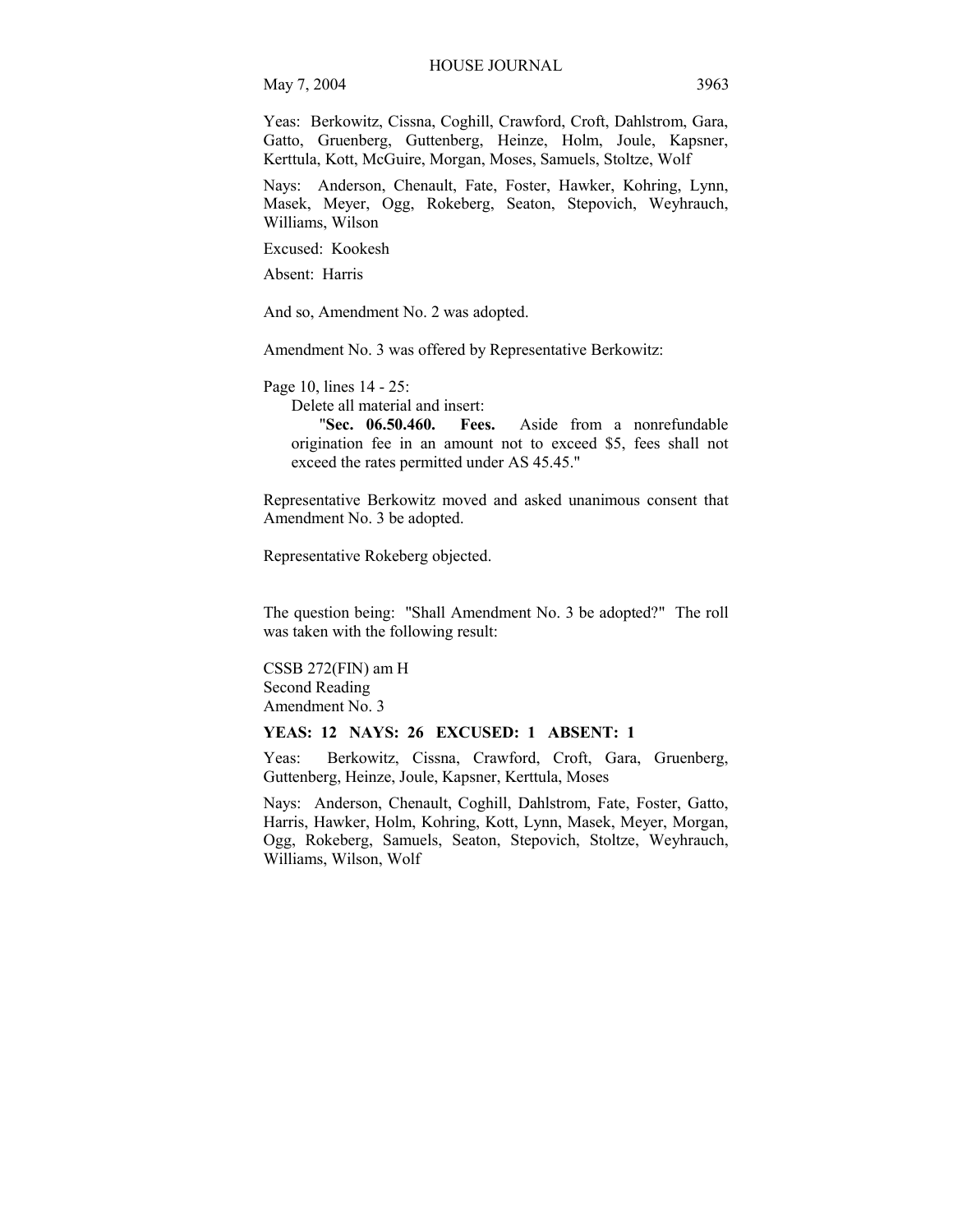Excused: Kookesh

Absent: McGuire

And so, Amendment No. 3 was not adopted.

Representative Coghill moved and asked unanimous consent that CSSB 272(FIN) am H be considered engrossed, advanced to third reading, and placed on final passage.

Objection was heard.

CSSB 272(FIN) am H will advance to third reading on tomorrow's calendar.

## **THIRD READING OF HOUSE BILLS**

#### **HB 563**

The following, which was advanced to third reading from the May 6, 2004, calendar (page 3899), was read the third time:

CS FOR HOUSE BILL NO. 563(JUD)

"An Act relating to legislative branch ethics, to open meetings guidelines applicable to legislators, to the confidentiality of complaints and proceedings involving alleged violations of AS 24.60, and to hearings on formal charges by the Select Committee on Legislative Ethics or its subcommittees."

Representative Gara moved and asked unanimous consent that CSHB 563(JUD) be returned to second reading for the specific purpose of considering amendments.

The Speaker stated that, without objection, the rules would be suspended and the bill would be returned to second reading for all amendments.

Amendment No. 1 was offered by Representative Gara: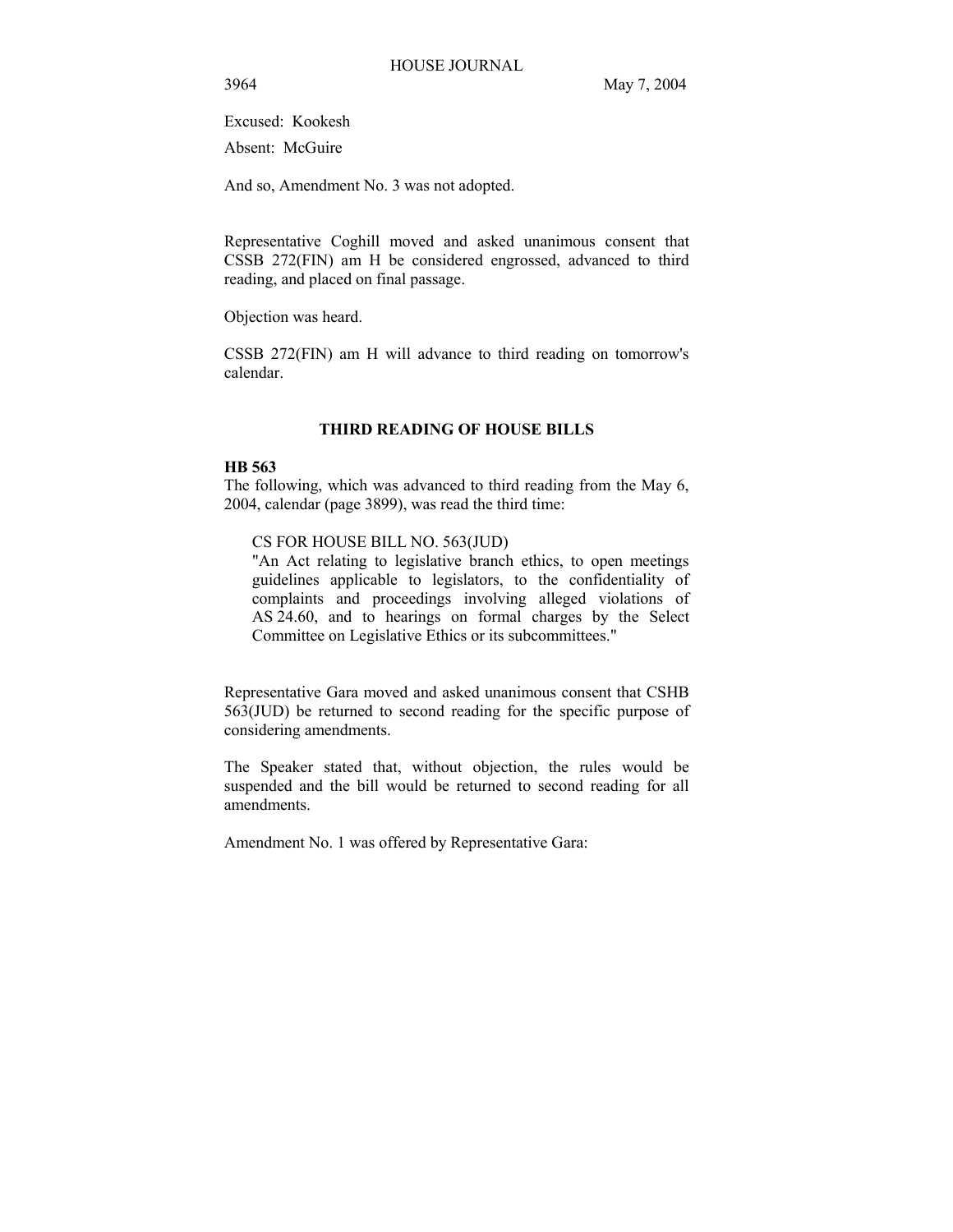Page 2, line 10, following "governor,": Insert "and"

Page 2, lines 10 - 11:

 Delete ", and discussions of issues in the context of political strategy"

 Insert ". However, if a primary purpose of the meeting is the discussion of legislative or state policy, at least that portion of the meeting must be open to the public"

Representative Gara moved and asked unanimous consent that Amendment No. 1 be adopted.

Representative Rokeberg objected.

Amendment to Amendment No. 1 was offered by Representative Gara:

 Delete "legislative" Insert "legislation"

Representative Gara moved and asked unanimous consent that Amendment to Amendment No. 1 be adopted. There being no objection, Amendment to Amendment No. 1 was adopted.

The question being: "Shall Amendment No. 1 as amended be adopted?" The roll was taken with the following result:

CSHB 563(JUD) Second Reading Amendment No. 1 as amended

## **YEAS: 15 NAYS: 22 EXCUSED: 1 ABSENT: 2**

Yeas: Berkowitz, Chenault, Cissna, Crawford, Croft, Gara, Gatto, Gruenberg, Guttenberg, Kapsner, Kerttula, Lynn, Samuels, Seaton, **Stoltze** 

Nays: Coghill, Dahlstrom, Fate, Foster, Harris, Hawker, Heinze, Holm, Joule, Kohring, Kott, Masek, McGuire, Meyer, Morgan, Ogg, Rokeberg, Stepovich, Weyhrauch, Williams, Wilson, Wolf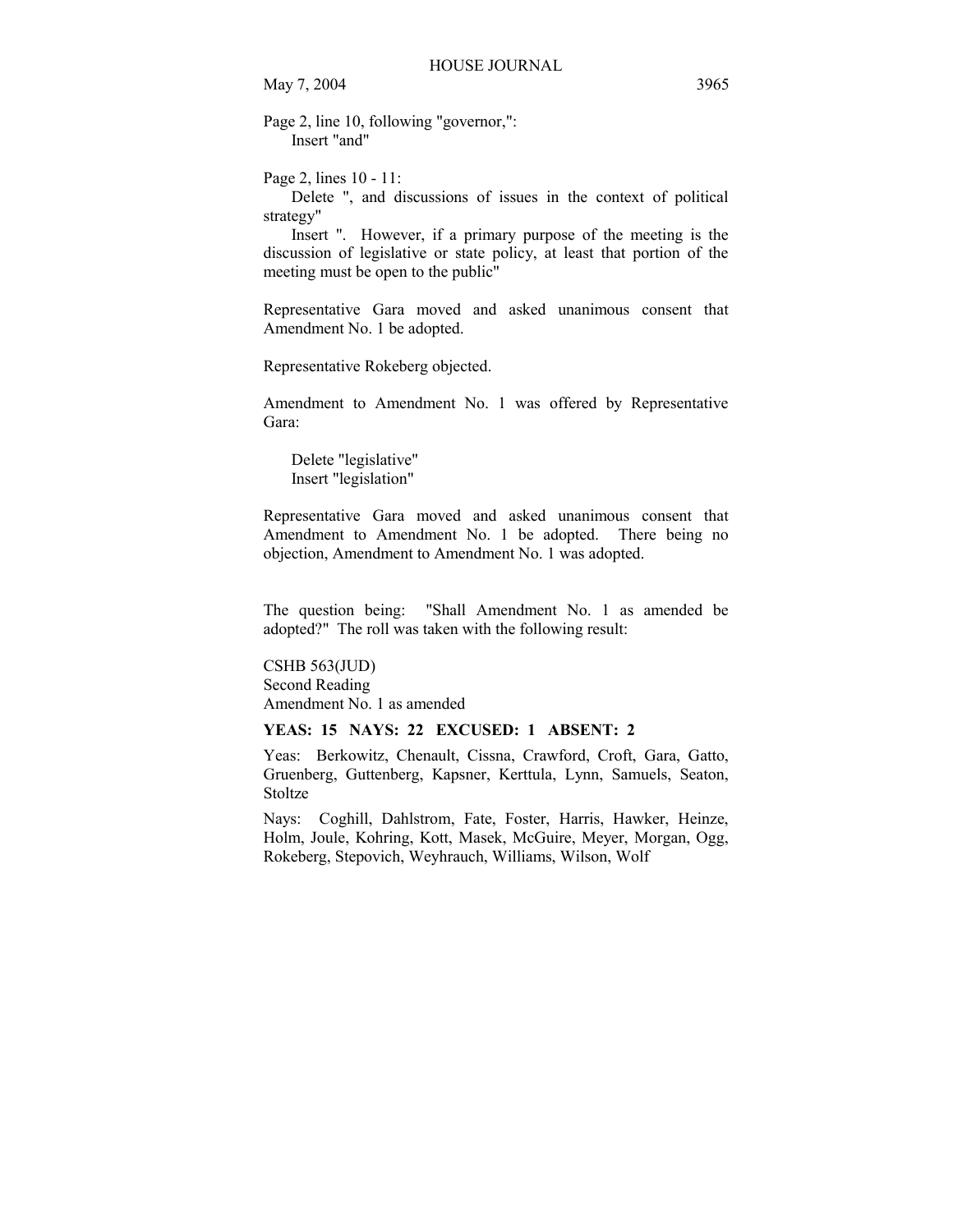Excused: Kookesh

Absent: Anderson, Moses

And so, Amendment No. 1 as amended was not adopted.

Representative Coghill moved and asked unanimous consent that Representative Moses be excused from a call of the House for the remainder of the calendar. There being no objection, it was so ordered.

Amendment No. 2 was offered by Representative Gara:

Page 2, lines 5 - 6, following ""political strategy"": Insert  $"(1)"$ 

Page 2, line 11, following "strategy":

Insert ";

(2) does not include

(A) discussion of the substance of or policy arguments for or against legislation; or

(B) reporting or relating an expression of support for or opposition to legislation or other state policy made by a person, business, organization, or group"

Representative Gara moved and asked unanimous consent that Amendment No. 2 be adopted.

Representative Rokeberg objected.

The question being: "Shall Amendment No. 2 be adopted?" The roll was taken with the following result:

CSHB 563(JUD) Second Reading Amendment No. 2

## **YEAS: 17 NAYS: 20 EXCUSED: 2 ABSENT: 1**

Yeas: Anderson, Berkowitz, Cissna, Crawford, Croft, Gara, Gruenberg, Guttenberg, Harris, Kapsner, Kerttula, Kott, Lynn, McGuire, Morgan, Samuels, Stoltze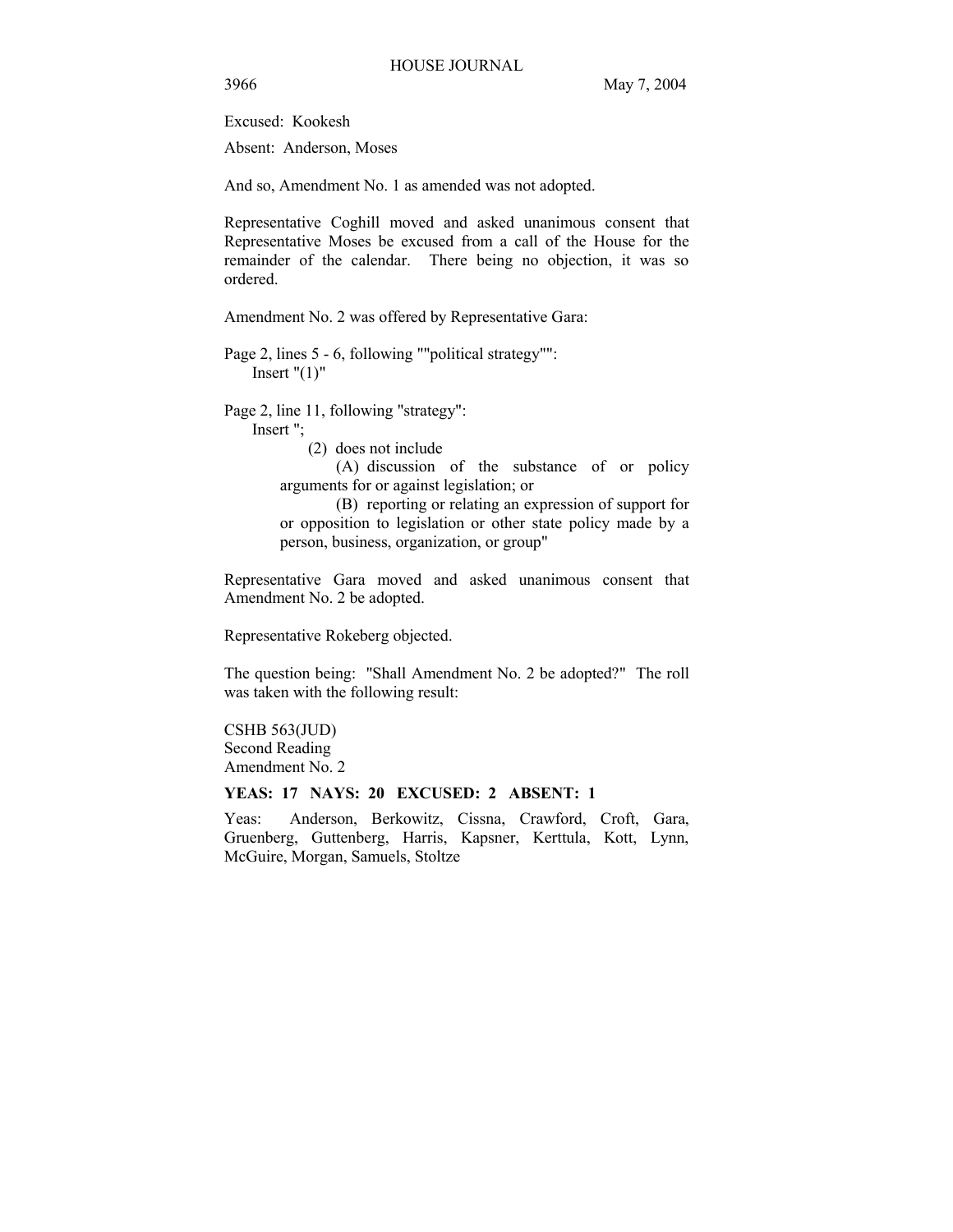Nays: Chenault, Coghill, Dahlstrom, Fate, Foster, Gatto, Hawker, Heinze, Holm, Joule, Kohring, Masek, Meyer, Ogg, Rokeberg, Seaton, Stepovich, Weyhrauch, Williams, Wilson

Excused: Kookesh, Moses

Absent: Wolf

McGuire changed from "Nay" to "Yea". Anderson changed from "Nay" to "Yea".

And so, Amendment No. 2 was not adopted.

Amendment No. 3 was offered by Representative Berkowitz:

Page 2, line 12:

 Insert "(d) It shall be a violation of this section for a legislator to require any written confirmation of support for a bill by other legislators before permitting a bill to leave the Rules Committee for a vote on the House or Senate Floor, or before scheduling a bill for discussion and a vote on either Floor. Nothing in this subsection shall override the Uniform Rules adopted by the Alaska State Legislature on the number of votes a bill needs to advance from committee."

Reletter the following subsections accordingly.

Representative Berkowitz moved and asked unanimous consent that Amendment No. 3 be adopted.

Representative Rokeberg objected.

Representative Rokeberg moved the previous question.

Representative Croft objected.

Representative Rokeberg moved and asked unanimous consent to withdraw the motion. There being no objection, it was so ordered.

Representative Rokeberg placed a call of the House on the bill.

The call was satisfied.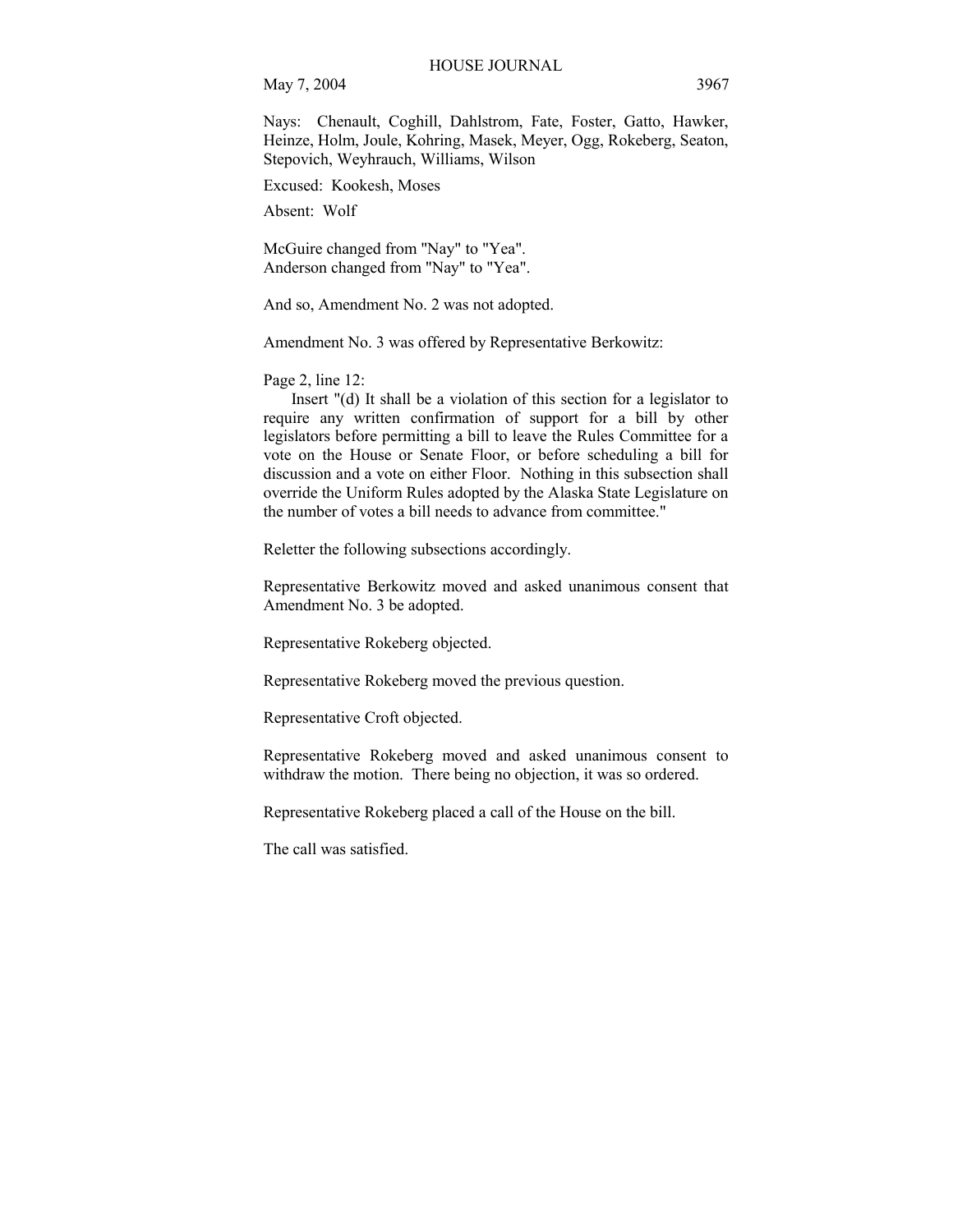The question being: "Shall Amendment No. 3 be adopted?" The roll was taken with the following result:

CSHB 563(JUD) Second Reading Amendment No. 3

## **YEAS: 17 NAYS: 21 EXCUSED: 2 ABSENT: 0**

Yeas: Berkowitz, Cissna, Crawford, Croft, Dahlstrom, Gara, Gatto, Gruenberg, Guttenberg, Harris, Hawker, Joule, Kapsner, Kerttula, Lynn, Stepovich, Stoltze

Nays: Anderson, Chenault, Coghill, Fate, Foster, Heinze, Holm, Kohring, Kott, Masek, McGuire, Meyer, Morgan, Ogg, Rokeberg, Samuels, Seaton, Weyhrauch, Williams, Wilson, Wolf

Excused: Kookesh, Moses

And so, Amendment No. 3 was not adopted.

Amendment No. 4 was not offered.

Amendment No. 5 was offered by Representative Croft:

Page 2, line 5, following "guidelines.":

 Insert "Whenever a meeting is closed because it involves the discussion of strategy, the meeting shall be recorded by audio tape. The audio tape shall be provided to nonlegislative staff of the committee. If a complaint is received alleging a violation of this subsection, the nonlegislative staff of the committee may review the tape, and the committee may release to the public those portions of the tape that the committee finds violate this subsection."

Representative Croft moved and asked unanimous consent that Amendment No. 5 be adopted.

Representative Rokeberg objected.

The question being: "Shall Amendment No. 5 be adopted?" The roll was taken with the following result: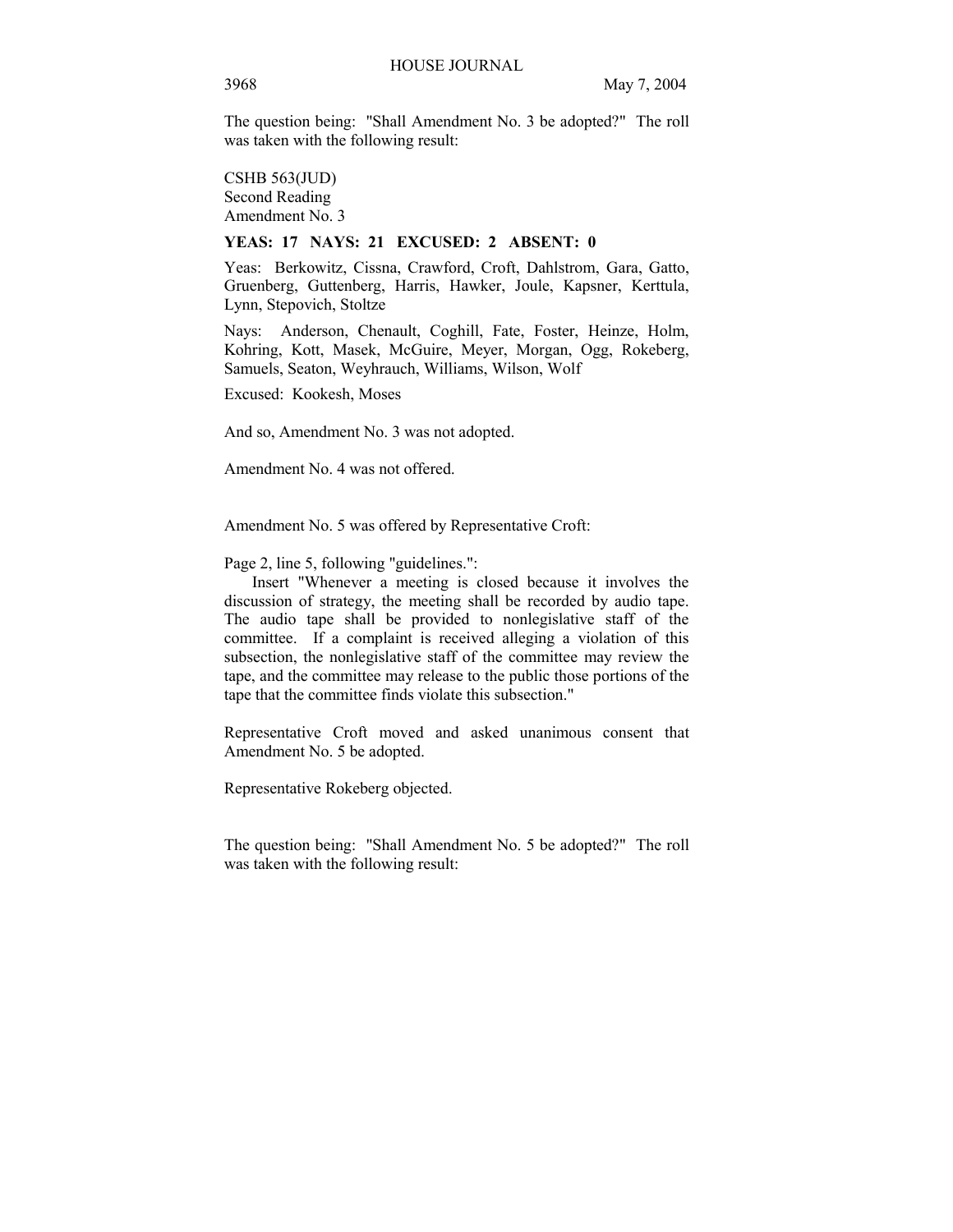CSHB 563(JUD) Second Reading Amendment No. 5

## **YEAS: 7 NAYS: 31 EXCUSED: 2 ABSENT: 0**

Yeas: Berkowitz, Crawford, Croft, Gara, Kapsner, Kerttula, Lynn

Nays: Anderson, Chenault, Cissna, Coghill, Dahlstrom, Fate, Foster, Gatto, Gruenberg, Guttenberg, Harris, Hawker, Heinze, Holm, Joule, Kohring, Kott, Masek, McGuire, Meyer, Morgan, Ogg, Rokeberg, Samuels, Seaton, Stepovich, Stoltze, Weyhrauch, Williams, Wilson, Wolf

Excused: Kookesh, Moses

And so, Amendment No. 5 was not adopted.

Amendment No. 6 was offered by Representative Croft:

Page 2, line 7: Delete "scheduling of bills,"

Page 2, lines 7 - 8: Delete "other procedural matters,"

Representative Croft moved and asked unanimous consent that Amendment No. 6 be adopted.

Representative Rokeberg objected.

The question being: "Shall Amendment No. 6 be adopted?" The roll was taken with the following result:

CSHB 563(JUD) Second Reading Amendment No. 6

## **YEAS: 10 NAYS: 28 EXCUSED: 2 ABSENT: 0**

Yeas: Berkowitz, Cissna, Crawford, Croft, Gara, Guttenberg, Joule, Kapsner, Kerttula, Lynn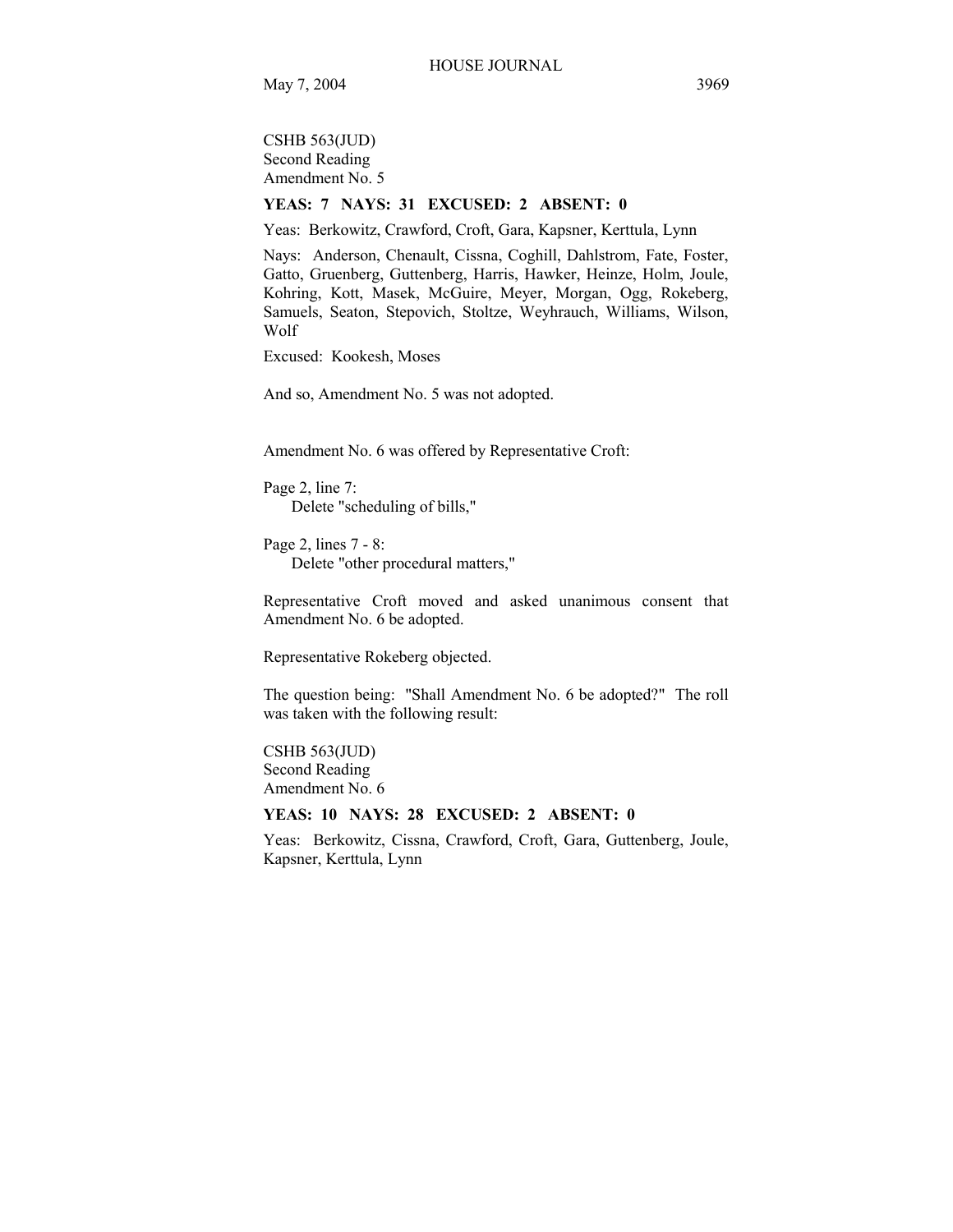Nays: Anderson, Chenault, Coghill, Dahlstrom, Fate, Foster, Gatto, Gruenberg, Harris, Hawker, Heinze, Holm, Kohring, Kott, Masek, McGuire, Meyer, Morgan, Ogg, Rokeberg, Samuels, Seaton, Stepovich, Stoltze, Weyhrauch, Williams, Wilson, Wolf

Excused: Kookesh, Moses

And so, Amendment No. 6 was not adopted.

Amendment No. 7 was offered by Representative Kerttula:

Page 2, line 25 - 26, following "legislators":

Delete all material.

 Insert "who are members of the same political party or a coalition, who share a political philosophy, or who have a common goal and organize as a group;"

Representative Kerttula moved and asked unanimous consent that Amendment No. 7 be adopted.

Representative Rokeberg objected.

The question being: "Shall Amendment No. 7 be adopted?" The roll was taken with the following result:

CSHB 563(JUD) Second Reading Amendment No. 7

#### **YEAS: 13 NAYS: 25 EXCUSED: 2 ABSENT: 0**

Yeas: Berkowitz, Cissna, Crawford, Croft, Gara, Gruenberg, Guttenberg, Joule, Kapsner, Kerttula, Samuels, Stoltze, Weyhrauch

Nays: Anderson, Chenault, Coghill, Dahlstrom, Fate, Foster, Gatto, Harris, Hawker, Heinze, Holm, Kohring, Kott, Lynn, Masek, McGuire, Meyer, Morgan, Ogg, Rokeberg, Seaton, Stepovich, Williams, Wilson, Wolf

Excused: Kookesh, Moses

And so, Amendment No. 7 was not adopted.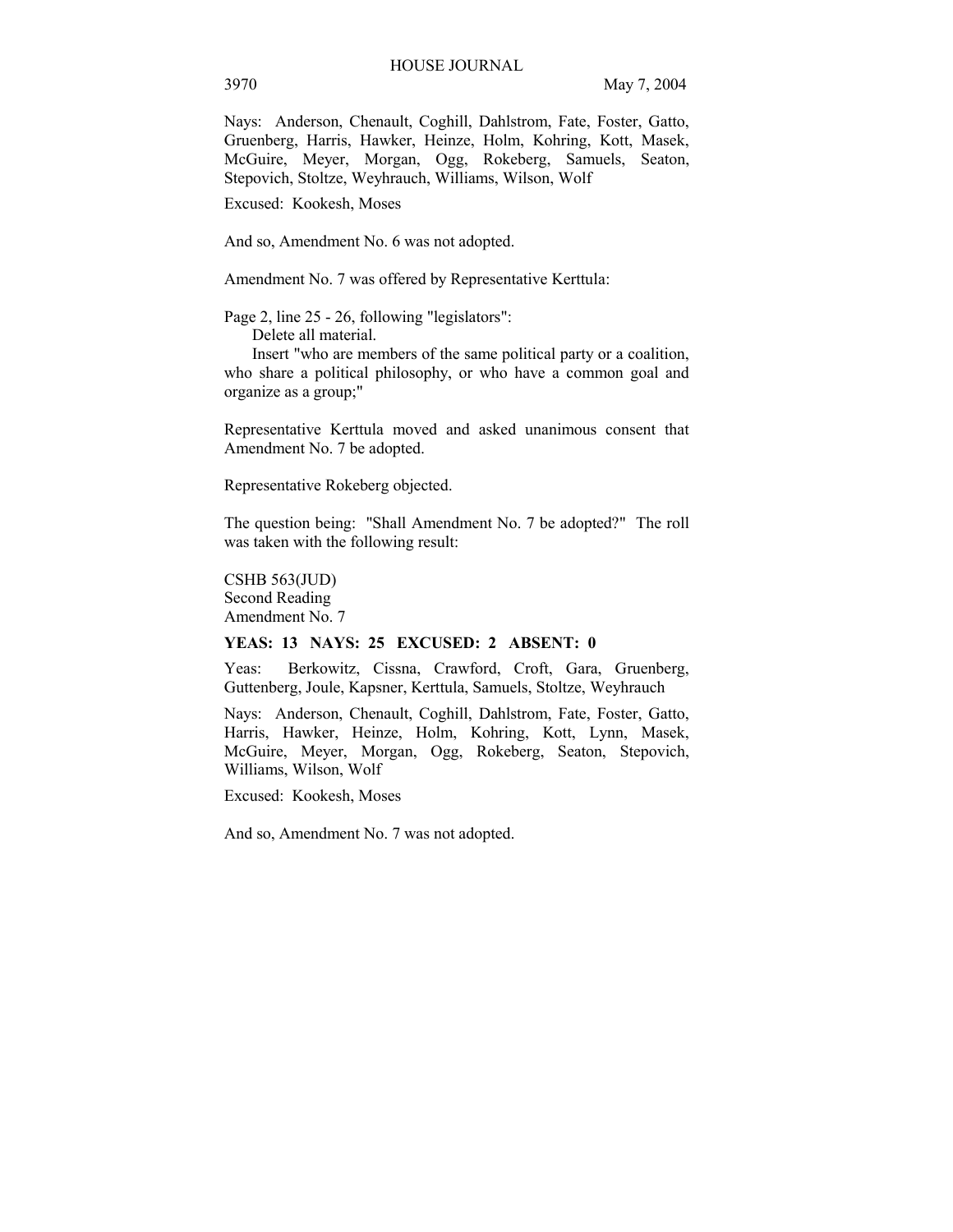Amendment No. 8 was offered by Representative Rokeberg:

Page 2, lines 14 - 18:

 Delete "the complaint shall be treated as two separate complaints with members of the group apportioned between them so that the legislative member is not disqualified from participating in a proceeding involving one of the complaints and the alternate is not disqualified from serving in a proceeding involving the other"

 Insert "the member and alternate member are disqualified from serving on the committee with regard to the complaint. The presiding officer of the house in which the disqualified member serves shall appoint another member of that house to serve on the committee with regard to the complaint. However, if a complaint alleges a violation that includes all legislative members of the same political party of one house, the presiding officer of that house shall request the presiding officer of the other house to appoint from the other house an alternate member of the same political party as the disqualified member to serve with regard to the complaint, and the presiding officer of the other house shall make an appointment"

Representative Rokeberg moved and asked unanimous consent that Amendment No. 8 be adopted.

Objection was heard and withdrawn. There being no further objection, Amendment No. 8 was adopted.

Amendment No. 9 was offered by Representative Rokeberg:

Page 2, line 26, following "or":

 Delete "who organize as a group with a common goal" Insert "have a common goal and organize as a group"

Page 4, following line 26:

Insert a new bill section to read:

"**\*Sec. 5.** This Act takes effect immediately under AS 01.10.070(c)."

Representative Rokeberg moved and asked unanimous consent that Amendment No. 9 be adopted.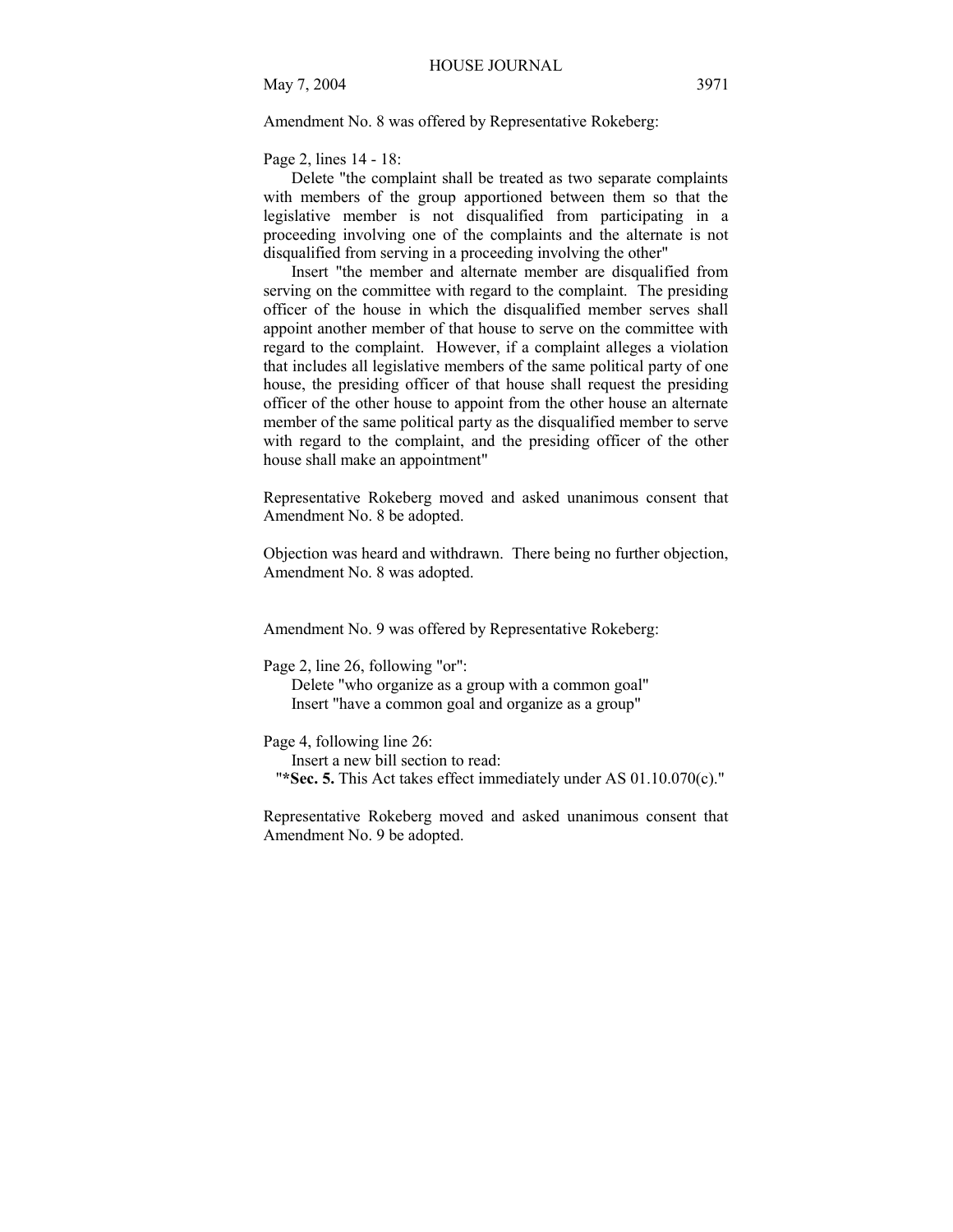Representative Gara objected.

Amendment to Amendment No. 9 was offered by Representative Gara:

In Amendment No. 8, following, "member of that house": Insert "of the same political party"

Representative Gara moved and asked unanimous consent that Amendment to Amendment No. 9 be adopted. There being no objection, Amendment to Amendment No. 9 was adopted.

There being no further objection, Amendment No. 9 as amended was adopted and the new title follows:

CS FOR HOUSE BILL NO. 563(JUD) am(efd add)

"An Act relating to legislative branch ethics, to open meetings guidelines applicable to legislators, to the confidentiality of complaints and proceedings involving alleged violations of AS 24.60, and to hearings on formal charges by the Select Committee on Legislative Ethics or its subcommittees; and providing for an effective date."

Amendment No. 10 was offered by Representative Rokeberg:

Page 4, line 10, following "occurred.":

 Insert "**Except to the extent that the confidentiality provisions are waived by the subject of the complaint, the person filing a complaint shall keep confidential the fact that the person has filed a complaint under this section as well as the contents of the complaint filed.**"

Page 4, line 25, following "**complaint.**":

 Insert "**Dismissal of a complaint under this subsection does not affect the right of the committee or any person other than the complainant to initiate a complaint based on the same factual allegations.**"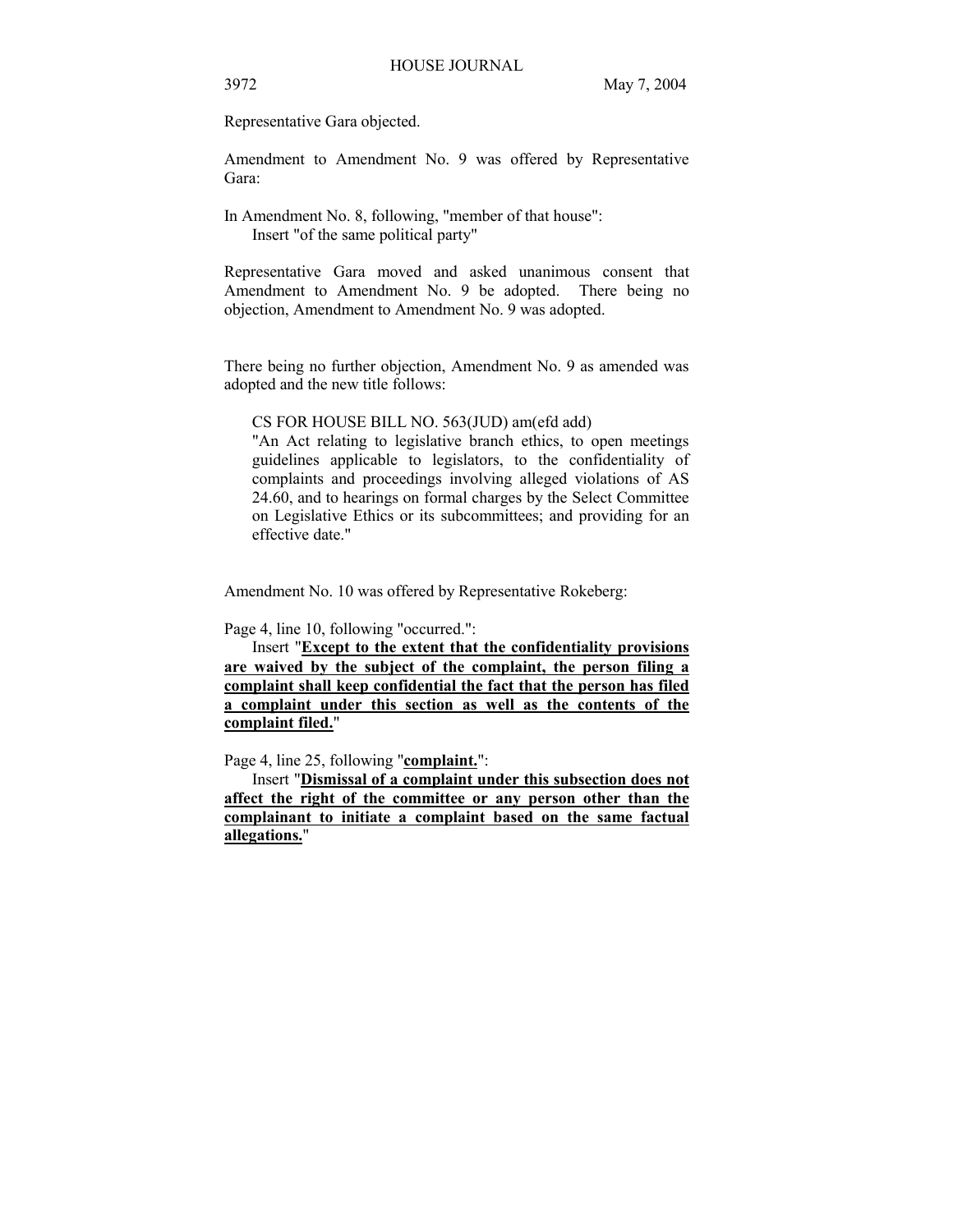Representative Rokeberg moved and asked unanimous consent that Amendment No. 10 be adopted.

Representative Gara objected and withdrew the objection. There being no further objection, Amendment No. 10 was adopted.

Amendment No. 11 was offered by Representative Rokeberg:

Page 3, line 30, following "20": Insert "**and less than 90**"

Page 3, line 31, following "agrees to": Delete "an earlier" Insert "**a later** [AN EARLIER]"

Representative Rokeberg moved and asked unanimous consent that Amendment No. 11 be adopted. There being no objection, it was so ordered.

Amendment No. 12 was offered by Representative Rokeberg:

Page 4, following line 25:

Insert a new bill section to read:

"**\* Sec. 4.** AS 24.60.170 is amended by adding a new subsection to read:

(r) At any point in the proceedings when the subject of a complaint appears before the committee, the subject of a complaint may choose to be accompanied by legal counsel or another person who may also present arguments before the committee. The choice of counsel or another person is not subject to review and approval or disapproval by the committee. The choice by the subject of a complaint to be accompanied under this subsection does not constitute a waiver of any confidentiality provision in this chapter."

Renumber the following bill section accordingly.

Representative Rokeberg moved and asked unanimous consent that Amendment No. 12 be adopted. There being no objection, it was so ordered.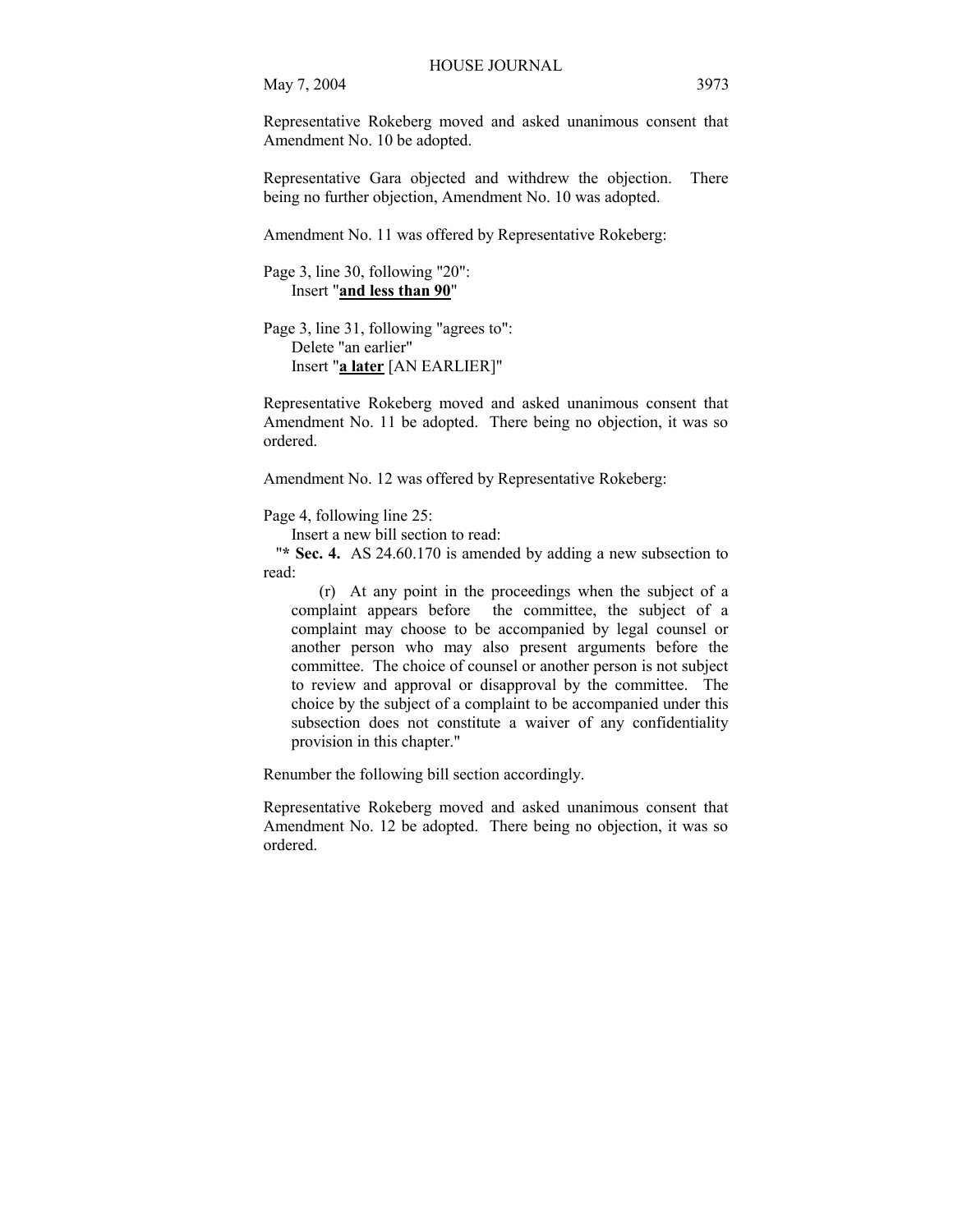Amendment No. 13 was offered by Representative Rokeberg:

Page 2, lines 19 - 20:

 Delete "The legislative open meetings guidelines are subservient to the Uniform Rules adopted by the Alaska State Legislature."

Page 2, line 21, following the first occurrence of "Rules": Insert "adopted by the Alaska State Legislature"

Representative Rokeberg moved and asked unanimous consent that Amendment No. 13 be adopted.

Objection was heard and withdrawn. There being no further objection, Amendment No. 13 was adopted.

Amendment No. 14 was offered by Representatives Gruenberg and Rokeberg:

Page 1, line 14: Delete "legislative" Insert "legislation"

Page 3, line 16, following "leadership": Insert "meetings"

Representative Gruenberg moved and asked unanimous consent that Amendment No. 14 be adopted. There being no objection, it was so ordered.

Amendment No. 15 was offered by Representative Gruenberg:

Page 4, line 25:

 Delete "**shall immediately dismiss the complaint**" Insert "**may dismiss the complaint or take any other action it deems appropriate**"

Representative Gruenberg moved and asked unanimous consent that Amendment No. 15 be adopted.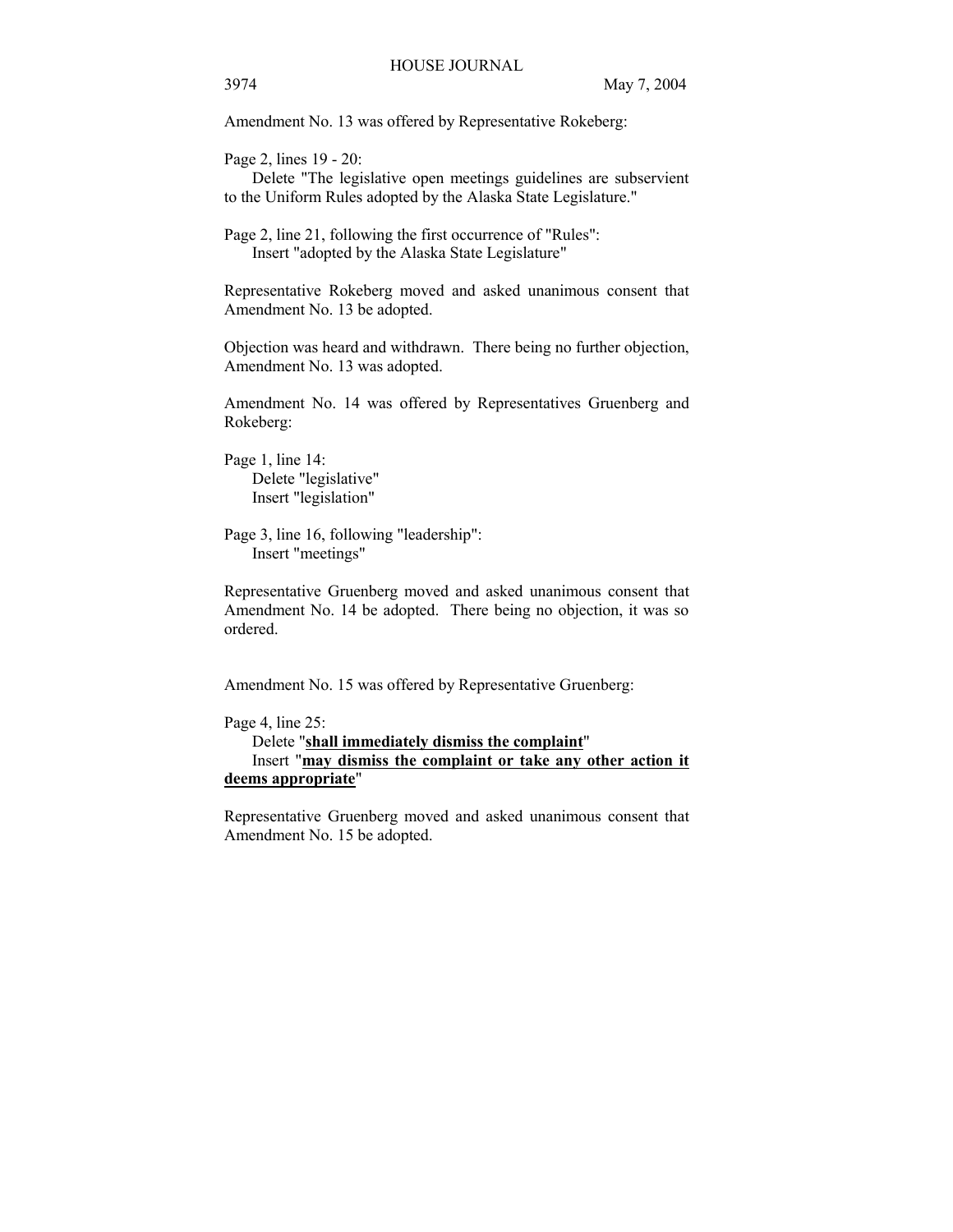Representative Rokeberg objected.

The question being: "Shall Amendment No. 15 be adopted?" The roll was taken with the following result:

CSHB 563(JUD) am(efd add) Second Reading Amendment No. 15

**YEAS: 16 NAYS: 22 EXCUSED: 2 ABSENT: 0** 

Yeas: Berkowitz, Cissna, Crawford, Croft, Dahlstrom, Gara, Gatto, Gruenberg, Guttenberg, Holm, Joule, Kapsner, Kerttula, Lynn, McGuire, Stoltze

Nays: Anderson, Chenault, Coghill, Fate, Foster, Harris, Hawker, Heinze, Kohring, Kott, Masek, Meyer, Morgan, Ogg, Rokeberg, Samuels, Seaton, Stepovich, Weyhrauch, Williams, Wilson, Wolf

Excused: Kookesh, Moses

And so, Amendment No. 15 was not adopted.

CSHB 563(JUD) am(efd add) was automatically in third reading.

The question being: "Shall CSHB 563(JUD) am(efd add) pass the House?" The roll was taken with the following result:

CSHB 563(JUD) am(efd add) Third Reading Final Passage

## **YEAS: 30 NAYS: 8 EXCUSED: 2 ABSENT: 0**

Yeas: Anderson, Chenault, Coghill, Dahlstrom, Fate, Foster, Gatto, Gruenberg, Harris, Hawker, Heinze, Holm, Joule, Kapsner, Kohring, Kott, Masek, McGuire, Meyer, Morgan, Ogg, Rokeberg, Samuels, Seaton, Stepovich, Stoltze, Weyhrauch, Williams, Wilson, Wolf

Nays: Berkowitz, Cissna, Crawford, Croft, Gara, Guttenberg, Kerttula, Lynn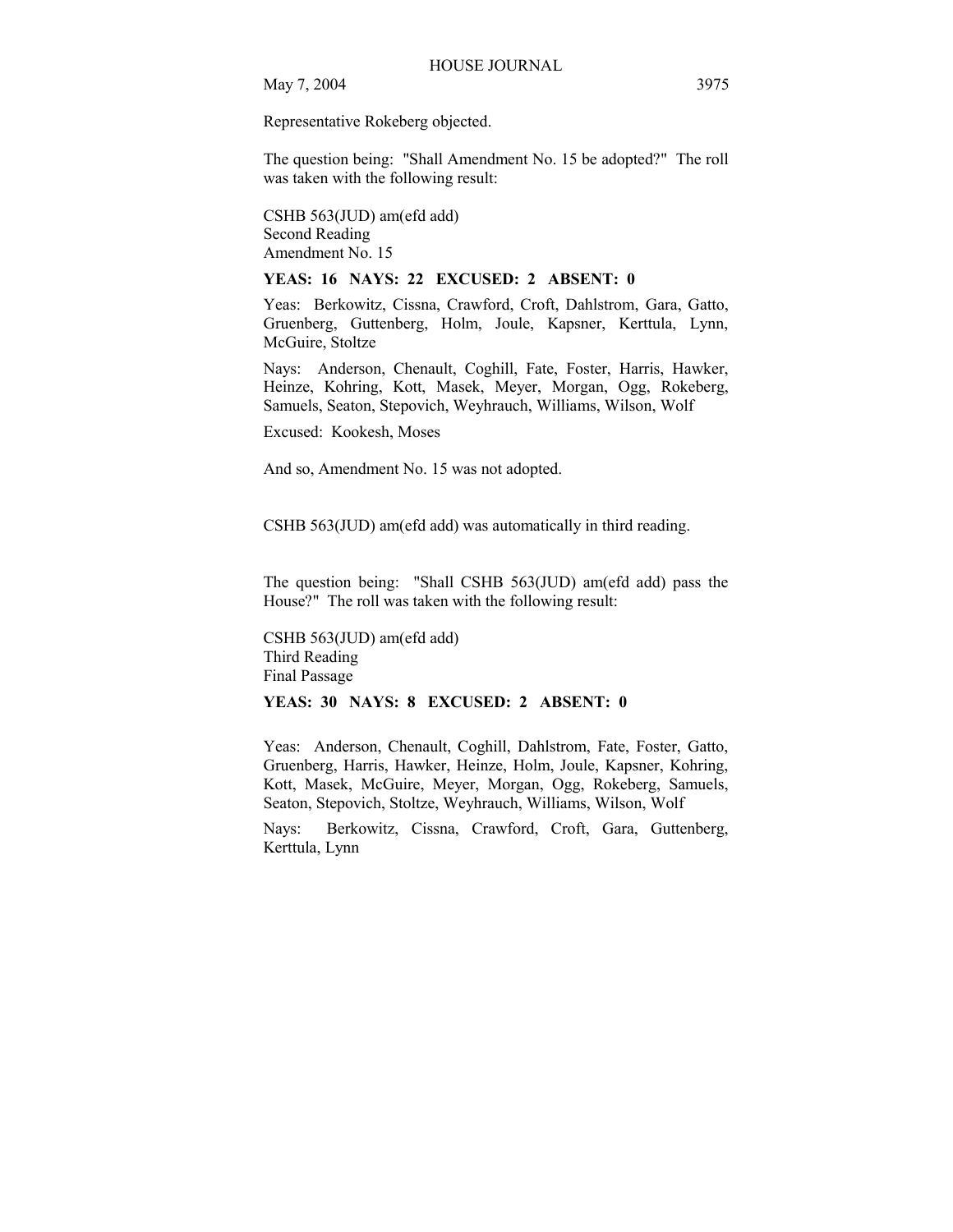Excused: Kookesh, Moses

And so, CSHB 563(JUD) am(efd add) passed the House.

Representative Berkowitz gave notice of reconsideration of the vote on CSHB 563(JUD) am(efd add).

## **THIRD READING OF SENATE BILLS**

#### **SB 31**

The following, which was advanced to third reading from the May 6, 2004, calendar (page 3900), was read the third time:

CS FOR SENATE BILL NO. 31(RES) am

"An Act relating to a transportation corridor for extension of the Alaska Railroad to Canada and to extension of the Alaska Railroad to connect with the North American railroad system."

The question being: "Shall CSSB 31(RES) am pass the House?" The roll was taken with the following result:

CSSB 31(RES) am Third Reading Final Passage

## **YEAS: 36 NAYS: 0 EXCUSED: 2 ABSENT: 2**

Yeas: Anderson, Berkowitz, Cissna, Coghill, Crawford, Croft, Dahlstrom, Fate, Foster, Gara, Gatto, Gruenberg, Guttenberg, Harris, Hawker, Heinze, Holm, Joule, Kapsner, Kerttula, Kohring, Kott, Lynn, Masek, McGuire, Meyer, Morgan, Ogg, Rokeberg, Samuels, Seaton, Stepovich, Stoltze, Weyhrauch, Williams, Wilson

Excused: Kookesh, Moses

Absent: Chenault, Wolf

And so, CSSB 31(RES) am passed the House and was signed by the Speaker and Chief Clerk and returned to the Senate.

#### **SENATE BILLS IN THIRD READING**

## **SB 194**

The following, which had been held in third reading from the May 6, 2004, calendar (page 3917), was again before the House: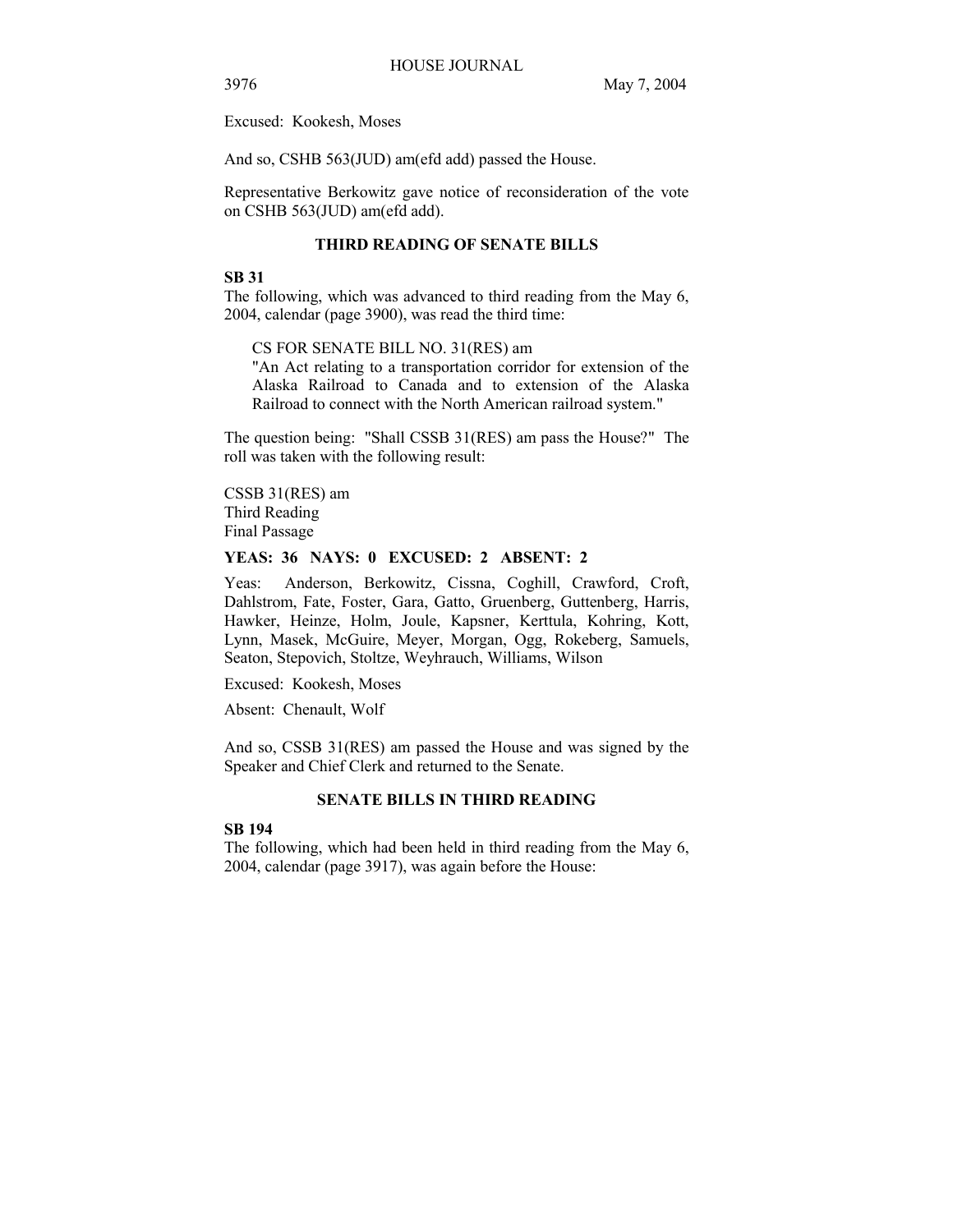HOUSE CS FOR CS FOR SENATE BILL NO. 194(L&C)

"An Act authorizing delivery of up to two bottles of distilled spirits or 72 ounces of beer to a cruise ship passenger or hotel guest."

The question being: "Shall HCS CSSB 194(L&C) pass the House?" The roll was taken with the following result:

HCS CSSB 194(L&C) Third Reading Final Passage

## **YEAS: 36 NAYS: 0 EXCUSED: 2 ABSENT: 2**

Yeas: Anderson, Berkowitz, Cissna, Coghill, Crawford, Croft, Dahlstrom, Fate, Foster, Gara, Gatto, Gruenberg, Guttenberg, Harris, Hawker, Heinze, Holm, Joule, Kapsner, Kerttula, Kohring, Kott, Lynn, Masek, McGuire, Meyer, Morgan, Ogg, Rokeberg, Samuels, Seaton, Stepovich, Stoltze, Weyhrauch, Williams, Wilson

Excused: Kookesh, Moses

Absent: Chenault, Wolf

And so, HCS CSSB 194(L&C) passed the House.

Representative Berkowitz gave notice of reconsideration of the vote on HCS CSSB 194(L&C).

## **SECOND READING OF HOUSE RESOLUTIONS**

## **HCR 36**

The following was read the second time:

HOUSE CONCURRENT RESOLUTION NO. 36

Suspending Rules 24(c), 35, 41(b), and 42(e), Uniform Rules of the Alaska State Legislature, concerning Senate Bill No. 30, relating to information and services available to pregnant women.

The question being: "Shall HCR 36 pass the House?" The roll was taken with the following result: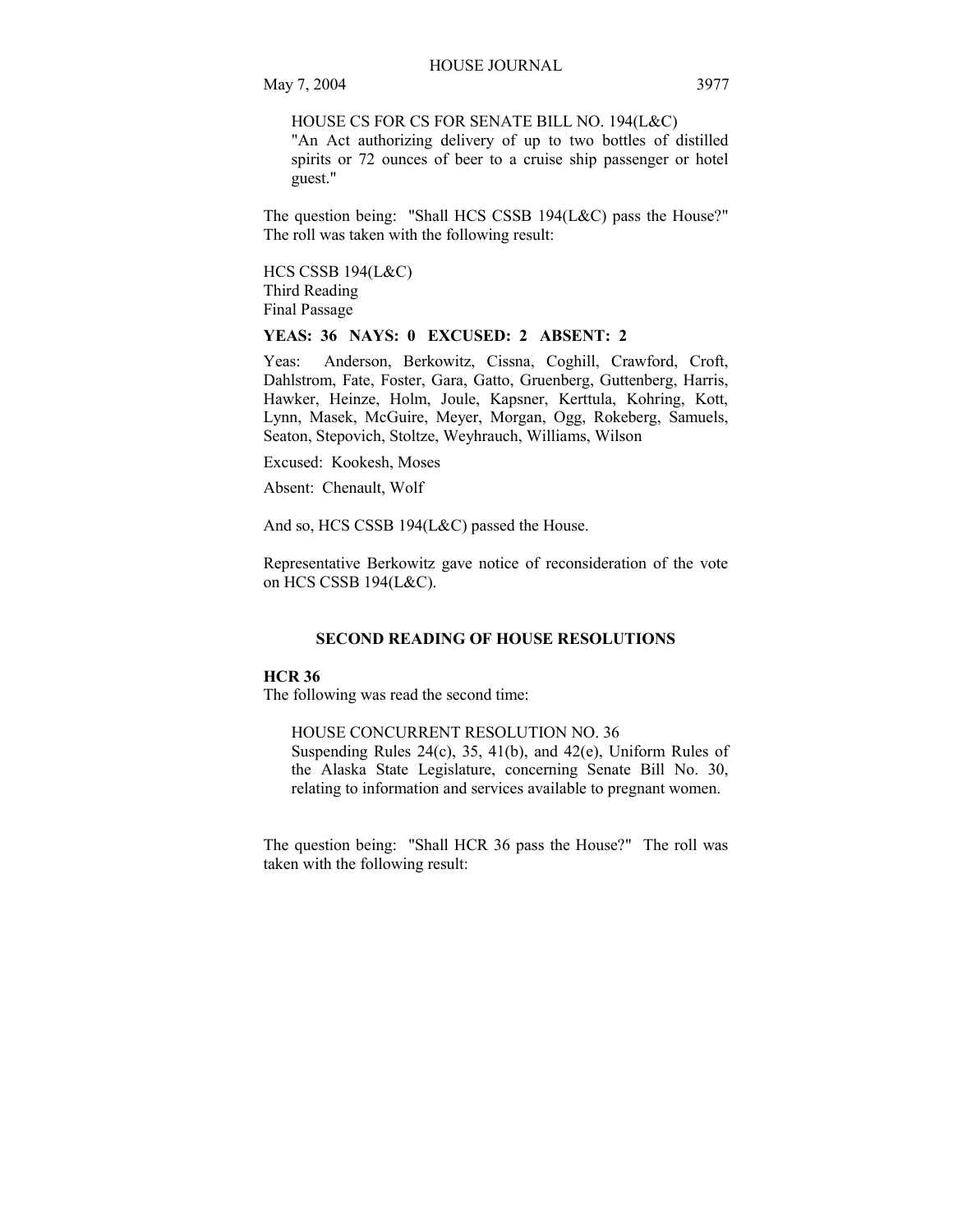HCR 36 Second Reading Final Passage

# **YEAS: 32 NAYS: 6 EXCUSED: 2 ABSENT: 0**

Yeas: Anderson, Chenault, Coghill, Croft, Dahlstrom, Fate, Foster, Gatto, Gruenberg, Harris, Hawker, Heinze, Holm, Joule, Kapsner, Kohring, Kott, Lynn, Masek, McGuire, Meyer, Morgan, Ogg, Rokeberg, Samuels, Seaton, Stepovich, Stoltze, Weyhrauch, Williams, Wilson, Wolf

Nays: Berkowitz, Cissna, Crawford, Gara, Guttenberg, Kerttula

Excused: Kookesh, Moses

And so, HCR 36 passed the House.

Representative Berkowitz gave notice of reconsideration of the vote on HCR 36.

#### **HCR 39**

The following was read the second time:

HOUSE CONCURRENT RESOLUTION NO. 39 Establishing the Alaska Royalty and Revenue Task Force.

with the: Journal Page

| RLS RPT CS(RLS) NT 4DP 3NR | 3930 |
|----------------------------|------|
| FN1: (LEG)                 | 3931 |

Representative Coghill moved and asked unanimous consent that the following committee substitute be adopted in lieu of the original resolution:

CS FOR HOUSE CONCURRENT RESOLUTION NO. 39(RLS) Establishing the Alaska Royalty and Revenue Committee.

There being no objection, it was so ordered.

Amendment No. 1 was not offered.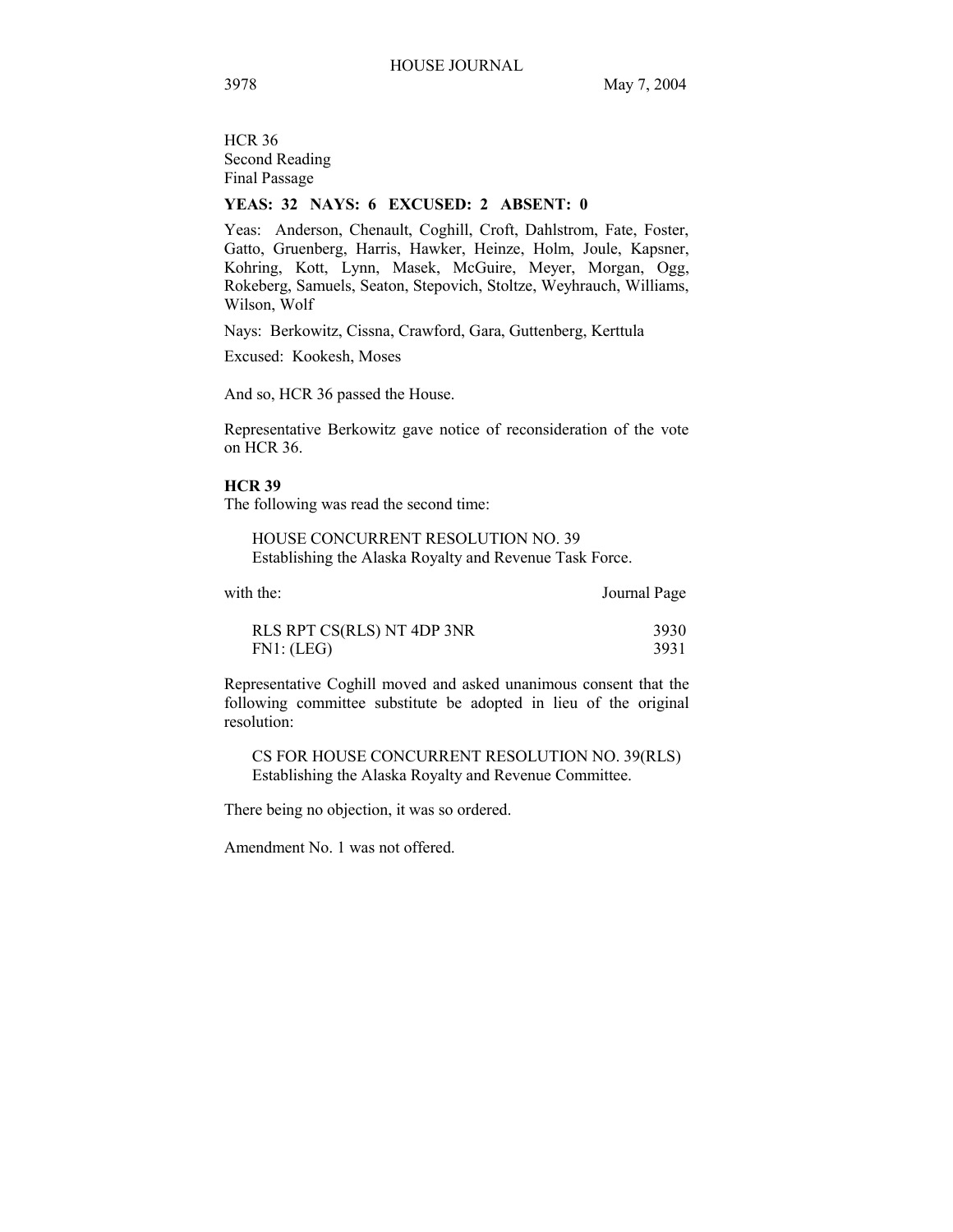Amendment No. 2 was offered by Representatives Kerttula and Rokeberg:

## Page 2, line 27, following "**FURTHER RESOLVED** that" Insert "among other matters"

Representative Kerttula moved and asked unanimous consent that Amendment No. 2 be adopted. There being no objection, it was so ordered.

Representative Meyer moved and asked unanimous consent that he be allowed to abstain from voting because of a conflict of interest. Objection was heard, and Representative Meyer was required to vote.

The question being: "Shall CSHCR 39(RLS) am pass the House?" The roll was taken with the following result:

CSHCR 39(RLS) am Second Reading Final Passage

## **YEAS: 32 NAYS: 5 EXCUSED: 2 ABSENT: 1**

Yeas: Anderson, Berkowitz, Chenault, Cissna, Coghill, Crawford, Croft, Dahlstrom, Fate, Gara, Gruenberg, Guttenberg, Harris, Hawker, Heinze, Joule, Kapsner, Kerttula, Kott, Lynn, McGuire, Meyer, Morgan, Ogg, Rokeberg, Samuels, Seaton, Stepovich, Stoltze, Williams, Wilson, Wolf

Nays: Foster, Gatto, Holm, Kohring, Weyhrauch

Excused: Kookesh, Moses

Absent: Masek

And so, CSHCR 39(RLS) am passed the House and was referred to the Chief Clerk for engrossment.

#### **HCR 40**

The following was read the second time: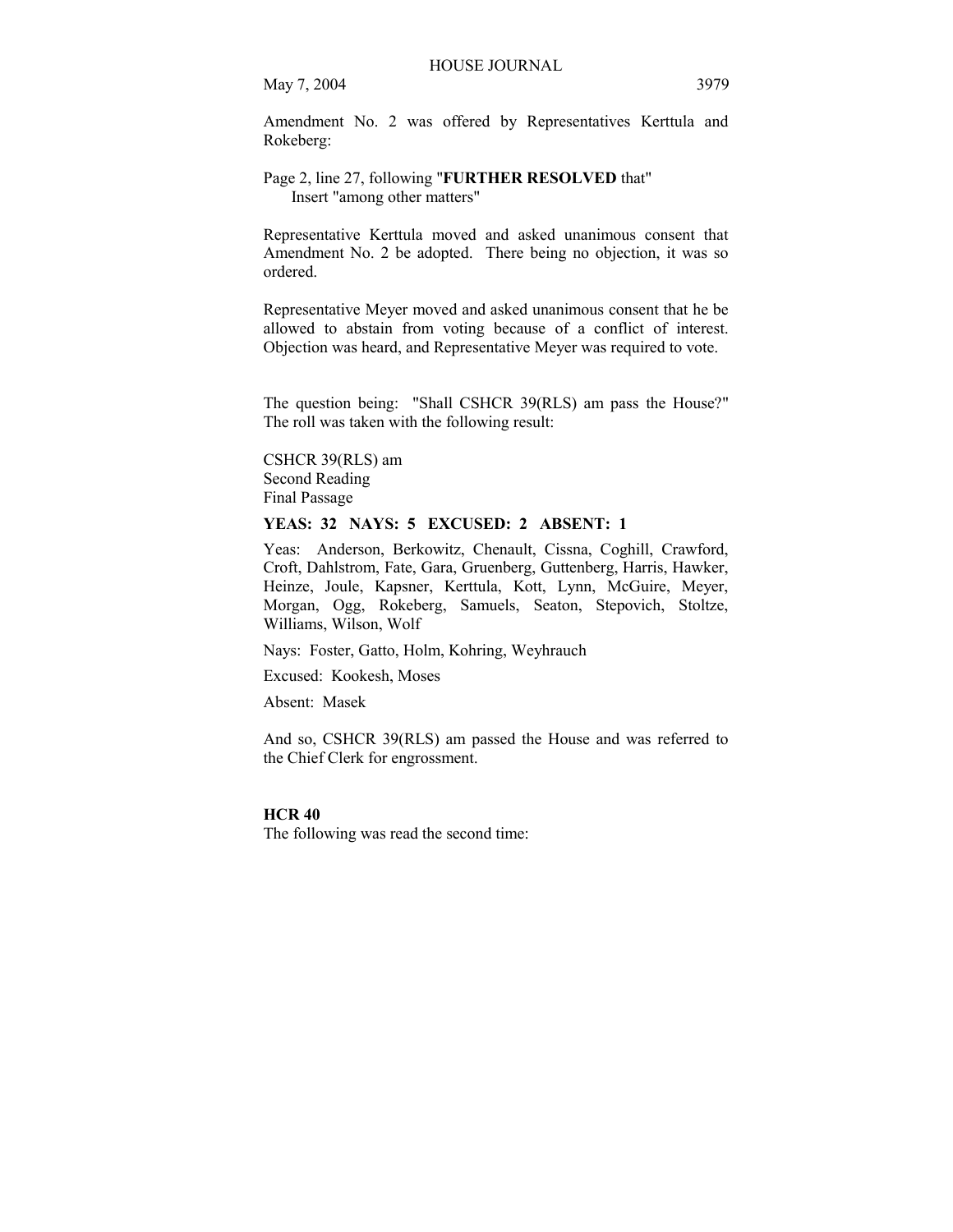HOUSE CONCURRENT RESOLUTION NO. 40

Suspending Rules  $24(c)$ ,  $35$ ,  $41(b)$ , and  $42(e)$ , Uniform Rules of the Alaska State Legislature, concerning Senate Bill No. 170, relating to criminal law.

The Speaker stated that, without objection, HCR 40 would be held to tomorrow's calendar.

# **LEGISLATIVE CITATIONS**

Representative Coghill moved and asked unanimous consent that the House approve the citations on the calendar. There being no objection, the following citations were approved and sent to enrolling:

#### In Memoriam - Sonya Dora Ivanoff

By Senator Olson; Representatives Foster, Kott, Anderson, Berkowitz, Chenault, Cissna, Coghill, Crawford, Croft, Dahlstrom, Gara, Gatto, Gruenberg, Guttenberg, Harris, Hawker, Holm, Joule, Kapsner, Kerttula, Kohring, Masek, McGuire, Meyer, Morgan, Ogg, Rokeberg, Samuels, Seaton, Stepovich, Stoltze, Weyhrauch, Williams, Wilson, Wolf

#### In Memoriam - W.W. "Bud" Kasulka

By Senator Gary Stevens; Representatives Seaton, Kott, Anderson, Berkowitz, Chenault, Cissna, Coghill, Crawford, Croft, Dahlstrom, Foster, Gara, Gatto, Gruenberg, Guttenberg, Harris, Hawker, Holm, Joule, Kapsner, Kerttula, Kohring, Masek, McGuire, Meyer, Morgan, Ogg, Rokeberg, Samuels, Stepovich, Stoltze, Weyhrauch, Williams, Wilson, Wolf

## In Memoriam - Joseph Maxwell "Max" Hamilton

By Senator Gary Stevens; Representatives Seaton, Kott, Anderson, Berkowitz, Chenault, Cissna, Coghill, Crawford, Croft, Dahlstrom, Foster, Gara, Gatto, Gruenberg, Guttenberg, Harris, Hawker, Holm, Joule, Kapsner, Kerttula, Kohring, Masek, McGuire, Meyer, Morgan, Ogg, Rokeberg, Samuels, Stepovich, Stoltze, Weyhrauch, Williams, Wilson, Wolf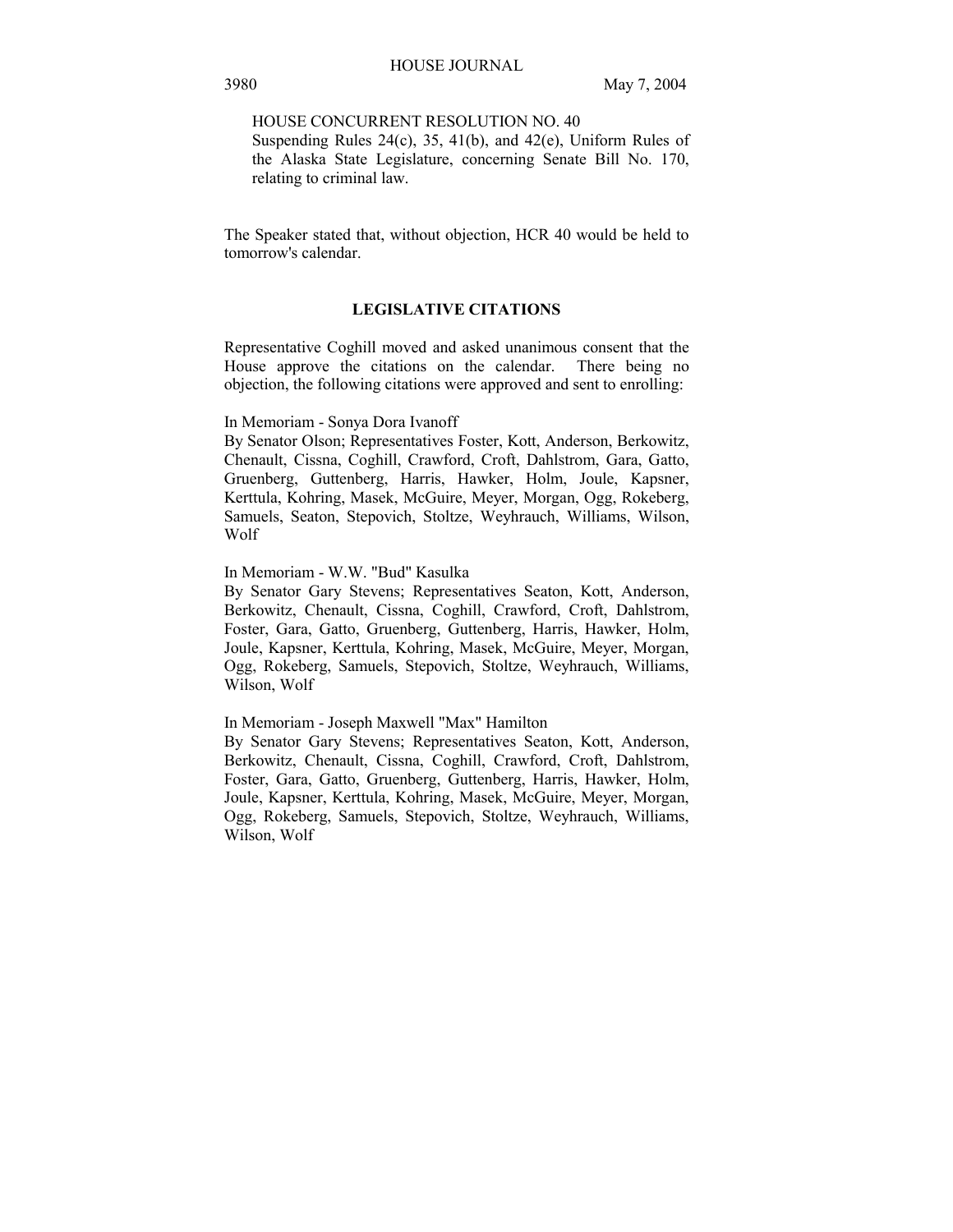## In Memoriam - Susan Tanape

By Senator Gary Stevens; Representatives Seaton, Kott, Anderson, Berkowitz, Chenault, Cissna, Coghill, Crawford, Croft, Dahlstrom, Foster, Gara, Gatto, Gruenberg, Guttenberg, Harris, Hawker, Holm, Joule, Kapsner, Kerttula, Kohring, Masek, McGuire, Meyer, Morgan, Ogg, Rokeberg, Samuels, Stepovich, Stoltze, Weyhrauch, Williams, Wilson, Wolf

## In Memoriam - Betty Lorenson

By Senator Gary Stevens; Representatives Ogg, Kott, Anderson, Berkowitz, Chenault, Cissna, Coghill, Crawford, Croft, Dahlstrom, Foster, Gara, Gatto, Gruenberg, Guttenberg, Harris, Hawker, Holm, Joule, Kapsner, Kerttula, Kohring, Masek, McGuire, Meyer, Morgan, Rokeberg, Samuels, Seaton, Stepovich, Stoltze, Weyhrauch, Williams, Wilson, Wolf

## In Memoriam - Mike Tunahon

By Senator Gary Stevens; Representatives Ogg, Kott, Anderson, Berkowitz, Chenault, Cissna, Coghill, Crawford, Croft, Dahlstrom, Foster, Gara, Gatto, Gruenberg, Guttenberg, Harris, Hawker, Holm, Joule, Kapsner, Kerttula, Kohring, Masek, McGuire, Meyer, Morgan, Rokeberg, Samuels, Seaton, Stepovich, Stoltze, Weyhrauch, Williams, Wilson, Wolf

#### **UNFINISHED BUSINESS**

#### **HB 468**

The Speaker stated that, without objection, reconsideration of the following, which had been held to today (page 3920), will be held to May 8, 2004:

## CS FOR HOUSE BILL NO. 468(JUD)(ct rule fld)

"An Act relating to the amount of the bond required to stay execution of a judgment in civil litigation involving a signatory, a successor of a signatory, or an affiliate of a signatory to the tobacco product Master Settlement Agreement during an appeal; and providing for an effective date."

#### **HB 461**

Representative Lynn added his name as cosponsor to: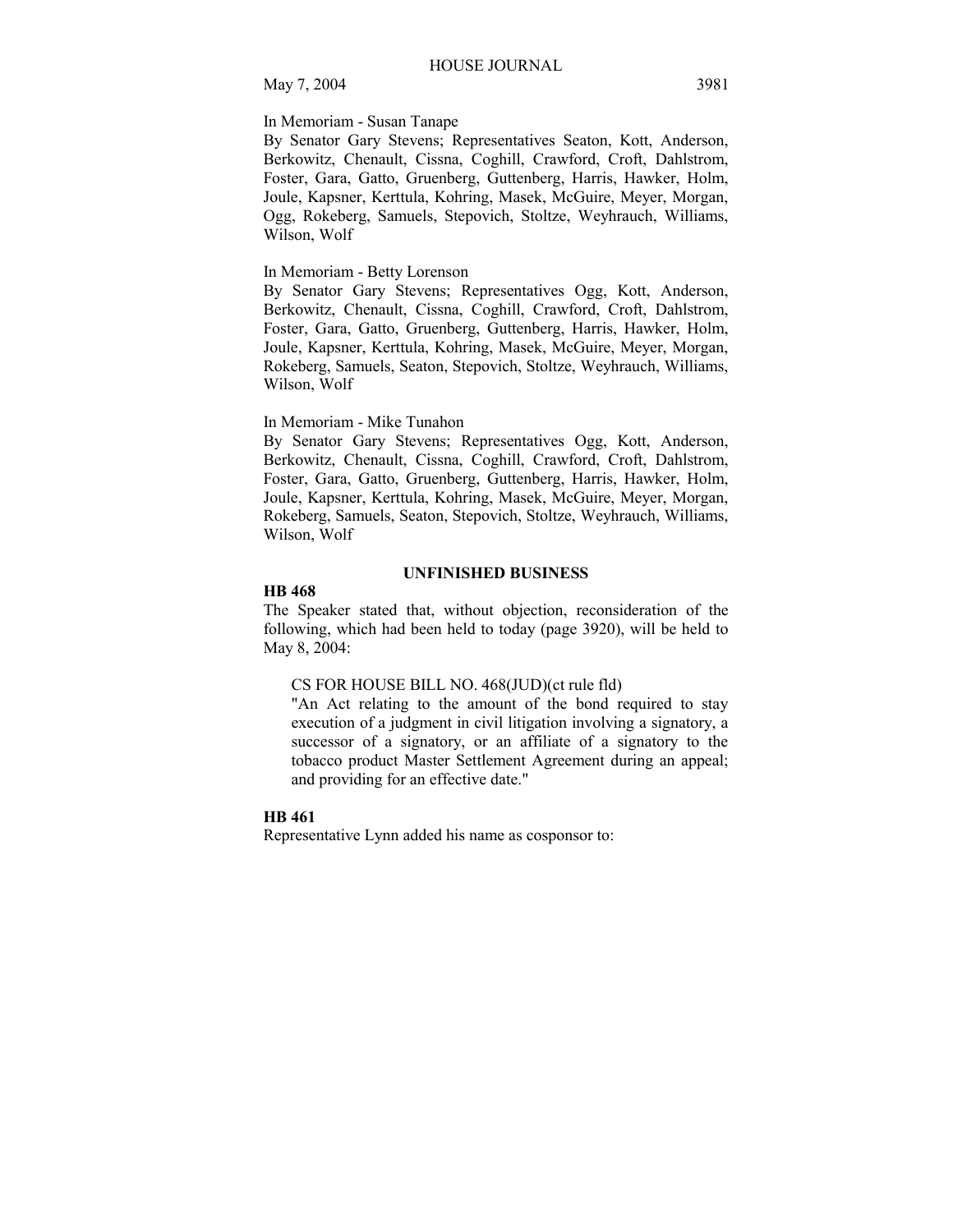CS FOR HOUSE BILL NO. 461(STA) am

"An Act relating to enhanced 911 surcharges and to 911 and emergency services dispatch systems."

## **SB 282**

Representatives Wilson, Guttenberg, and Seaton added their names as cross sponsors to:

## CS FOR SENATE BILL NO. 282(RES)

"An Act relating to the identification of finfish in food products and to the misbranding of food products consisting of or containing finfish."

## **SB 349**

Representatives Cissna, Weyhrauch, Guttenberg, and Gara added their names as cross sponsors to:

SENATE BILL NO. 349

"An Act requiring licensure of midwifery birth centers; and providing for an effective date."

## **SJR 25**

Reconsideration of the following was not taken up on this legislative day. It was signed by the Speaker and Chief Clerk and returned to the Senate:

# SENATE JOINT RESOLUTION NO. 25

Recommending that certain federal funding restrictions be eased so that more villages in Alaska would qualify for assistance relating to flooding and erosion.

#### **ENGROSSMENT**

## **HCR 39**

CSHCR 39(RLS) am was engrossed, signed by the Speaker and Chief Clerk and transmitted to the Senate for consideration.